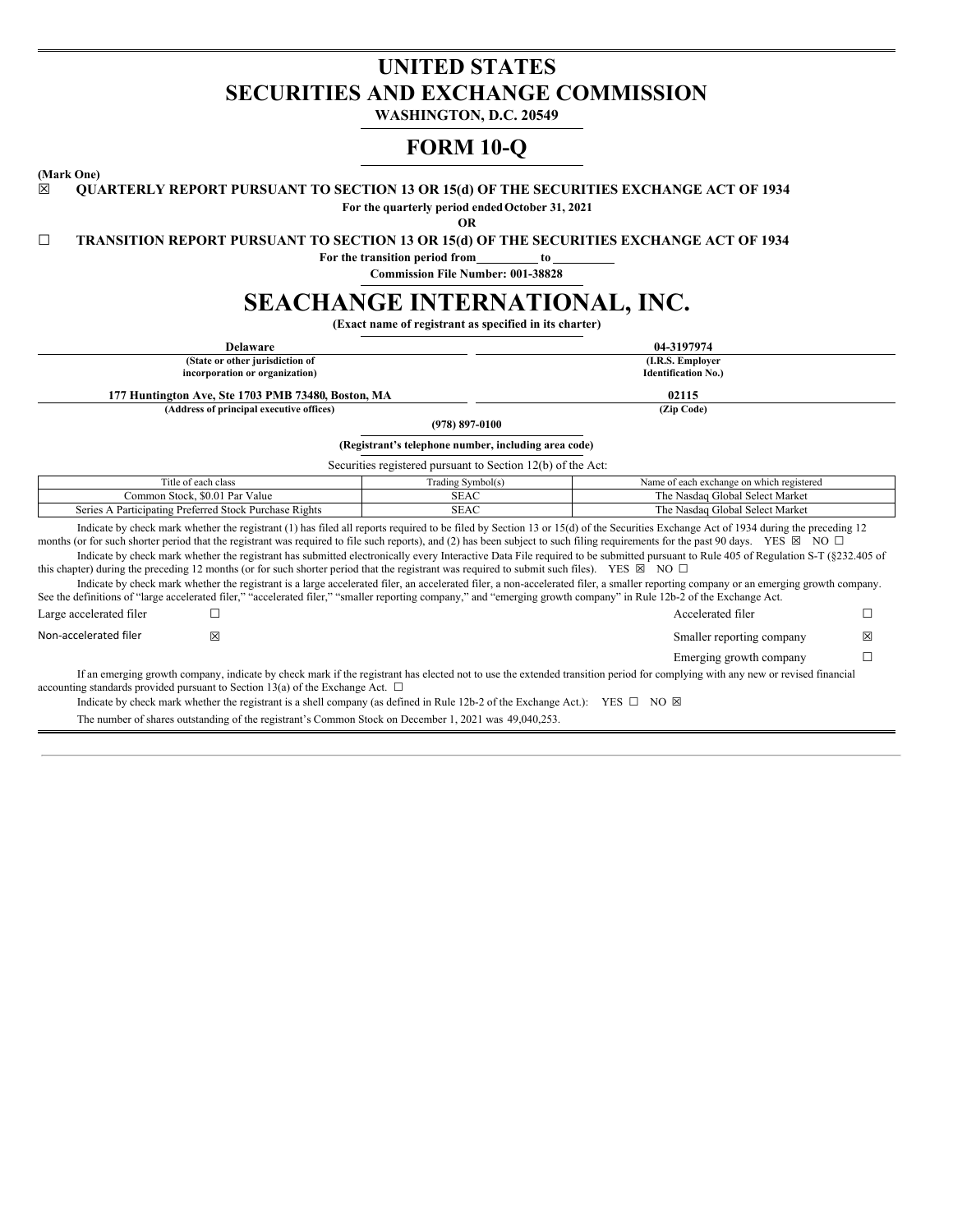### **SEACHANGE INTERNATIONAL, INC.**

### **Table of Contents**

|                   | <b>PART I. FINANCIAL INFORMATION</b>                                                  | Page           |
|-------------------|---------------------------------------------------------------------------------------|----------------|
| Item 1.           | <b>Consolidated Financial Statements (Unaudited)</b>                                  |                |
|                   | <b>Consolidated Balance Sheets (Unaudited)</b>                                        | $\overline{2}$ |
|                   |                                                                                       |                |
|                   | <b>Consolidated Statements of Operations and Comprehensive Loss (Unaudited)</b>       | 3              |
|                   | <b>Consolidated Statements of Stockholders' Equity (Unaudited)</b>                    | 4              |
|                   | <b>Consolidated Statements of Cash Flows (Unaudited)</b>                              | 6              |
|                   | Notes to Consolidated Financial Statements (Unaudited)                                | 7              |
| Item 2.           | Management's Discussion and Analysis of Financial Condition and Results of Operations | 24             |
| Item 3.           | <b>Ouantitative and Qualitative Disclosures About Market Risk</b>                     | 32             |
| Item 4.           | <b>Controls and Procedures</b>                                                        | 32             |
|                   | <b>PART II. OTHER INFORMATION</b>                                                     |                |
| Item 1.           | <b>Legal Proceedings</b>                                                              | 33             |
| Item 1A.          | <b>Risk Factors</b>                                                                   | 33             |
| Item 2.           | Unregistered Sales of Equity Securities and Use of Proceeds                           | 33             |
| Item 3.           | <b>Defaults Upon Senior Securities</b>                                                | 33             |
| Item 4.           | <b>Mine Safety Disclosures</b>                                                        | 33             |
| Item 5.           | <b>Other Information</b>                                                              | 33             |
| Item 6.           | <b>Exhibits</b>                                                                       | 33             |
| <b>SIGNATURES</b> |                                                                                       | 35             |
|                   |                                                                                       |                |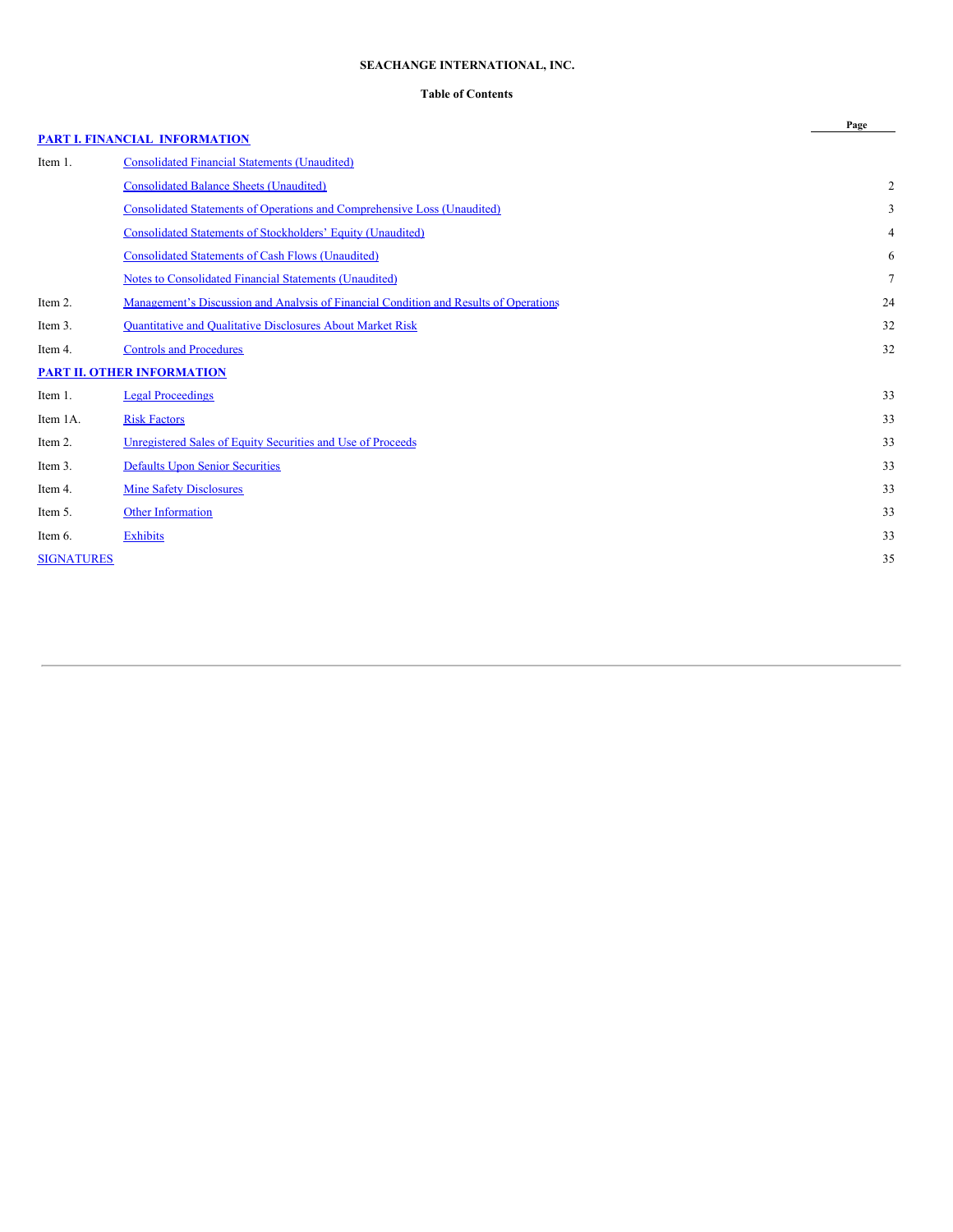## <span id="page-2-2"></span><span id="page-2-1"></span><span id="page-2-0"></span>**ITEM 1. Financial Statements**

#### **SEACHANGE INTERNATIONAL, INC. CONSOLIDATED BALANCE SHEETS** *(Unaudited, amounts in thousands, except share data)*

|                                                                          | October 31,              | January 31,  |
|--------------------------------------------------------------------------|--------------------------|--------------|
| <b>Assets</b>                                                            | 2021                     | 2021         |
| Current assets:                                                          |                          |              |
| Cash and cash equivalents                                                | \$<br>17,551             | \$<br>5,856  |
| Marketable securities                                                    |                          | 252          |
| Accounts receivable, net of allowance for doubtful accounts of \$521     |                          |              |
| and \$934 at October 31, 2021 and January 31, 2021, respectively         | 5,374                    | 6,050        |
| Unbilled receivables                                                     | 9,708                    | 9,359        |
| Prepaid expenses and other current assets                                | 2,553                    | 4,372        |
| Total current assets                                                     | 35,186                   | 25,889       |
| Property and equipment, net                                              | 512                      | 605          |
| Operating lease right-of-use assets                                      | 2,283                    | 4,968        |
| Intangible assets, net                                                   | 303                      | 1,272        |
| Goodwill                                                                 | 10,176                   | 10,577       |
| Unbilled receivables                                                     | 5,438                    | 6,340        |
| Other assets                                                             | 617                      | 757          |
| <b>Total</b> assets                                                      | \$<br>54,515             | \$<br>50,408 |
| <b>Liabilities and Stockholders' Equity</b>                              |                          |              |
| Current liabilities:                                                     |                          |              |
| Accounts payable                                                         | \$<br>1,700              | \$<br>1,825  |
| Accrued expenses                                                         | 3,571                    | 4,277        |
| Deferred revenue                                                         | 2,944                    | 4,737        |
| Promissory note                                                          |                          | 1,340        |
| Total current liabilities                                                | 8,215                    | 12,179       |
| Deferred revenue                                                         | 65                       | 657          |
| Operating lease liabilities                                              | 1,590                    | 4,070        |
| Taxes payable                                                            | 659                      | 763          |
| Promissory note                                                          | $\overline{\phantom{a}}$ | 1,073        |
| Other liabilities                                                        | 125                      | 125          |
| Total liabilities                                                        | 10,654                   | 18,867       |
| Commitments and contingencies (Note 6)                                   |                          |              |
| Stockholders' equity:                                                    |                          |              |
| Common stock, \$0.01 par value per share; 100,000,000 shares authorized; |                          |              |
| 49,212,173 shares issued and 49,040,253 shares outstanding at October    |                          |              |
| 31, 2021; 37,811,224 shares issued and 37,639,304 shares outstanding at  |                          |              |
| January 31, 2021                                                         | 492                      | 378          |
| Additional paid-in capital                                               | 265,246                  | 246,446      |
| Treasury stock, at cost; 171,920 shares at October 31, 2021 and          |                          |              |
| January 31, 2021                                                         | (227)                    | (227)        |
| Accumulated other comprehensive loss                                     | (721)                    | (73)         |
| Accumulated deficit                                                      | (220, 929)               | (214,983)    |
| Total stockholders' equity                                               | 43,861                   | 31,541       |
| Total liabilities and stockholders' equity                               | \$<br>54,515             | \$<br>50,408 |

The accompanying notes are an integral part of these unaudited, consolidated financial statements.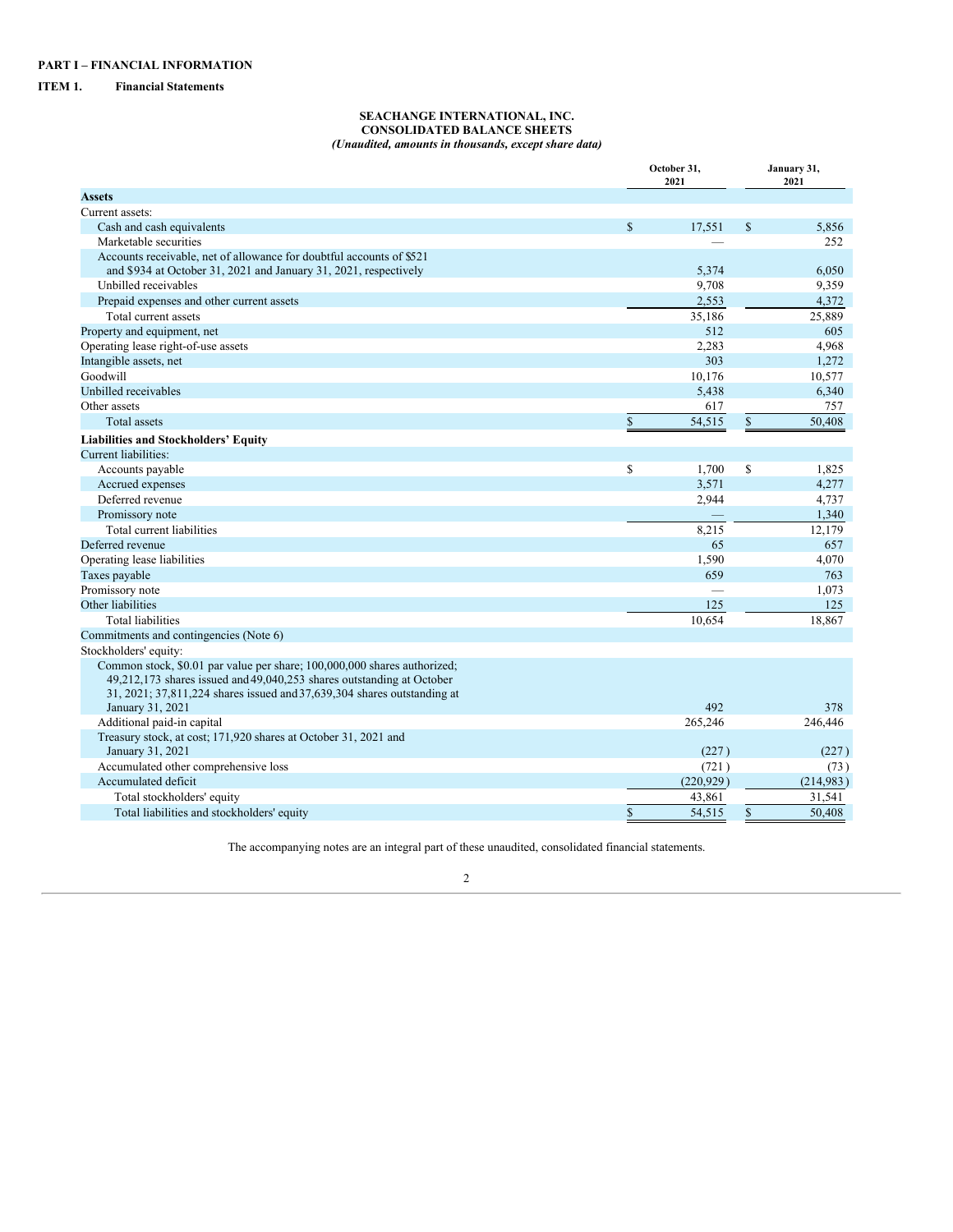#### **SEACHANGE INTERNATIONAL, INC. CONSOLIDATED STATEMENTS OF OPERATIONS AND COMPREHENSIVE LOSS** *(Unaudited, amounts in thousands, except per share data)*

<span id="page-3-0"></span>

|                                                     |               | <b>For the Three Months</b><br><b>Ended October 31,</b> |              |          |               | <b>For the Nine Months</b><br>Ended October 31. |              |           |  |
|-----------------------------------------------------|---------------|---------------------------------------------------------|--------------|----------|---------------|-------------------------------------------------|--------------|-----------|--|
|                                                     |               | 2021                                                    |              | 2020     |               | 2021                                            |              | 2020      |  |
| Revenue:                                            |               |                                                         |              |          |               |                                                 |              |           |  |
| Product                                             | \$            | 3,511                                                   | \$           | 1,048    | \$            | 7,840                                           | S            | 5,212     |  |
| Service                                             |               | 3,640                                                   |              | 3,918    |               | 10,903                                          |              | 11,664    |  |
| Total revenue                                       |               | 7,151                                                   |              | 4,966    |               | 18,743                                          |              | 16,876    |  |
| Cost of revenue:                                    |               |                                                         |              |          |               |                                                 |              |           |  |
| Product                                             |               | 1,609                                                   |              | 435      |               | 2,708                                           |              | 2,803     |  |
| Service                                             |               | 1,830                                                   |              | 1,755    |               | 5,375                                           |              | 6,974     |  |
| Total cost of revenue                               |               | 3,439                                                   |              | 2,190    |               | 8.083                                           |              | 9,777     |  |
| Gross profit                                        |               | 3,712                                                   |              | 2,776    |               | 10,660                                          |              | 7,099     |  |
| Operating expenses:                                 |               |                                                         |              |          |               |                                                 |              |           |  |
| Research and development                            |               | 2,090                                                   |              | 3,024    |               | 6.971                                           |              | 10,550    |  |
| Selling and marketing                               |               | 1,449                                                   |              | 1,636    |               | 4,472                                           |              | 5,490     |  |
| General and administrative                          |               | 2,110                                                   |              | 2,636    |               | 6,897                                           |              | 7,057     |  |
| Severance and restructuring costs                   |               | 75                                                      |              | 53       |               | 646                                             |              | 1,082     |  |
| Total operating expenses                            |               | 5,724                                                   |              | 7.349    |               | 18,986                                          |              | 24,179    |  |
| Loss from operations                                |               | (2,012)                                                 |              | (4,573)  |               | (8,326)                                         |              | (17,080)  |  |
| Other expense, net                                  |               | (67)                                                    |              | (499)    |               | (83)                                            |              | (334)     |  |
| Gain on extinguishment of debt                      |               |                                                         |              |          |               | 2,440                                           |              |           |  |
| Loss before income taxes                            |               | (2,079)                                                 |              | (5,072)  |               | (5,969)                                         |              | (17, 414) |  |
| Income tax provision (benefit)                      |               | 26                                                      |              | 45       |               | (23)                                            |              | (21)      |  |
| Net loss                                            | \$            | (2,105)                                                 | $\mathbb{S}$ | (5, 117) | \$            | (5,946)                                         | \$           | (17, 393) |  |
| Net loss per share, basic                           | \$            | (0.04)                                                  | \$           | (0.14)   | \$            | (0.13)                                          | \$           | (0.46)    |  |
| Net loss per share, diluted                         | $\mathbf S$   | (0.04)                                                  | $\mathbb{S}$ | (0.14)   | <sup>\$</sup> | (0.13)                                          | $\mathbf S$  | (0.46)    |  |
| Weighted average common shares outstanding, basic   |               | 49,040                                                  |              | 37,556   |               | 46,334                                          |              | 37,436    |  |
| Weighted average common shares outstanding, diluted |               | 49,040                                                  |              | 37,556   |               | 46,334                                          |              | 37,436    |  |
| Comprehensive loss:                                 |               |                                                         |              |          |               |                                                 |              |           |  |
| Net loss                                            | $\mathsf{\$}$ | (2,105)                                                 | -S           | (5,117)  | $\mathcal{S}$ | (5,946)                                         | $\mathbb{S}$ | (17, 393) |  |
| Other comprehensive (loss) income, net of tax:      |               |                                                         |              |          |               |                                                 |              |           |  |
| Foreign currency translation adjustment             |               | (291)                                                   |              | (143)    |               | (649)                                           |              | 1,498     |  |
| Unrealized (losses) gains on marketable securities  |               |                                                         |              | (33)     |               |                                                 |              | (37)      |  |
| Total other comprehensive (loss) income             |               | (291)                                                   |              | (176)    |               | (648)                                           |              | 1,461     |  |
| Comprehensive loss                                  | \$            | (2, 396)                                                | \$           | (5,293)  | \$            | (6, 594)                                        | S            | (15, 932) |  |

The accompanying notes are an integral part of these unaudited, consolidated financial statements.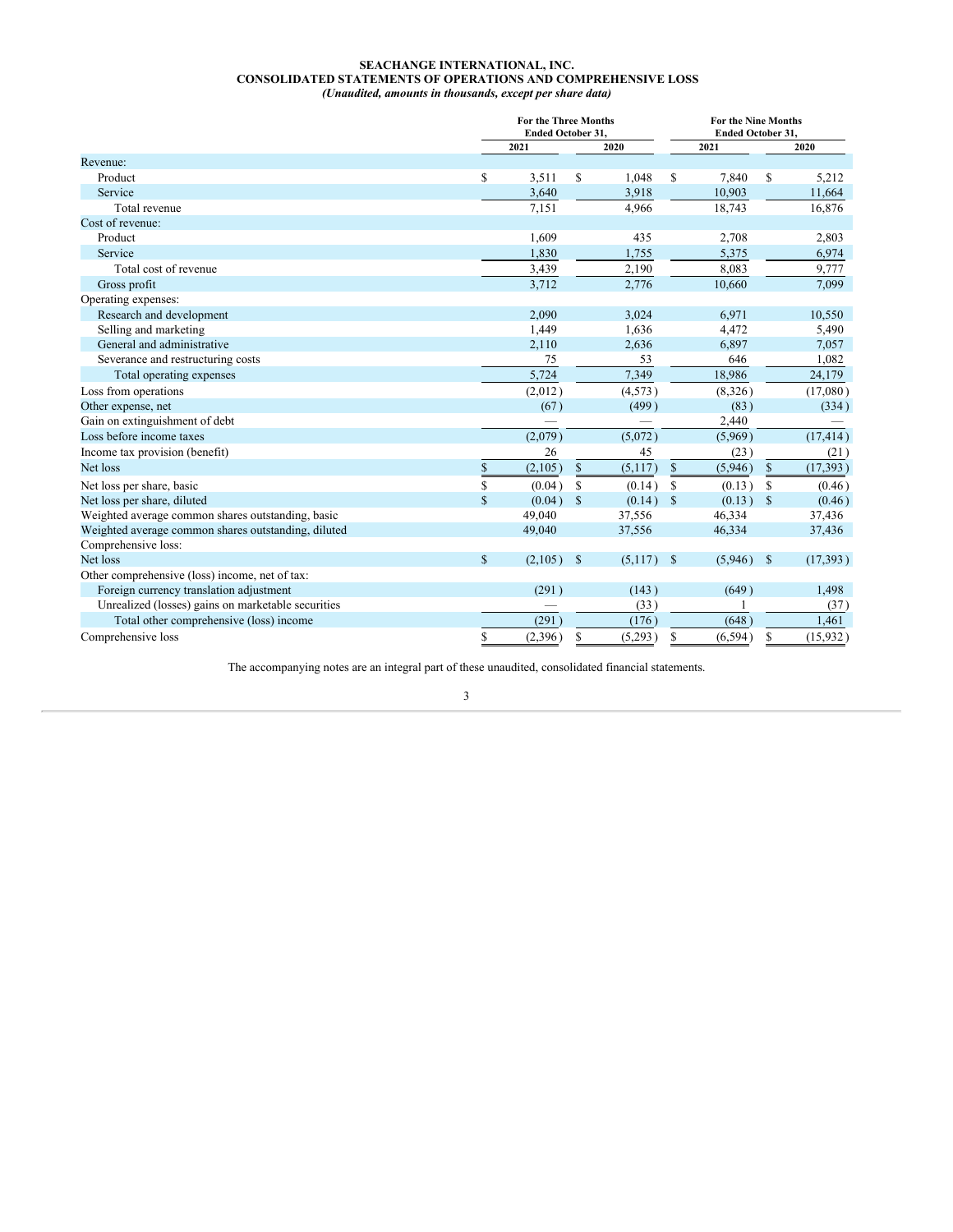#### **SEACHANGE INTERNATIONAL, INC. CONSOLIDATED STATEMENTS OF STOCKHOLDERS' EQUITY** *(Unaudited, amounts in thousands except number of shares)*

<span id="page-4-0"></span>

|                                         |               | Common Stock |           | <b>Additional</b> |              | Accumulated<br>Other |             | Total         |
|-----------------------------------------|---------------|--------------|-----------|-------------------|--------------|----------------------|-------------|---------------|
|                                         | Number of     |              |           | Paid-in           | Treasury     | Comprehensive        | Accumulated | Stockholders' |
|                                         | <b>Shares</b> |              | Par Value | Capital           | <b>Stock</b> | Loss                 | Deficit     | Equity        |
| <b>Balances at July 31, 2021</b>        | 49,212,173    |              | 492       | 264,972           | (227)        | (430)                | (218, 824)  | 45.983        |
| Stock-based compensation expense        |               |              | __        | 274               | __           |                      |             | 274           |
| Foreign currency translation adjustment |               |              | __        | __                | __           | (291)                | __          | (291)         |
| Net loss                                |               |              |           |                   |              |                      | (2,105)     | (2,105)       |
| <b>Balances at October 31, 2021</b>     | 49.212.173    |              | 492       | 265,246           | (227)        | 721                  | (220.929)   | 43,861        |

|                                         |                            |              |           |                    |                                 | Accumulated           |                        |                         |
|-----------------------------------------|----------------------------|--------------|-----------|--------------------|---------------------------------|-----------------------|------------------------|-------------------------|
|                                         |                            | Common Stock |           | Additional         |                                 | Other                 |                        | Total                   |
|                                         | Number of<br><b>Shares</b> |              | Par Value | Paid-in<br>Capital | <b>Treasury</b><br><b>Stock</b> | Comprehensive<br>Loss | Accumulated<br>Deficit | Stockholders'<br>Equity |
| <b>Balances at July 31, 2020</b>        | 37,727,987                 |              | 377       | 245,817            | (227)                           | $(500)$ \$            | (205, 500)             | 39,967                  |
| Stock-based compensation expense        |                            |              |           | 437                |                                 |                       |                        | 437                     |
| Unrealized losses on marketable         |                            |              |           |                    |                                 |                       |                        |                         |
| securities                              |                            |              | __        |                    | __                              | (33)                  |                        | (33)                    |
| Foreign currency translation adjustment |                            |              |           |                    |                                 | (143)                 |                        | (143)                   |
| Net loss                                | _                          |              | _         |                    |                                 |                       | (5,117)                | (5,117)                 |
| <b>Balances at October 31, 2020</b>     | 37,727,987                 |              | 377       | 246,254            | (227)                           | (676)                 | (210,617)              | 35,111                  |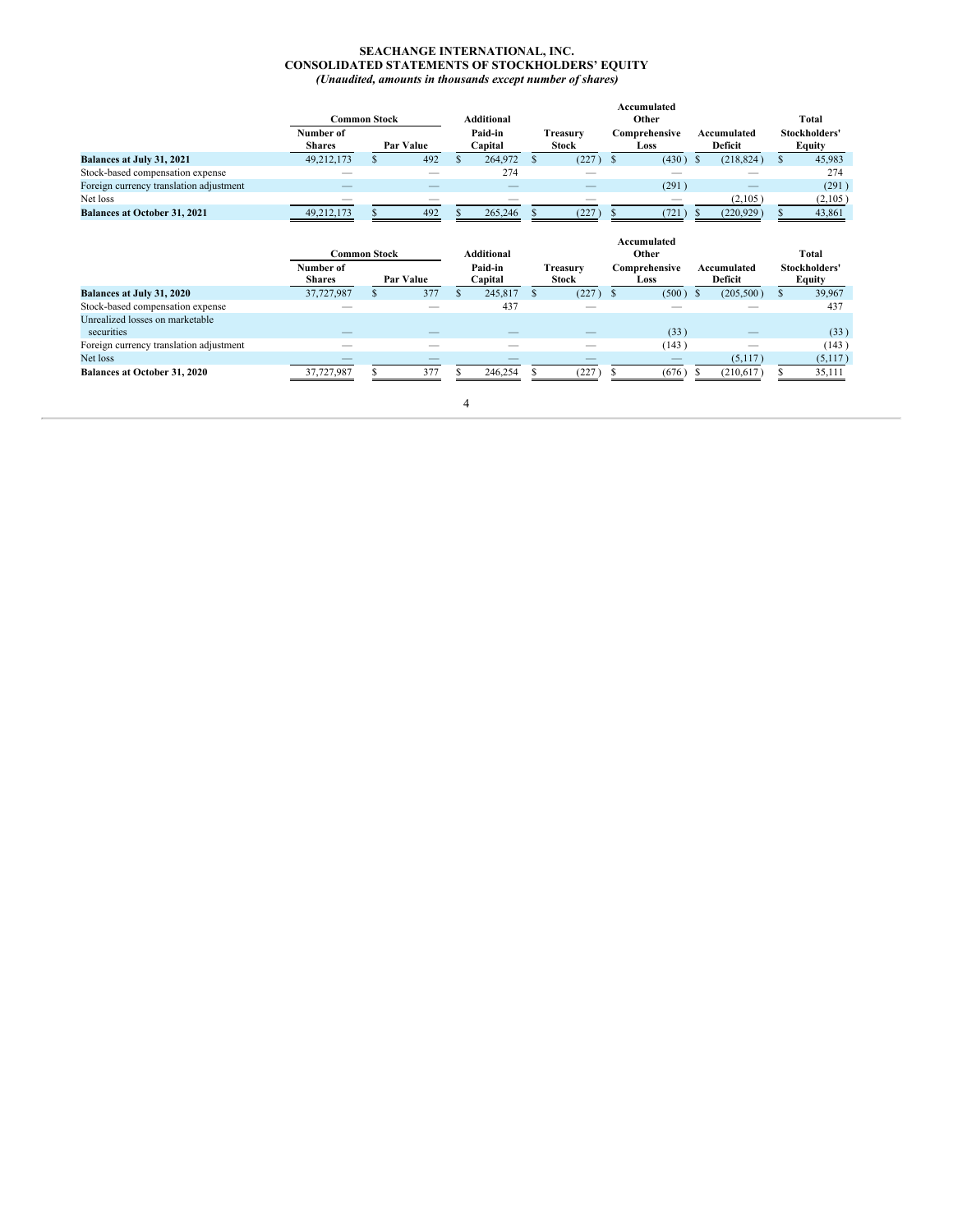#### **SEACHANGE INTERNATIONAL, INC. CONSOLIDATED STATEMENTS OF STOCKHOLDERS' EQUITY** *(Unaudited, amounts in thousands except number of shares)*

|                                                                           | <b>Common Stock</b>        |           | <b>Additional</b>        |    |                          | Accumulated<br>Other  |                        | Total                   |
|---------------------------------------------------------------------------|----------------------------|-----------|--------------------------|----|--------------------------|-----------------------|------------------------|-------------------------|
|                                                                           | Number of<br><b>Shares</b> | Par Value | Paid-in<br>Capital       |    | Treasurv<br><b>Stock</b> | Comprehensive<br>Loss | Accumulated<br>Deficit | Stockholders'<br>Equity |
| Balances at January 31, 2021                                              | 37,811,224                 | 378       | 246,446                  | D. | (227)                    | (73)                  | (214,983)              | 31,541                  |
| Issuance of common stock pursuant to<br>vesting of restricted stock units | 981,927                    | 10        | (10)                     |    |                          |                       |                        |                         |
| Issuance of common stock pursuant to<br>exercise of stock options         | 95,538                     |           | 136                      |    |                          |                       |                        | 137                     |
| Issuance of common stock, net of<br>issuance costs                        | 10,323,484                 | 103       | 17,359                   |    |                          |                       |                        | 17,462                  |
| Stock-based compensation expense                                          |                            |           | 1,315                    |    |                          |                       |                        | 1,315                   |
| Unrealized gains on marketable<br>securities                              |                            |           |                          |    |                          |                       |                        |                         |
| Foreign currency translation adjustment                                   |                            | __        | $\overline{\phantom{a}}$ |    | --                       | (649)                 |                        | (649)                   |
| Net loss                                                                  | __                         | __        | $\overline{\phantom{a}}$ |    | __                       | __                    | (5,946)                | (5,946)                 |
| <b>Balances at October 31, 2021</b>                                       | 49,212,173                 | 492       | 265,246                  |    | (227)                    | (721)                 | (220, 929)             | 43,861                  |

|                                                                           | <b>Common Stock</b>        |           | <b>Additional</b>  |   |                   | Accumulated<br>Other  |    |                               | Total                   |
|---------------------------------------------------------------------------|----------------------------|-----------|--------------------|---|-------------------|-----------------------|----|-------------------------------|-------------------------|
|                                                                           | Number of<br><b>Shares</b> | Par Value | Paid-in<br>Capital |   | Treasury<br>Stock | Comprehensive<br>Loss |    | Accumulated<br><b>Deficit</b> | Stockholders'<br>Equity |
| Balances at January 31, 2020                                              | 37,303,952                 | 373       | 245,067            | ъ | (147)             | (2,137)               |    | (193, 224)                    | 49,932                  |
| Issuance of common stock pursuant to<br>vesting of restricted stock units | 379,063                    | 4         | (4)                |   |                   |                       |    |                               |                         |
| Issuance of common stock pursuant to<br><b>ESPP</b> purchases             | 5,702                      |           | 18                 |   |                   |                       |    |                               | 18                      |
| Issuance of common stock pursuant to<br>exercise of stock options         | 39,270                     |           | 119                |   |                   |                       |    |                               | 119                     |
| Stock-based compensation expense                                          |                            |           | 1,054              |   |                   |                       |    |                               | 1,054                   |
| Repurchases of common stock                                               |                            |           |                    |   | (80)              |                       |    |                               | (80)                    |
| Unrealized losses on marketable<br>securities                             |                            |           |                    |   |                   | (37)                  |    |                               | (37)                    |
| Foreign currency translation adjustment                                   |                            |           |                    |   |                   | 1,498                 |    |                               | 1,498                   |
| Net loss                                                                  |                            |           |                    |   |                   |                       |    | (17, 393)                     | (17, 393)               |
| <b>Balances at October 31, 2020</b>                                       | 37,727,987                 | 377       | 246,254            | S | (227              | (676)                 | D. | (210, 617)                    | 35,111                  |

The accompanying notes are an integral part of these unaudited, consolidated financial statements.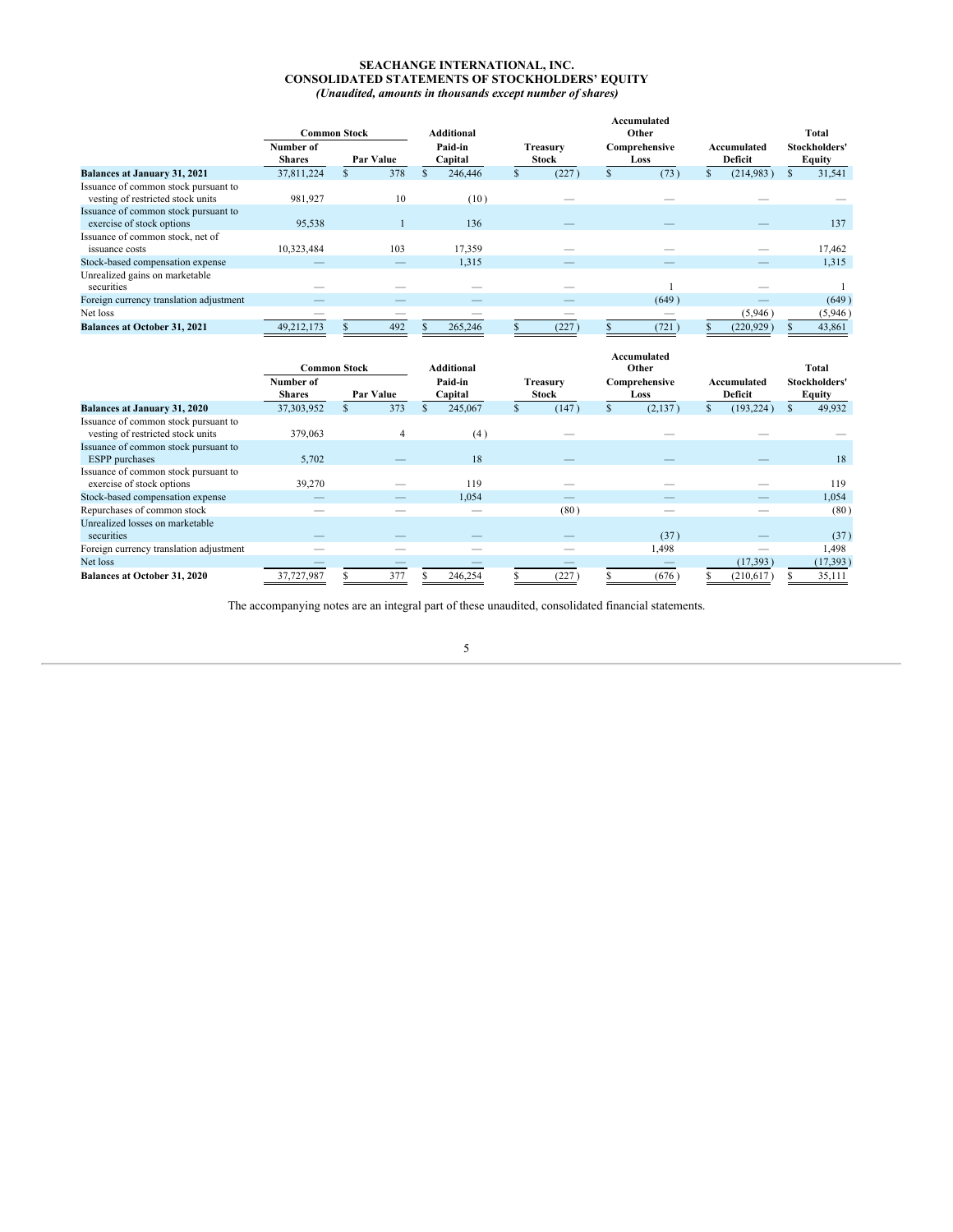#### **SEACHANGE INTERNATIONAL, INC. CONSOLIDATED STATEMENTS OF CASH FLOWS** *(Unaudited, amounts in thousands)*

<span id="page-6-0"></span>

|                                                                                                    | For the Nine Months Ended October 31, |    |              |
|----------------------------------------------------------------------------------------------------|---------------------------------------|----|--------------|
|                                                                                                    | 2021                                  |    | 2020         |
| Cash flows from operating activities:                                                              |                                       |    |              |
| Net loss                                                                                           | \$<br>(5,946)                         | S. | (17, 393)    |
| Adjustments to reconcile net loss to net cash used in operating activities:                        |                                       |    |              |
| Depreciation and amortization expense                                                              | 1,098                                 |    | 1,105        |
| Loss on disposal of fixed assets                                                                   | 75                                    |    |              |
| Gain on write-off of operating lease right-of-use assets and liabilities<br>related to termination | (328)                                 |    |              |
| Gain on extinguishment of debt                                                                     | (2,440)                               |    |              |
|                                                                                                    |                                       |    | (216)        |
| Recovery of bad debts                                                                              | (135)                                 |    |              |
| Stock-based compensation expense<br>Deferred income taxes                                          | 1,315                                 |    | 1,054<br>246 |
|                                                                                                    | 399                                   |    |              |
| Realized and unrealized foreign currency transaction loss                                          | 1                                     |    | 1,498        |
| Other                                                                                              |                                       |    | (26)         |
| Changes in operating assets and liabilities:<br>Accounts receivable                                | 709                                   |    |              |
| Unbilled receivables                                                                               | 397                                   |    | 7,084        |
|                                                                                                    |                                       |    | 4,274        |
| Prepaid expenses and other current assets and other assets                                         | 2,007                                 |    | 539          |
| Accounts payable                                                                                   | (93)                                  |    | (1,242)      |
| Accrued expenses and other liabilities<br>Deferred revenue                                         | (230)                                 |    | (3,886)      |
|                                                                                                    | (2,329)                               |    | (2,358)      |
| Net cash used in operating activities                                                              | (5,500)                               |    | (9,321)      |
| Cash flows from investing activities:                                                              |                                       |    |              |
| Purchases of property and equipment                                                                | (78)                                  |    | (311)        |
| Proceeds from sales and maturities of marketable securities                                        | 252                                   |    | 3,576        |
| Net cash provided by investing activities                                                          | 174                                   |    | 3,265        |
| Cash flows from financing activities:                                                              |                                       |    |              |
| Proceeds from stock option exercises                                                               | 137                                   |    | 119          |
| Proceeds from employee stock purchase plan                                                         |                                       |    | 18           |
| Proceeds from issuance of common stock, net of issuance costs                                      | 17,462                                |    |              |
| Repurchases of common stock                                                                        |                                       |    | (80)         |
| Proceeds from the Paycheck Protection Program                                                      |                                       |    | 2,413        |
| Net cash provided by financing activities                                                          | 17,599                                |    | 2,470        |
| Effect of exchange rate on cash, cash equivalents and restricted cash                              | (467)                                 |    | (587)        |
| Net increase (decrease) in cash, cash equivalents and restricted cash                              | 11,806                                |    | (4, 173)     |
| Cash, cash equivalents and restricted cash at beginning of period                                  | 6,084                                 |    | 9,297        |
| Cash, cash equivalents and restricted cash at end of period                                        | \$<br>17,890                          | \$ | 5,124        |
| Supplemental disclosure of cash flow information                                                   |                                       |    |              |
| Income taxes paid                                                                                  | \$<br>132                             | \$ | 196          |
| Non-cash activities:                                                                               |                                       |    |              |
| Right-of-use assets obtained in exchange for lease obligations                                     | \$                                    | \$ | 987          |
| Purchases of property and equipment included in accounts payable                                   | \$<br>72                              | \$ |              |

The accompanying notes are an integral part of these unaudited, consolidated financial statements.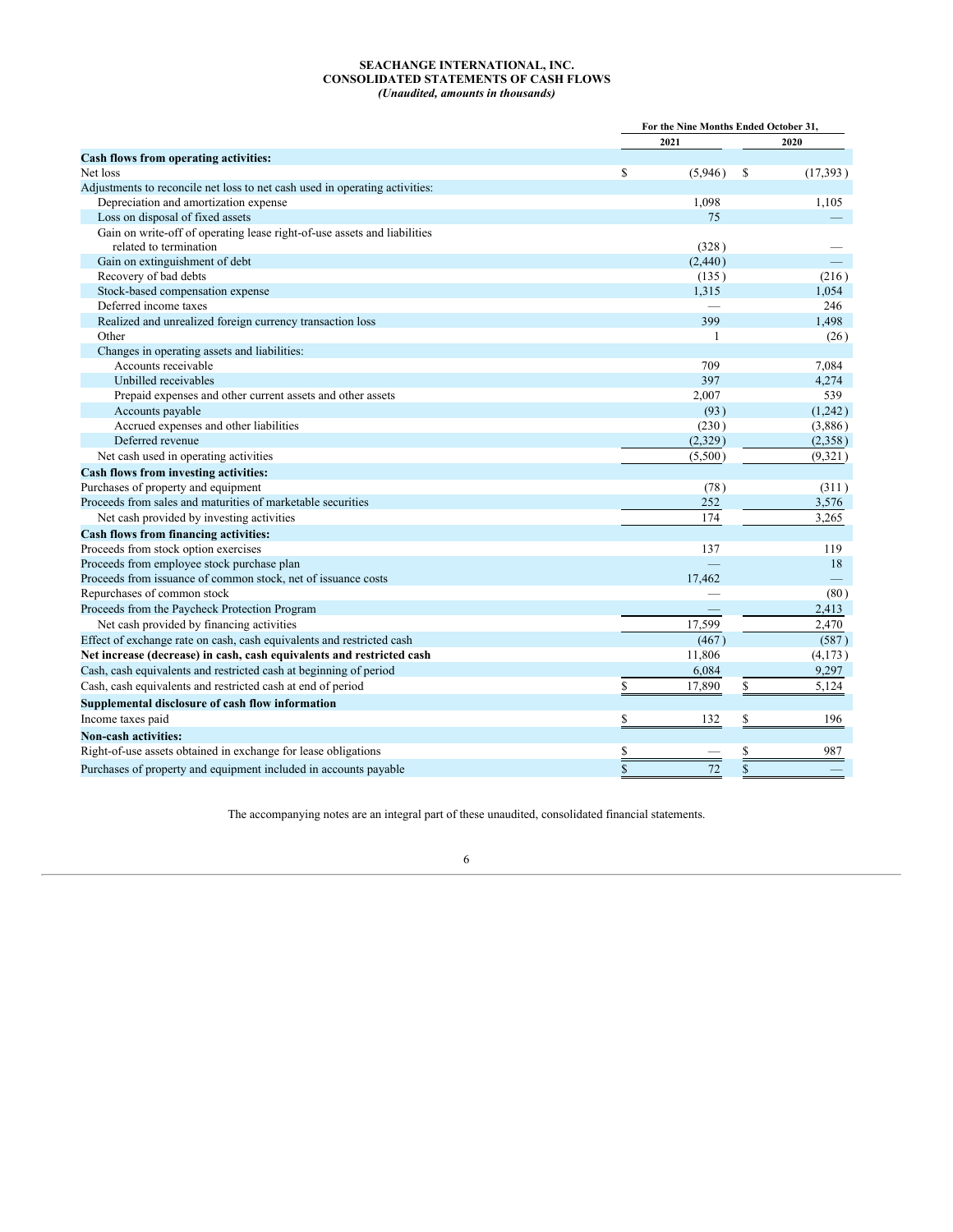#### **SEACHANGE INTERNATIONAL, INC. NOTES TO CONSOLIDATED FINANCIAL STATEMENTS (Unaudited)**

#### <span id="page-7-0"></span>**1. Nature of Business and Basis of Presentation**

SeaChange International, Inc. (the "Company," "we" or similar terms), was incorporated under the laws of the state of Delaware on July 9, 1993. We are an industry leader in the delivery of multiscreen, advertising and premium over-the-top ("OTT") video management solutions. Our software products and services are designed to empower video providers to create, manage and monetize the increasingly personalized, highly engaging experiences that viewers demand.

#### *Basis of Presentation and Principles of Consolidation*

The accompanying unaudited consolidated financial statements have been prepared in accordance with accounting principles generally accepted in the United States of America ("U.S. GAAP"). We consolidate the financial statements of our wholly-owned subsidiaries and all intercompany transactions and account balances have been eliminated in consolidation. Certain prior period amounts have been reclassified to conform to the current year presentation.

The accompanying unaudited consolidated financial statements included herein have been prepared by the Company in accordance with the instructions to Quarterly Report on Form 10-Q and pursuant to the rules and regulations of the Securities and Exchange Commission (the "SEC"). Certain information and footnote disclosures normally included in consolidated financial statements prepared in accordance with U.S. GAAP have been omitted pursuant to applicable rules and regulations. In the opinion of management, all adjustments of a normal recurring nature which were considered necessary for a fair presentation have been included. The year-end consolidated balance sheet data as of January 31, 2021 was derived from our audited consolidated financial statements and may not include all disclosures required by U.S. GAAP. The results of operations for the three and nine months ended October 31, 2021 are not necessarily indicative of the results to be expected for the entire year. These consolidated financial statements should be read in conjunction with the unaudited consolidated financial statements and the notes thereto included in our Annual Report on Form 10-K for the fiscal year ended January 31, 2021, filed with the SEC on April 15, 2021.

#### *Liquidity*

In the first half of fiscal 2021, we reduced our headcount across all departments in response to the ongoing COVID-19 pandemic and in the second quarter of fiscal 2021 we transferred our technical support services to our Poland location in an effort to further reduce cost. In the first quarter of fiscal 2022, we entered into a Sublease Termination Agreement (the "Termination Agreement") which terminated the office sublease for our former headquarters in Waltham, Massachusetts, effective March 21, 2021. Additionally, in the first quarter of fiscal 2022, we issued and sold10,323,484 shares of common stock, \$0.01 par value per share ("common stock"), at a public offering price of \$1.85 per share (the "Offering"). The Offering resulted in approximately \$17.5 million in proceeds, net of underwriting discounts and commissions of 6.5%, or \$0.12025 per share of common stock, and offering expenses of approximately \$0.2 million. In addition to the Offering, the Company also granted the underwriters a 45-day option to purchase up to an additional1,548,522 shares of common stock at a purchase price of \$1.85 per share, less underwriting discounts and commissions (the "Underwriter Option"). The Underwriter Option was not exercised and has expired.

In the second quarter of fiscal 2022, we were granted full forgiveness of the promissory note (the "Note") we entered into with Silicon Valley Bank in May 2020 pursuant to the Paycheck Protection Program under the Coronavirus Aid and Economic Security Act administered by the U.S. Small Business Administration ("SBA"). The aggregate principal amount of \$2,412,890 and interest accrued of \$27,145 at a fixed rate of one percent (1%) per annum, were fully forgiven by the SBA on June 15, 2021 and is included in the unaudited consolidated statements of operations and comprehensive loss as a gain on extinguishment of debt. These measures are important steps in restoring us to profitability and positive cash flow. We believe that existing cash and cash equivalents and cash expected to be provided by future operating results will be adequate to satisfy our working capital, capital expenditure requirements and other contractual obligations for at least 12 months from the date of this filing.

If our expectations are incorrect, we may need to raise additional funds to fund our operations or take advantage of unanticipated strategic opportunities in order to strengthen our financial position. In the future, we may enter into other arrangements for potential investments in, or acquisitions of, complementary businesses, services or technologies, which could require us to seek additional equity or debt financing. If adequate funds are not available or are not available on acceptable terms, we may not be able to take advantage of market opportunities, to develop new products or to otherwise respond to competitive pressures.

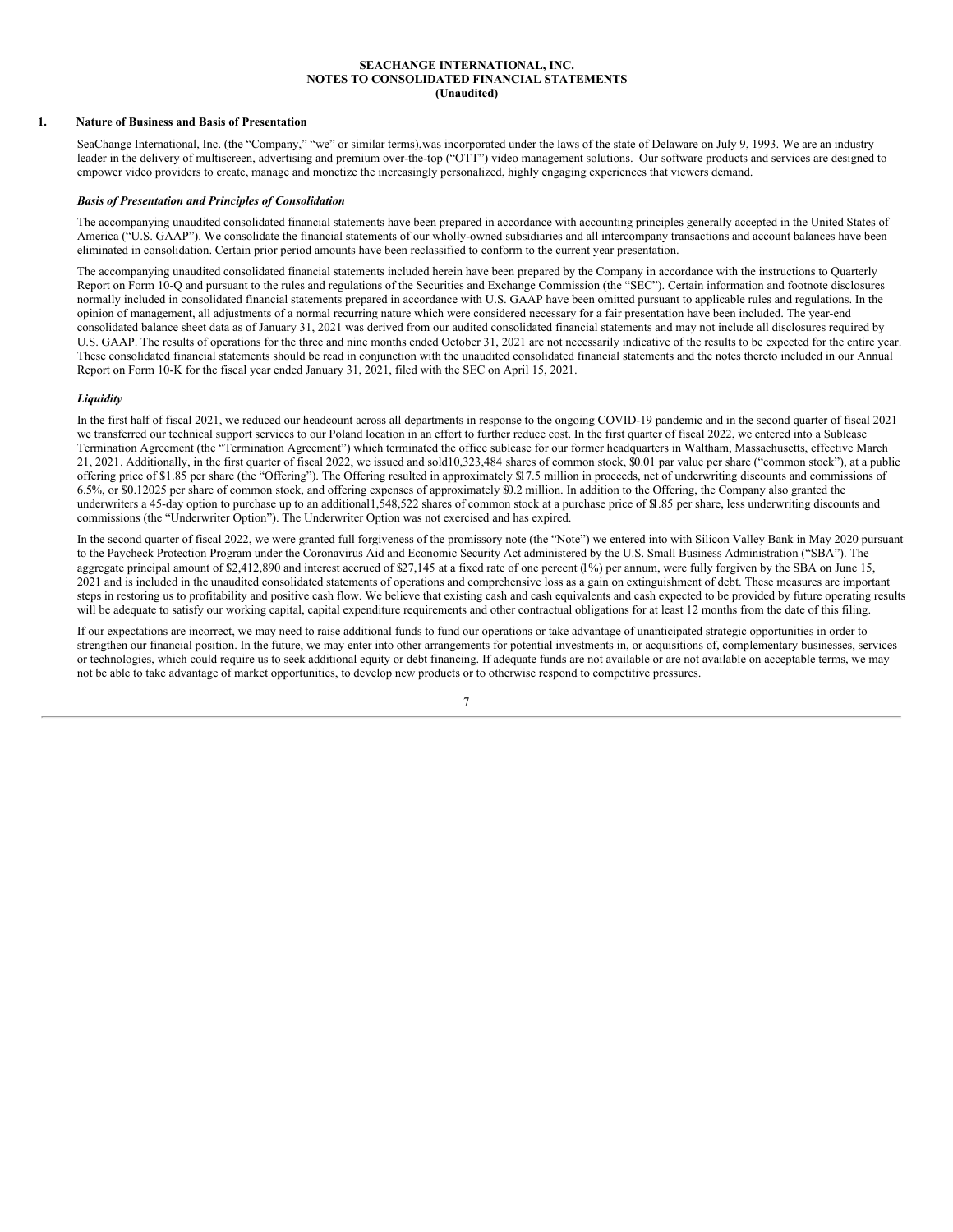#### *Impact of COVID-19 Pandemic*

In the first quarter of fiscal 2021, concerns related to the spread of COVID-19 began to create global business disruptions as well as disruptions in our operations and to create potential negative impacts on our revenues and other financial results. COVID-19 was declared a pandemic by the World Health Organization on March 11, 2020. The extent to which COVID-19 will impact our financial condition or results of operations is currently uncertain and depends on factors including the impact on our customers, partners, and vendors and on the operation of the global markets in general. Due to our business model, the effect of COVID-19 on our results of operations may also not be fully reflected for some time.

We are currently conducting business with substantial modifications to employee travel, employee work locations, virtualization or cancellation of customer and employee events, and remote sales, implementation, and support activities, among other modifications. These decisions may delay or reduce sales and harm productivity and collaboration. We have observed other companies and governments making similar alterations to their normal business operations, and in general, the markets are experiencing a significant level of uncertainty at the current time. Virtualization of our team's sales activities could foreclose future business opportunities, particularly as our customers limit spending, which could negatively impact the willingness of our customers to enter into or renew contracts with us. The pandemic has impacted our ability to complete certain implementations, negatively impacting our ability to recognize revenue, and could also negatively impact the payment of accounts receivable and collections. We continue to realize our on-going cost optimization efforts in response to the impact of the pandemic. We may take further actions that alter our business operations as the situation evolves. As a result, the ultimate impact of the COVID-19 pandemic and the effects of the operational alterations we have made in response on our business, financial condition, liquidity, and financial results cannot be predicted at this time.

#### *Notice of Delisting or Failure to Satisfy a Continued Listing Rule or Standard*

On December 6, 2021, the Company received a deficiency letter from the Nasdaq Listing Qualifications Department (the "Staff") of The Nasdaq Stock Market LLC ("Nasdaq") notifying the Company that, for the last 30 consecutive business days, the closing bid price for the Company's common stock has been below the minimum \$1.00 per share required for continued listing on The Nasdaq Global Select Market pursuant to Nasdaq Listing Rule 5450(a)(1) (the "Minimum Bid Price Requirement"). The Nasdaq deficiency letter has no immediate effect on the listing of the Company's common stock, and its common stock will continue to trade on The Nasdaq Global Select Market under the symbol "SEAC" at this time.

In accordance with Nasdaq Listing Rule 5810(c)(3)(A), the Company has been given 180 calendar days, or until June 6, 2022, to regain compliance with the Minimum Bid Price Requirement. If at any time before June 6, 2022, the bid price of the Company's common stock closes at \$1.00 per share or more for a minimum of 10 consecutive business days, the Staff will provide written confirmation that the Company has achieved compliance.

If the Company does not regain compliance with the Minimum Bid Price Requirement by June 6, 2022, the Company may be afforded a second 180 calendar day period to regain compliance. To qualify, the Company would be required to transfer to The Nasdaq Capital Market, to meet the continued listing requirement for market value of publicly held shares and all other initial listing standards for The Nasdaq Capital Market, except for the Minimum Bid Price Requirement. In addition, the Company would be required to notify Nasdaq of its intent to cure the deficiency during the second compliance period. Following a transfer to The Nasdaq Capital Market, the Company will be afforded the second 180 calendar day period to regain compliance, unless it does not appear to Nasdaq that it is possible for the Company to cure the deficiency. If the Company does not regain compliance with the Minimum Bid Price Requirement by the end of the compliance period (or the second compliance period, if applicable), the Company's common stock will become subject to delisting. In the event that the Company receives notice that its common stock is being delisted, the Nasdaq listing rules permit the Company to appeal a delisting determination by the Staff to a hearings panel.

The Company intends to monitor the closing bid price of its common stock and may, if appropriate, consider available options to regain compliance with the Minimum Bid Price Requirement, including initiating a reverse stock split. However, there can be no assurance that the Company will be able to regain compliance with the Minimum Bid Price Requirement or will otherwise be in compliance with other Nasdaq Listing Rules.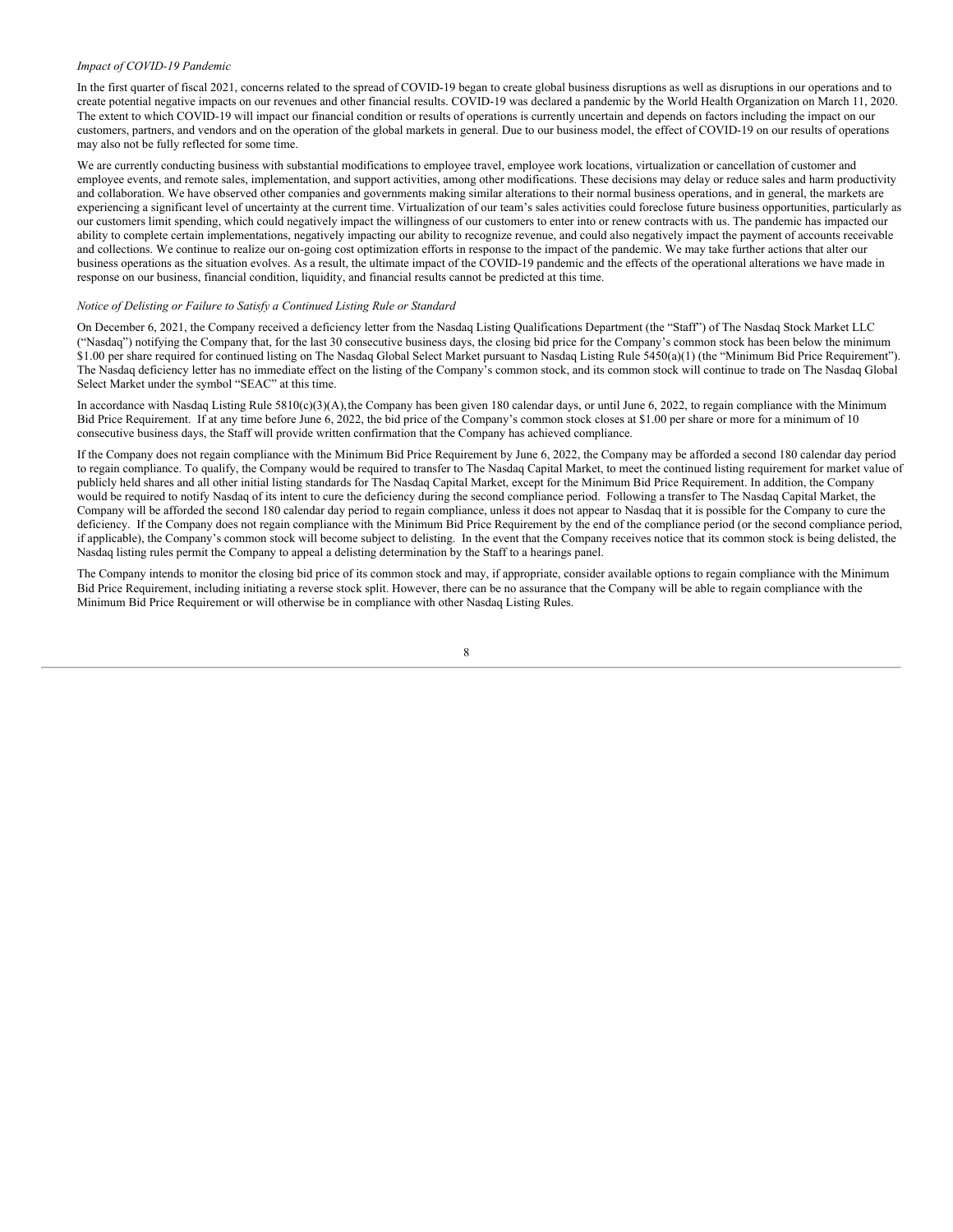#### **2. Significant Accounting Policies**

#### *Use of Estimates*

The preparation of these unaudited consolidated financial statements in conformity with U.S. GAAP requires management to make estimates and judgments that affect the reported amounts of assets, liabilities, revenue and expenses, and disclosure of contingent assets and liabilities. Significant estimates and assumptions reflected in these unaudited consolidated financial statements include, but are not limited to, those related to revenue recognition, allowance for doubtful accounts, goodwill and intangible assets, impairment of long-lived assets, accounting for income taxes, the valuation of stock-based awards, and management's assessment of the Company's ability to continue as a going concern. We base our estimates on historical experience, known trends and other market-specific or relevant factors that are believed to be reasonable under the circumstances. On an ongoing basis, management evaluates its estimates as there are changes in circumstances, facts and experience. Changes in estimates are recorded in the period in which they become known. Actual results may differ from those estimates or assumptions.

#### *Cash, Cash Equivalents and Restricted Cash*

Cash and cash equivalents include cash on hand and on deposit and highly liquid investments in money market mutual funds, government sponsored enterprise obligations, treasury bills, commercial paper and other money market securities with remaining maturities at the date of purchase of 90 days or less. All cash equivalents are carried at cost, which approximates fair value. Restricted cash represents cash that is restricted as to withdrawal or usage and consists primarily of cash held as collateral in relation to obligations set forth by the landlord of our Poland facility.

The following table provides a summary of (i) cash and cash equivalents and (ii) restricted cash in the consolidated statements of cash flows as of the periods presented:

|                                                  | As of October 31,      |       |                        |       |
|--------------------------------------------------|------------------------|-------|------------------------|-------|
|                                                  | 2021                   |       | 2020                   |       |
|                                                  | (Amounts in thousands) |       |                        |       |
| Cash and cash equivalents                        | 17,551                 | S     |                        | 4,904 |
| Restricted cash                                  | 339                    |       |                        | 220   |
| Total cash, cash equivalents and restricted cash | 17,890                 |       |                        | 5,124 |
|                                                  |                        |       | As of January 31,      |       |
|                                                  | 2021                   |       |                        | 2020  |
|                                                  |                        |       | (Amounts in thousands) |       |
| Cash and cash equivalents                        |                        | 5,856 | S                      | 9,013 |
| Restricted cash                                  |                        | 228   |                        | 284   |
| Total cash, cash equivalents and restricted cash |                        | 6.084 |                        | 9.297 |

Restricted cash is included as a component of other assets in the consolidated balance sheets.

#### *Marketable Securities*

Our investments in debt securities are classified as available-for-sale and are carried at fair value, with the unrealized gains and losses, net of tax, reported as a component of accumulated other comprehensive loss in stockholders' equity. Realized gains and losses and declines in value determined to be other than temporary are based on the specific identification method and are included as a component of other expense, net in the consolidated statements of operations and comprehensive loss.

We evaluate our investments with unrealized losses for other-than-temporary impairment. When assessing investments for other-than-temporary declines in value, we consider such factors as, among other things, how significant the decline in value is as a percentage of the original cost, how long the market value of the investment has been less than its original cost, our ability and intent to retain the investment for a period of time sufficient to allow for any anticipated recovery in fair value and market conditions in general. If any adjustment to fair value reflects a decline in the value of the investment that we consider to be "other than temporary," we reduce the investment to fair value through a charge to the consolidated statement of operations and comprehensive loss. No such adjustments were necessary during the periods presented.

#### *Fair Value Measurements*

Certain assets and liabilities are carried at fair value under U.S. GAAP. Fair value is defined as the exchange price that would be received for an asset or paid to transfer a liability (an exit price) in the principal or most advantageous market for the asset or liability in an orderly transaction between market participants on the measurement date. Valuation techniques used to measure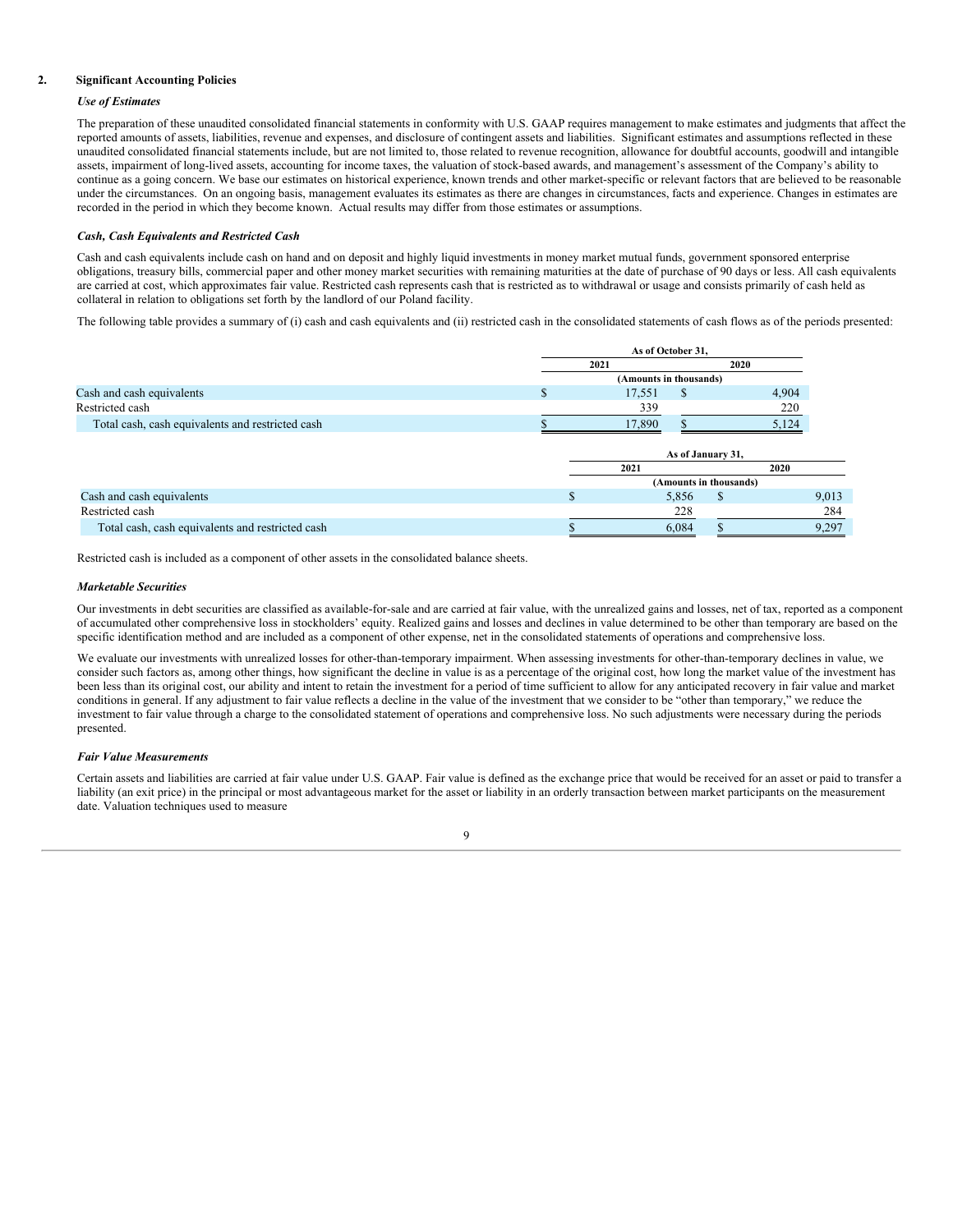fair value must maximize the use of observable inputs and minimize the use of unobservable inputs. Financial assets and liabilities carried at fair value are to be classified and disclosed in one of the following three levels of the fair value hierarchy, of which the first two are considered observable and the last is considered unobservable:

- Level 1—Quoted prices in active markets for identical assets or liabilities.
- Level 2—Observable inputs (other than Level 1 quoted prices), such as quoted prices in active markets for similar assets or liabilities, quoted prices in markets that are not active for identical or similar assets or liabilities, or other inputs that are observable or can be corroborated by observable market data.
- Level 3—Unobservable inputs that are supported by little or no market activity and that are significant to determining the fair value of the assets or liabilities, including pricing models, discounted cash flow methodologies and similar techniques.

Our cash equivalents and marketable securities are carried at fair value determined according to the fair value hierarchy described above. The carrying values of our accounts and other receivables, unbilled receivables, accounts payable, accrued expenses, and the Note approximate their fair values due to the short-term nature of these assets and liabilities.

#### *Concentration of Credit Risk and of Significant Customers*

Financial instruments which potentially expose us to concentrations of credit risk include cash, cash equivalents and restricted cash, marketable securities and accounts receivable. We have cash investment policies which, among other things, limit investments to investment-grade securities. We restrict our cash equivalents and marketable securities to repurchase agreements with major banks and U.S. government and corporate securities which are subject to minimal credit and market risk. We perform ongoing credit evaluations of our customers.

We sell our software products and services worldwide primarily to service providers consisting of operators, telecommunications companies, satellite operators and broadcasters. One customer accounted for 19% of total revenue for the three months ended October 31, 2021 andone customer accounted for 29% of total revenue for the three months ended October 31, 2020. One customer accounted for 12% of total revenue for the nine months ended October 31, 2021 andone customer accounted for 21% of total revenue for the nine months ended October 31, 2020.Two customers accounted for 24%, and 18% of the accounts receivable balance as of October 31, 2021. Two customers accounted for 18% and 16% of the accounts receivable balance as of January 31, 2021.

#### *Goodwill and Acquired Intangible Assets*

We record goodwill when consideration paid in a business acquisition exceeds the value of the net assets acquired. Our estimates of fair value are based upon assumptions believed to be reasonable at that time but such estimates are inherently uncertain and unpredictable. Assumptions may be incomplete or inaccurate and unanticipated events or circumstances may occur, which may affect the accuracy or validity of such assumptions, estimates or actual results.

Goodwill is tested for impairment annually on August 1st of each year and more frequently if events and circumstances indicate that the asset might be impaired. We have determined that there is a single reporting unit for the purpose of conducting the goodwill impairment assessment. Goodwill impairment is recorded if the amount of our carrying value exceeds our fair value, not to exceed the carrying amount of goodwill. Factors that could lead to a future impairment include material uncertainties such as a significant reduction in projected revenues, a deterioration of projected financial performance, future acquisitions and/or mergers, and a decline in our market value as a result of a significant decline in our stock price. There were no impairment charges recorded in fiscal 2021 or in the nine months ended October 31, 2021.

We performed our annual impairment test on August 1, 2021 using a quantitative approach. We considered macroeconomic, industry-specific and Company specific factors in addition to estimates and assumptions in our analysis. We estimated the fair value of the reporting unit using the income (or discounted cash flows model) and market approaches and determined there was no impairment as our fair value exceeded our carrying value.

Intangible assets are recorded at their estimated fair values at the date of acquisition. We amortize intangible assets over their estimated useful lives based on the pattern of consumption of the economic benefits or, if that pattern cannot be readily determined, on a straight-line basis.

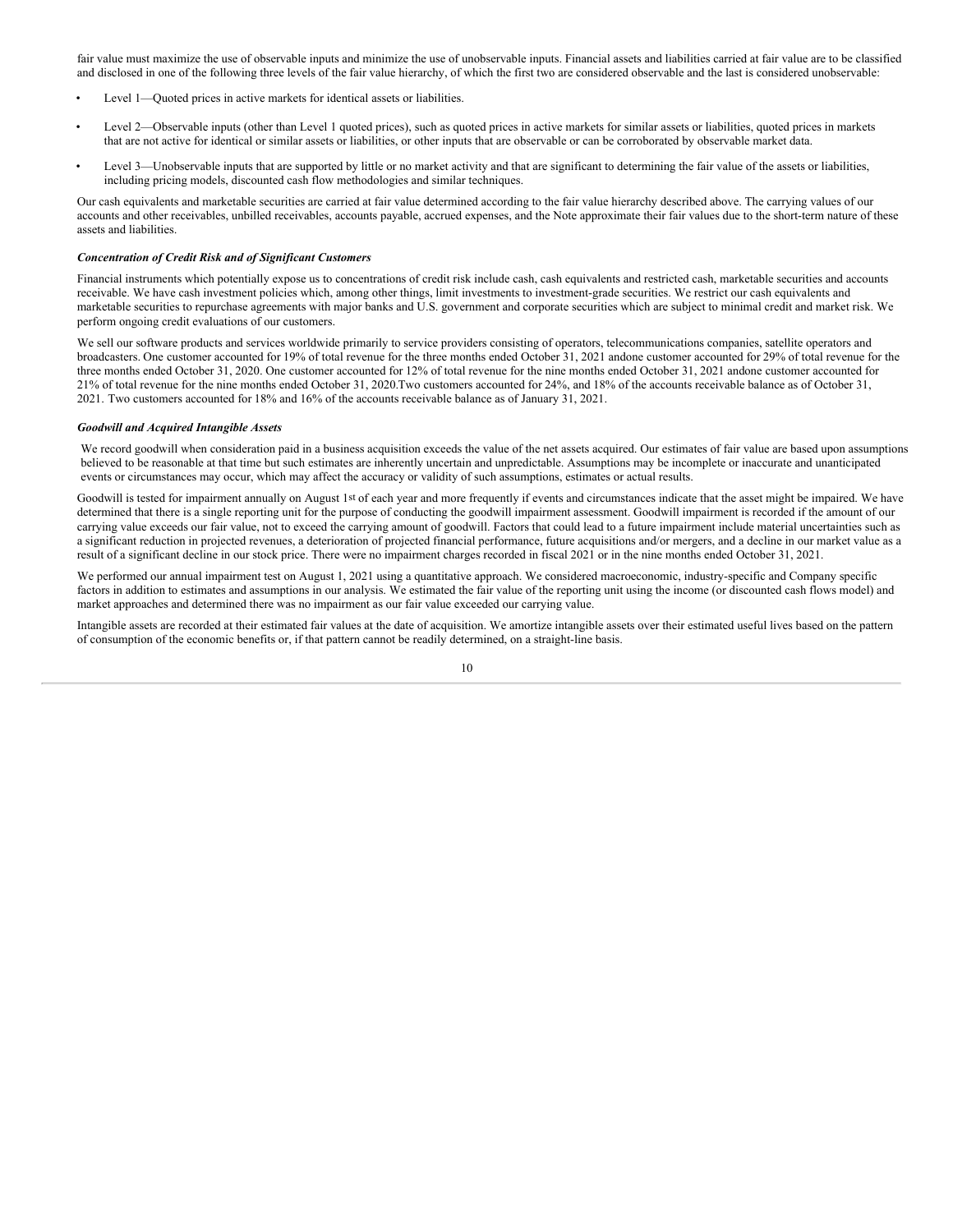#### *Impairment of Long-Lived Assets*

Long-lived assets primarily consist of property, plant and equipment and intangible assets with finite lives. Long-lived assets are evaluated for impairment whenever events or changes in circumstances indicate that the carrying amount of an asset or group of assets may not be recoverable. Recoverability of long-lived assets or groups of assets is assessed based on a comparison of the carrying amount to the estimated future undiscounted cash flows. If estimated future undiscounted net cash flows are less than the carrying amount, the asset is considered impaired and expense is recorded at an amount required to reduce the carrying amount to fair value. Determining the fair value of long-lived assets includes significant judgment by management, and different judgments could yield different results.

We assess the useful lives and possible impairment of existing recognized long-lived assets whenever events or changes in circumstances occur that indicate that it is more likely than not that an impairment has occurred. Factors considered important which could trigger a review include:

- significant underperformance relative to historical or projected future operating results;
- significant changes in the manner of use of the acquired assets or the strategy for our overall business;
- identification of other impaired assets within a reporting unit;
- significant negative industry or economic trends;
- a significant decline in our stock price for a sustained period; and
- a decline in our market capitalization relative to net book value.

Determining whether a triggering event has occurred involves significant judgment.

#### *Revenue Recognition*

#### *Overview*

Our revenue recognition policies follow Accounting Standards Codification ("ASC") 606, Revenue from Contracts with Customers. Our revenue is derived from sales of software licenses and associated third-party hardware and support services, as well asprofessional services and support fees related to our software licenses.

The Company recognizes revenue from contracts with customers using a five-step model, which is described below:

- identify the customer contract;
- identify performance obligations that are distinct;
- determine the transaction price;
- allocate the transaction price to the distinct performance obligations; and
- recognize revenue as the performance obligations are satisfied.

#### *Identify the customer contract*

A customer contract is generally identified when there is approval and commitment from both the Company and its customer, the rights have been identified, payment terms are identified, the contract has commercial substance and collectability and consideration is probable.

#### *Identify performance obligations that are distinct*

A performance obligation is a promise to provide a distinct good or service or a series of distinct goods or services. A good or service that is promised to a customer is distinct if the customer can benefit from the good or service either on its own or together with other resources that are readily available to the customer, and a company's promise to transfer the good or service to the customer is separately identifiable from other promises in the contract.

#### *Determine the transaction price*

The transaction price is the amount of consideration to which the Company expects to be entitled in exchange for transferring goods or services to a customer, excluding sales and value-added taxes ("VAT") that are collected on behalf of government agencies.

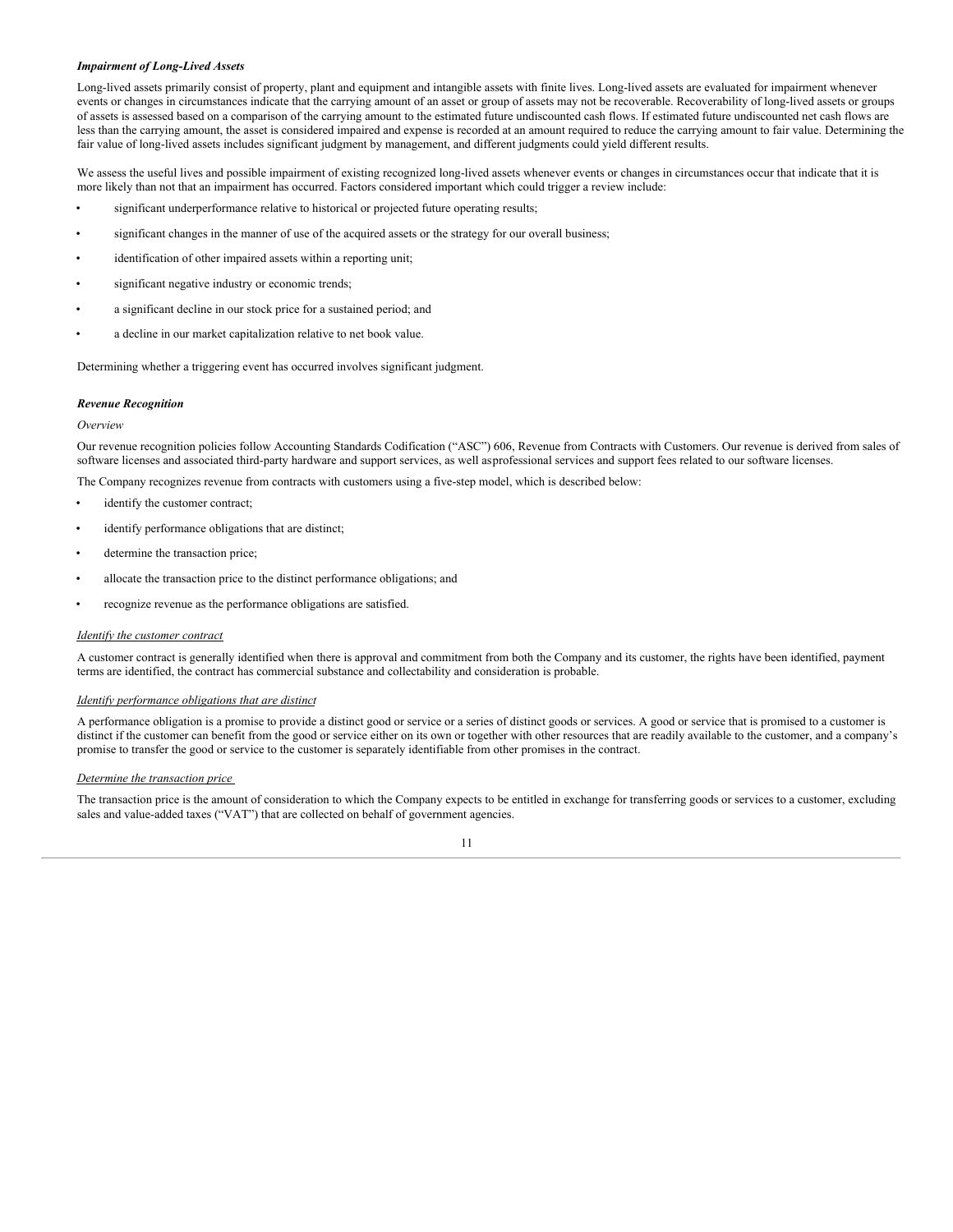#### *Allocate the transaction price to distinct performance obligations*

The transaction price is allocated to each performance obligation based on the relative standalone selling prices ("SSP") of the goods or services being provided to the customer. Our contracts typically contain multiple performance obligations, for which we account for individual performance obligations separately, if they are distinct.

#### *Recognize revenue as the performance obligations are satisfied*

We enter into contracts that include combinations of license, support and professional services, and third-party products, which are accounted for as separate performance obligations with differing revenue recognition patterns. Revenue is recognized when or as control of the promised goods or services is transferred to customers. Our software licenses are primarily delivered on a perpetual basis, whereby the customer receives rights to use the software for an indefinite time period or a specified term and delivery and revenue recognition occurs at the point in time when the customer has the ability to download or access the software. Our customers may also contract with us for a Software as a Service ("SaaS") type license whereby the customer only has a right to access the software for a defined term. SaaS licenses are recognized ratably over the subscription period beginning on the date the license is made available to customers.

Our services revenue is comprised of support services and professional services. Support services consist of software upgrades on a when-and-if available basis, telephone support, bug fixes or patches and general hardware maintenance support. Revenue related to support services is recognized ratably over the term of the contract. Professional services are recognized as the services are performed.

Revenues attributable to third-party products typically consist of hardware and related support contracts. Hardware products aretypically recognized when control is transferred to the customer, which is defined as the point in time when the client can use and benefit from the hardware. In situations where the hardware is distinct and it is delivered before services are provided and is functional without services, control is transferred upon delivery or acceptance by the customer. Revenue attributable to third-party support contracts is recognized ratably over the term of the contract.

#### *Significant Judgments*

Our contracts with customers often include promises to transfer multiple products and services to a customer. Determining whether products and services are considered distinct performance obligations that should be accounted for separately versus together may require significant judgment. Once we determine the performance obligations, we determine the transaction price, which includes estimating the amount of variable consideration to be included in the transaction price, if any. The transaction price is then allocated to each performance obligation in the contract based on the SSP. The corresponding revenue is recognized as the related performance obligations are satisfied.

Judgment is required to determine the SSP for each distinct performance obligation. We determine SSP based on the price at which the performance obligation is sold separately and the methods of estimating SSP under the guidance of ASC 606-10-32-33. If the SSP is not observable through past transactions, we estimate the SSP, taking into account available information such as market conditions, expected margins, and internally approved pricing guidelines related to the performance obligations. In February 2019, we began selling our software bundle called the Framework in addition to our legacy software products and services. Our legacy products were historically sold on a standalone basis and therefore the SSP and revenue recognition may differ from the Framework. A typical Framework deal licenses our software products and services, including upgrades for one fixed price. Management considers the pricing of our Framework perpetual licenses as highly variable and uncertain, and we do not have a history of selling the Framework software on a standalone basis. We recognize the portion of the transaction price allocated to the Framework software on a residual basis, as we have at least one performance obligation for which the SSP is observable. The Company notes that both hardware and support services represent observable pricing. The SSP for our legacy software is also recognized on a residual basis, as we have observable SSP for the associated support services sold with the software license based on historical observable data of selling support contracts on a standalone basis. We may also license our software as a SaaS type license, whereby our customer only has a right to access the software over a specified time period and the service includes technical support and unspecified upgrades and bug fixes. We recognize the full value of the contract ratably over the contractual term of the SaaS license.

Our services revenue is comprised of support services, software license implementation services, engineering services, training and reimbursable expenses. We have concluded that services are distinct performance obligations, with the exception of engineering services. Engineering services may be provided on a standalone basis or bundled with a license when we are providing custom development.

We utilize the cost-plus margin method to determine the SSP for our Framework support services offerings and hardware sales. For Framework support services, we calculate the average cost of support to within a small range to arrive at an average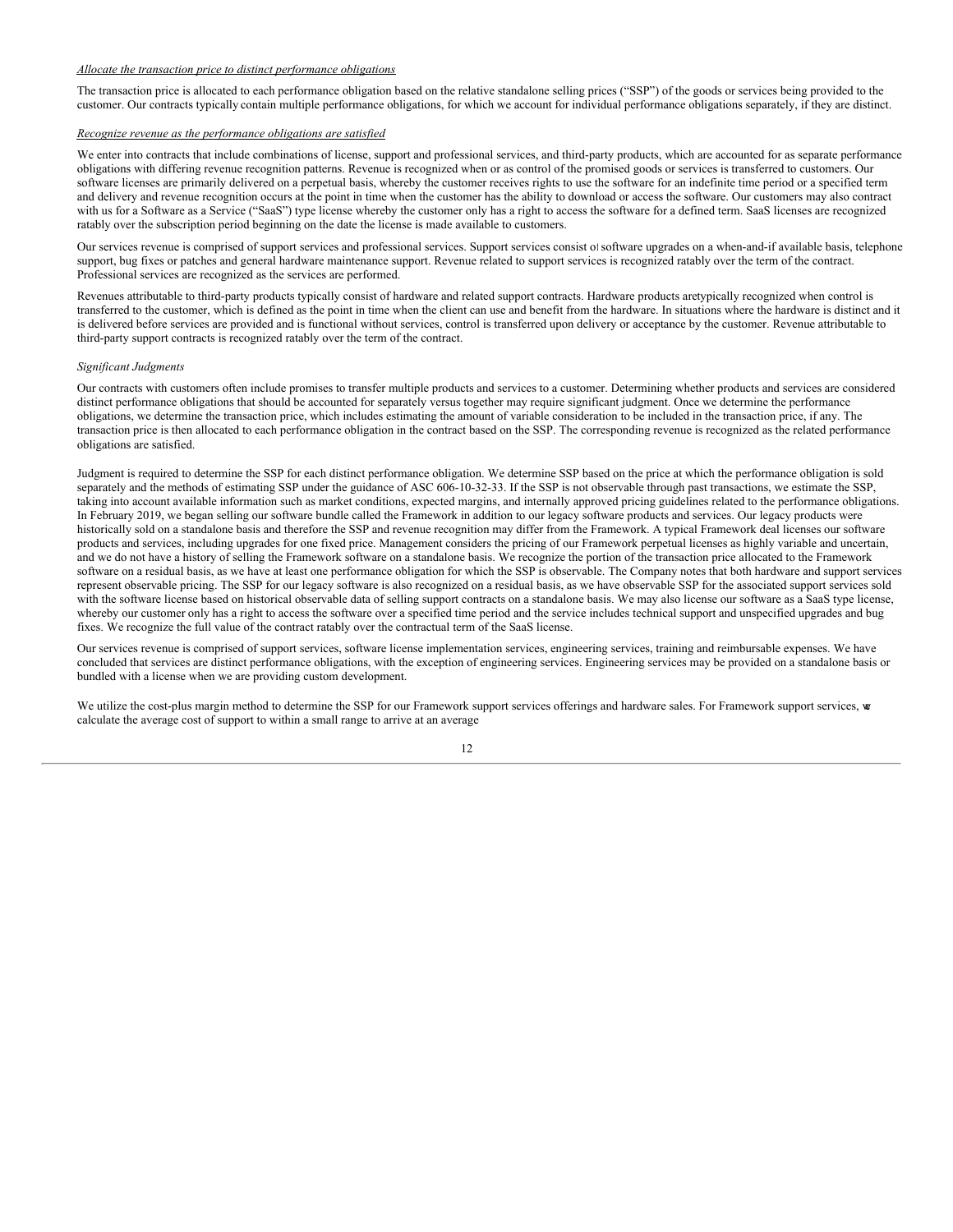expected cost. Legacy support services are priced as a percentage of the list price of the related software license and hardware. Historically, we determined the SSP of the support services based on this pricing relationship and observable data from standalone sales of support contracts. The expected cost-plus margin for hardware is based on the cost of the hardware from third parties, plus a reasonable markup that the Company believes is reflective of a market-based reseller margin.

The SSP for services in time and materials contracts is determined by observable prices in standalone services arrangements. We estimate the SSP for fixed price services based on estimated hours adjusted for historical experience at time and material rates charged in standalone services arrangements. Revenue for fixed price services is recognized over time as the services are provided based on an input measure of hours incurred to total estimated hours.

Some of our contracts have payment terms that differ from the timing of revenue recognition, which requires us to assess whether the transaction price for those contracts include a significant financing component. We have elected the practical expedient that permits an entity to not adjust for the effects of a significant financing component if we expect that at the contract inception, the period between when the entity transfers a promised good or service to a customer and when the customer pays for that good or service, will be one year or less. For those contracts in which the period exceeds the one-year threshold, this assessment, as well as the quantitative estimate of the financing component and its relative significance, requires judgment. We estimate the significant financing component provided to our customers with extended payment terms by determining the present value of the future payments by applying an average standard industry discount rate that reflects the customer's creditworthiness.

Payment terms with customers typically require payment 30 days from invoice date. Our agreements with customers do not provide for any refunds for services or products and therefore no specific reserve for such is maintained. In the infrequent instances where customers raise a concern over delivered products or services, we have endeavored to remedy the concern and all costs related to such matters have been insignificant in all periods presented.

We occasionally enter into amendments to previously executed contracts that may constitute contract modifications. The amendments are assessed to determine if (1) the additional products and services are distinct from the product and services in the original arrangement; and (2) the amount of consideration expected for the added products and services reflects the SSP of those products and services. An amendment or contract modification meeting both criteria is accounted for as a separate contract. A contract modification not meeting both criteria is considered a change to the original contract and is accounted for on either a prospective basis as a termination of the existing contract and the creation of a new contract or a cumulative catch-up basis.

#### *Contract Balances*

Contract assets consist of unbilled revenue, which is recognized as work progresses in accordance with agreed-upon contractual terms, either at periodic intervals or upon achievement of contractual milestones. Unbilled receivables expected to be billed and collected within one year are classified as current assets or long-term assets if expected to be billed and collected after one year (see Note 10).

#### *Costs to Obtain and Fulfill a Contract*

We recognize an asset for the incremental costs of obtaining a contract with a customer if we expect the benefit of those costs to be longer than one year. We have determined that commissions and special incentive payments ("Spiffs") for hardware and software maintenance and support and professional services paid under our sales incentive programs meet the requirements to be capitalized under ASC 340-40. Costs to obtain a contract are amortized as selling and marketing expense over the expected period of benefit in a manner that is consistent with the transfer of the related goods or services to which the asset relates. The judgments made in determining the amount of costs incurred include whether the commissions are in fact incremental and would not have occurred absent the customer contract and the estimate of the amortization period. The commissions and Spiffs related to professional services are amortized over time as work is completed. The commissions and Spiffs for hardware and software maintenance are amortized over the life of the contract. These costs are periodically reviewed for impairment. We determined that no impairment of these assets existed as of October 31, 2021 or January 31, 2021. We have elected to apply the practical expedient and recognize the incremental costs of obtaining contracts as an expense when incurred if the amortization period of the assets that we otherwise would have recognized is one year or less. Total deferred capitalized commission costs were \$371 thousand at October 31, 2021 and \$553 thousand at January 31, 2021. Current deferred capitalized commission costs are included in prepaid expense and other current assets in our consolidated balance sheets and non-current deferred capitalized commission costs are included in other assets in our consolidated balance sheets. Capitalized commissions expensed during the nine months ended October 31, 2021 and 2020 included in the consolidated statement of operations and comprehensive loss were \$182 thousand and \$218 thousand, respectively.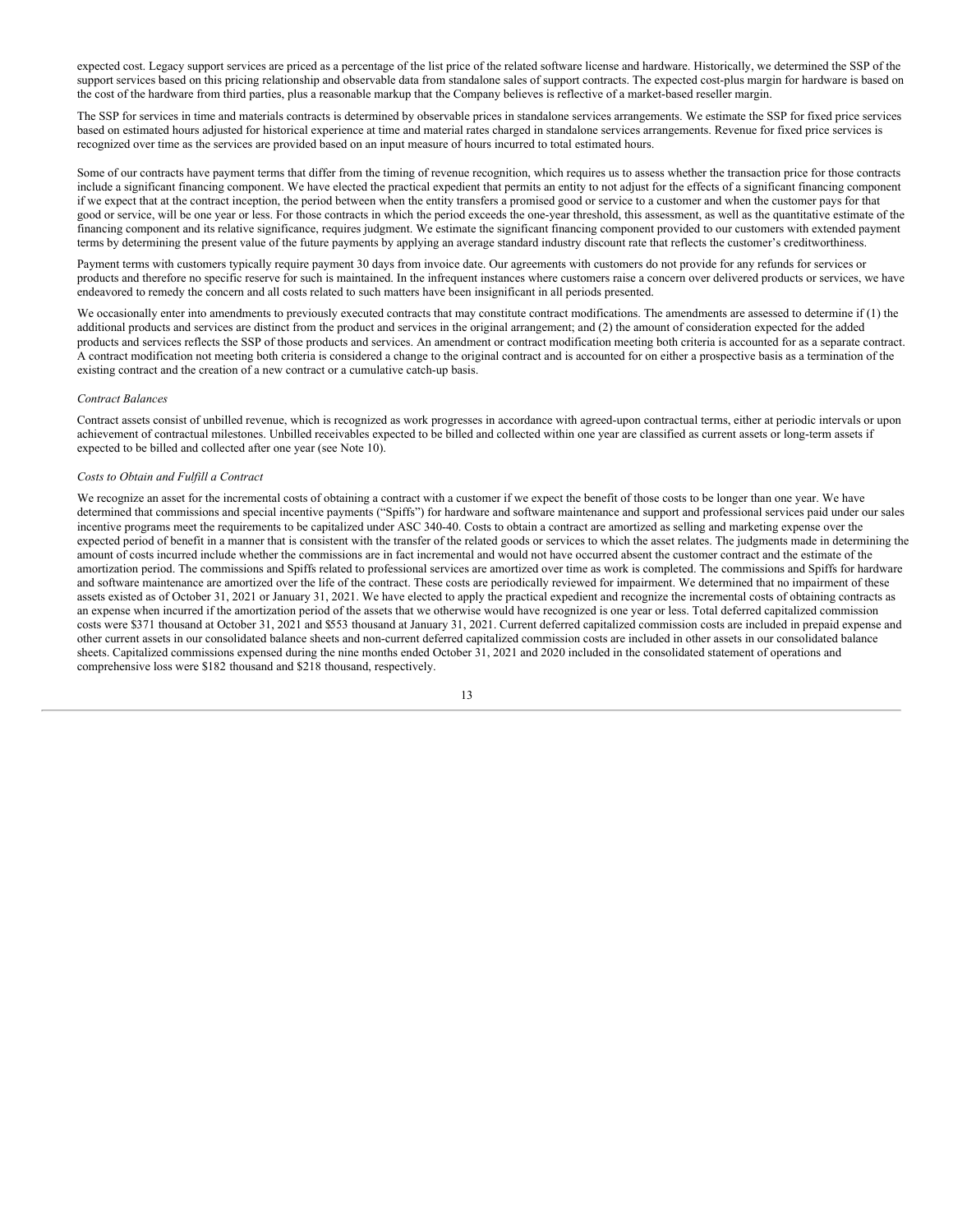#### *Leases*

We account for our leases in accordance with ASC 842,*Leases*. A contract is accounted for as a lease when we have the right to control the asset for a period of time while obtaining substantially all of the asset's economic benefits. We determine if an arrangement is a lease or contains an embedded lease at inception. For arrangements that meet the definition of a lease, we determine the initial classification and measurement of our right-of-use operating lease asset and corresponding liability at the lease commencement date. We determine the classification and measurement of a modified lease at the date it is modified. The lease term includes only renewal options that are reasonably assured to exercise. The present value of lease payments is typically determined by using the Company's estimated secured incremental borrowing rate for the associated lease term as interest rates implicit in the leases are not normally readily determinable. Management's policy is to utilize the practical expedient to not record leases with an original term of twelve months or less on our consolidated balance sheets. Lease payments are recognized in the consolidated statements of operations and comprehensive loss on a straight-line basis over the lease term.

Our existing leases are for facilities and equipment. None of our leases are with related parties.In addition to rent, office leases may require us to pay additional amounts for taxes, insurance, maintenance and other expenses, which are generally referred to as non-lease components. As a practical expedient, we account for the non-lease components together with the lease components as a single lease component for all of our leases. Only the fixed costs for leases are accounted for as a single lease component and recognized as part of a right-of-use asset and liability.

#### *Net Loss Per Share*

Basic net loss per share is computed by dividing net loss by the weighted average number of unrestricted common shares outstanding during the period. Diluted net loss per share is computed by dividing net loss by the sum of the weighted average number of unrestricted common shares outstanding during the period and the weighted average number of potential common shares from the assumed exercise of stock options and the vesting of shares of restricted and deferred common stock units using the "treasury stock" method when the effect is not anti-dilutive. In periods in which we report a net loss, diluted net loss per share is the same as basic net loss per share.

The number of common shares used in the computation of diluted net loss per share for the periods presented does not include the effect of the following potentially outstanding common shares because the effect would have been anti-dilutive:

|                        |       | <b>For the Three Months</b><br><b>Ended October 31.</b> |       | <b>For the Nine Months</b><br><b>Ended October 31.</b> |
|------------------------|-------|---------------------------------------------------------|-------|--------------------------------------------------------|
|                        | 2021  | 2020                                                    | 2021  | 2020                                                   |
|                        |       | (Amounts in thousands)                                  |       | (Amounts in thousands)                                 |
| Stock options          | 1.287 | 2.643                                                   | 1.542 | 1.072                                                  |
| Restricted stock units | 273   | 341                                                     | 120   | 58                                                     |
| Deferred stock units   | 62    | 313                                                     | 41    | 82                                                     |
|                        | 1.622 | 3.297                                                   | 1.703 | .212                                                   |

#### *Recently Issued Accounting Pronouncements*

In December 2019, the Financial Accounting Standards Board (the "FASB") issued Accounting Standards Update ("ASU") No. 2019-12,*Income Taxes (Topic 740)*, which simplifies the accounting for income taxes and removes certain exceptions and improves consistent application of accounting principles for certain areas in Topic 740. ASU 2019-12 was effective in the first quarter of fiscal 2022 and did not have an effect on our unaudited consolidated financial statements.

#### *Pending Accounting Pronouncements*

In June 2016, the FASB issued ASU No. 2016-13,*Financial Instruments—Credit Losses (Topic 326)*, which introduces a new methodology for accounting for credit losses on financial instruments, including available-for-sale debt securities and accounts receivable. The guidance establishes a new "expected loss model" that requires entities to estimate current expected credit losses on financial instruments by using all practical and relevant information. Any expected credit losses are to be reflected as allowances rather than reductions in the amortized cost of available-for-sale debt securities. ASU 2016-13 is effective in the first quarter of fiscal 2024. We are currently evaluating if this guidance will have a material effect to our unaudited consolidated financial statements.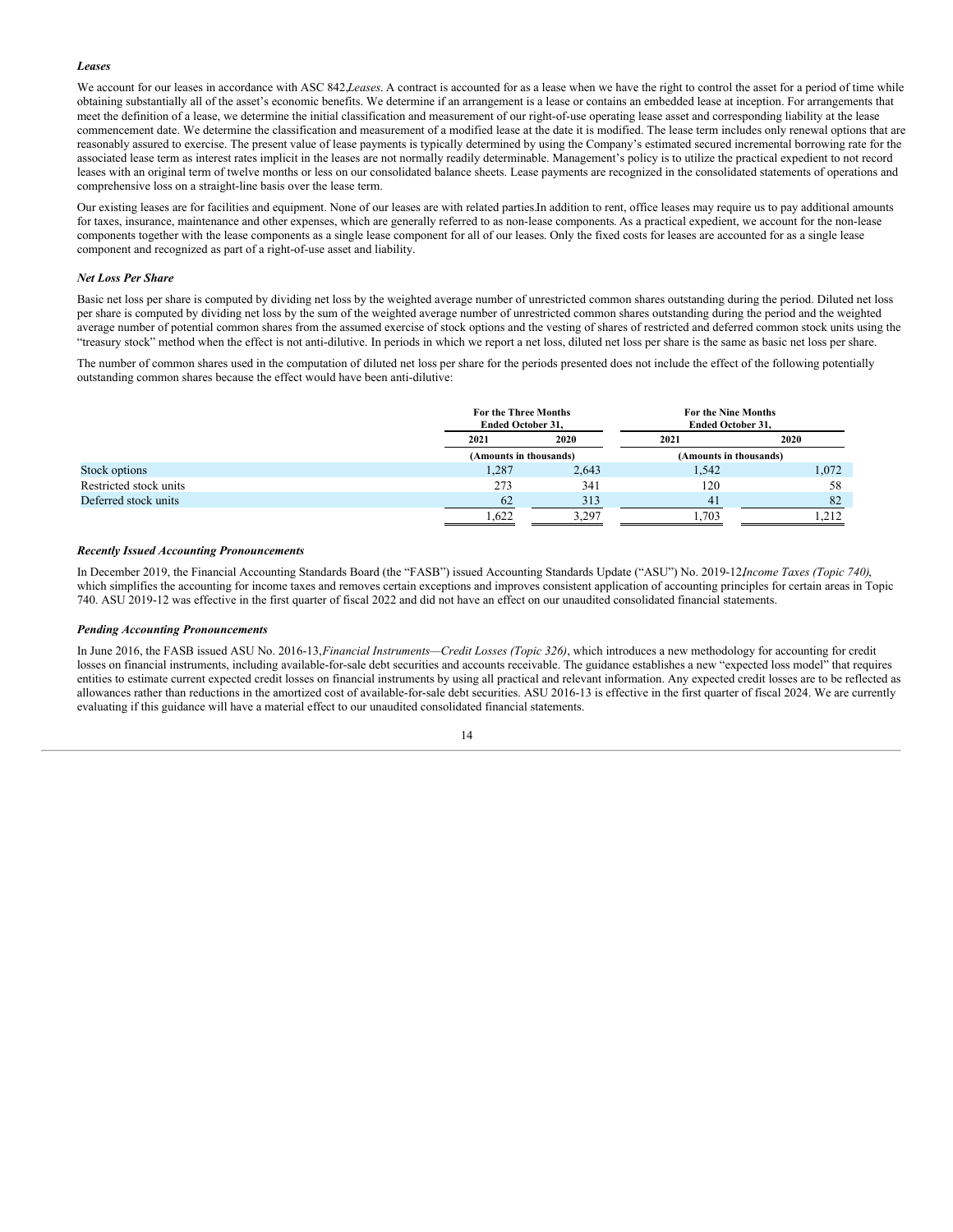#### **3. Fair Value Measurements**

The following tables set forth our financial assets that were accounted for at fair value on a recurring basis. There wereno fair value measurements of our financial assets using level 2 or level 3 inputs for the periods presented:

|        |     |                              | Level 1 |                                                  | Level 2 |                                                                              |
|--------|-----|------------------------------|---------|--------------------------------------------------|---------|------------------------------------------------------------------------------|
|        |     |                              |         |                                                  |         |                                                                              |
|        |     |                              |         |                                                  |         |                                                                              |
|        | 46  |                              | 46      | S                                                |         |                                                                              |
|        | 46  |                              | 46      |                                                  |         |                                                                              |
|        |     |                              |         |                                                  |         |                                                                              |
|        |     |                              |         |                                                  |         |                                                                              |
|        |     |                              | Level 1 |                                                  | Level 2 |                                                                              |
|        |     |                              |         |                                                  |         |                                                                              |
|        |     |                              |         |                                                  |         |                                                                              |
| ¢<br>ъ | 46  | S                            | 46      | S                                                |         |                                                                              |
|        |     |                              |         |                                                  |         |                                                                              |
|        | 252 |                              | 252     |                                                  |         |                                                                              |
|        | 298 |                              | 298     |                                                  |         |                                                                              |
|        |     | <b>Total</b><br><b>Total</b> |         | (Amounts in thousands)<br>(Amounts in thousands) |         | Fair Value at October 31, 2021 Using<br>Fair Value at January 31, 2021 Using |

Cash equivalents include money market funds and U.S. treasury bills.

There were no marketable securities held as of October 31, 2021. Marketable securities by security type consisted of the following as of January 31, 2021:

|                               |  | As of January 31, 2021 |  |                        |  |                          |  |                            |  |                                             |  |                   |
|-------------------------------|--|------------------------|--|------------------------|--|--------------------------|--|----------------------------|--|---------------------------------------------|--|-------------------|
|                               |  | Amortized<br>Cost      |  |                        |  | Gains                    |  | Gross<br><b>Unrealized</b> |  | Gross<br><b>Unrealized</b><br><b>Losses</b> |  | <b>Fair Value</b> |
|                               |  |                        |  | (Amounts in thousands) |  |                          |  |                            |  |                                             |  |                   |
| U.S. Treasury Notes and bonds |  | 249                    |  |                        |  | $\overline{\phantom{a}}$ |  | 252                        |  |                                             |  |                   |
|                               |  | 249                    |  |                        |  |                          |  | 252                        |  |                                             |  |                   |

### **4. Consolidated Balance Sheet Detail**

### *Property and Equipment, Net*

Property and equipment, net consisted of the following:

|                                                          | As of                  |                         |
|----------------------------------------------------------|------------------------|-------------------------|
|                                                          | October 31, 2021       | <b>January 31, 2021</b> |
|                                                          | (Amounts in thousands) |                         |
| Computer equipment, software and demonstration equipment | 3.286                  | 9.765                   |
| Office furniture and equipment                           | 271                    | 306                     |
| Leasehold improvements                                   | 147                    | 238                     |
|                                                          | 3.704                  | 10.309                  |
| Less: Accumulated depreciation and amortization          | (3,192)                | (9,704)                 |
| Total property and equipment, net                        | 512                    | 605                     |

Depreciation expense was \$48 thousand and \$71 thousand for the three months ended October 31, 2021 and October 31, 2020, respectively, and \$151 thousand and \$214 thousand for the nine months ended October 31, 2021 and October 31, 2020, respectively.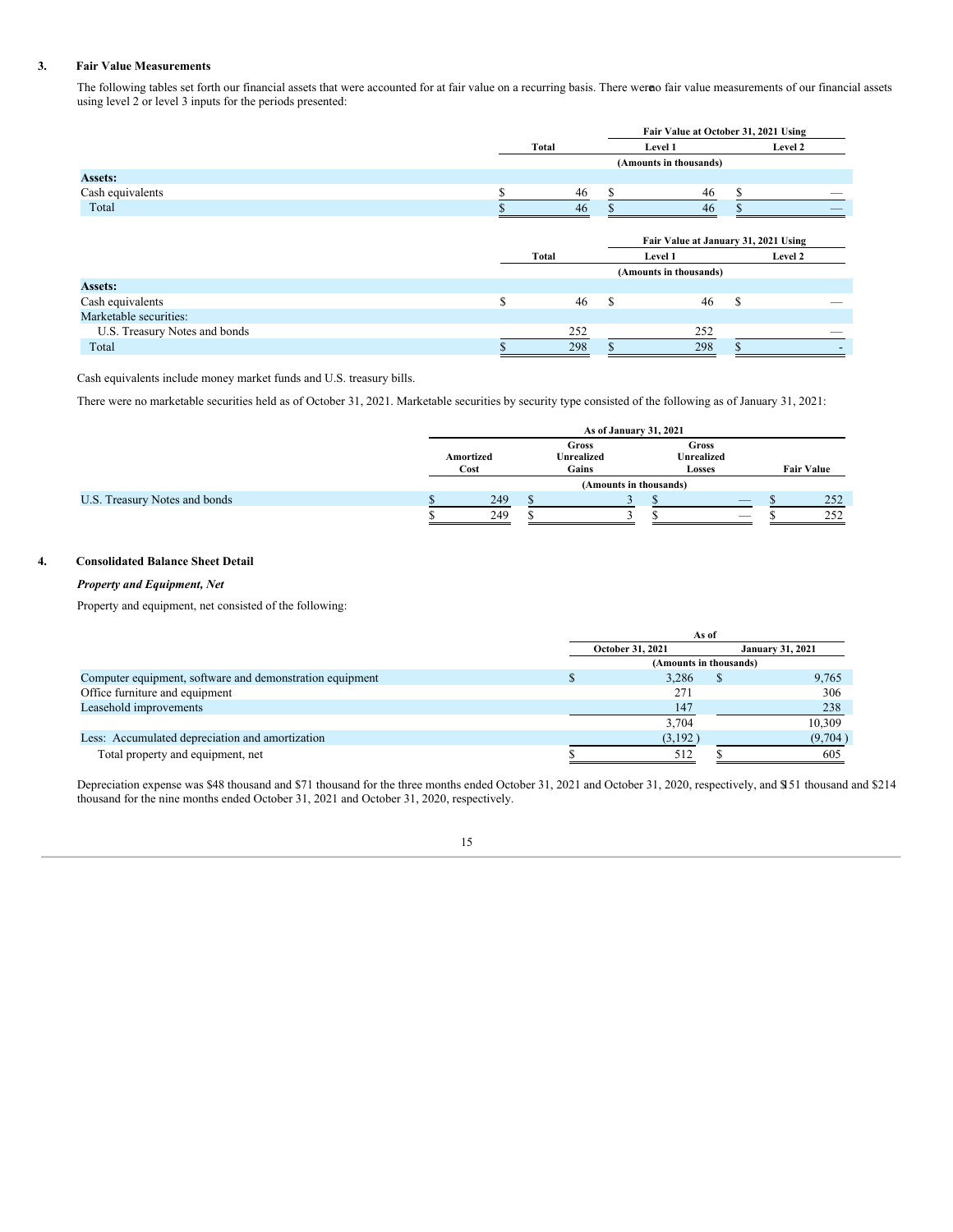### *Accrued Expenses*

Accrued expenses consisted of the following:

|                                                    | As of                   |                        |                         |  |  |  |  |
|----------------------------------------------------|-------------------------|------------------------|-------------------------|--|--|--|--|
|                                                    | <b>October 31, 2021</b> |                        | <b>January 31, 2021</b> |  |  |  |  |
|                                                    |                         | (Amounts in thousands) |                         |  |  |  |  |
| Accrued employee compensation and benefits         |                         | 1.242                  | 742                     |  |  |  |  |
| Accrued professional fees                          |                         | 67                     | 575                     |  |  |  |  |
| Sales tax and VAT payable                          |                         | 34                     | 271                     |  |  |  |  |
| Current obligation - right of use operating leases |                         | 792                    | 1,387                   |  |  |  |  |
| Accrued other                                      |                         | 1,436                  | 1,302                   |  |  |  |  |
| Total accrued expenses                             |                         | 3,571                  | 4.277                   |  |  |  |  |

### **5**. **Goodwill and Intangible Assets**

Goodwill represents the difference between the purchase price and the estimated fair value of identifiable assets acquired and liabilities assumed. We are required to perform an impairment test annually, or more often if we identify certain events or circumstances that would more likely than not reduce the estimated fair value of the goodwill below its carrying amount.

We performed our annual impairment test of August 1, 2021 using a quantitative approach. We considered macroeconomics, industry-specific and Company specific factors in addition to estimates and assumptions in our analysis. We estimated the fair value of the reporting unit using the income (or discounted cash flows model) and market approaches and determined there was no impairment as our fair value exceeded our carrying value. There wereno impairment charges recorded in fiscal 2021 or in the nine months ended October 31, 2021.

The following table represents the changes in goodwill since January 31, 2021:

|                                | Goodwill                  |
|--------------------------------|---------------------------|
|                                | (Amounts in<br>thousands) |
| Balance as of January 31, 2021 | 10,577                    |
| Translation adjustment         | (401)                     |
| Balance as of October 31, 2021 | 10.176                    |

Intangible assets, net, consisted of the following for the periods presented:

|                                        | As of October 31, 2021 |              |                             |                        |                                                |             |    |            |
|----------------------------------------|------------------------|--------------|-----------------------------|------------------------|------------------------------------------------|-------------|----|------------|
|                                        | Gross                  |              | Accumulated<br>Amortization |                        | Cumulative<br><b>Translation</b><br>Adjustment |             |    | <b>Net</b> |
|                                        |                        |              |                             | (Amounts in thousands) |                                                |             |    |            |
| Finite-lived intangible assets:        |                        |              |                             |                        |                                                |             |    |            |
| Acquired customer contracts            | \$                     | 2,205        | \$                          | (2,044)                | -S                                             | 26          | \$ | 187        |
| Acquired existing technology           |                        | 1,364        |                             | (1,267)                |                                                | 19          |    | 116        |
| Total finite-lived intangible assets   |                        | 3,569        |                             | (3,311)                |                                                | 45          |    | 303        |
|                                        |                        |              |                             | As of January 31, 2021 |                                                |             |    |            |
|                                        |                        |              |                             |                        |                                                | Cumulative  |    |            |
|                                        |                        |              |                             | Accumulated            |                                                | Translation |    |            |
|                                        |                        | <b>Gross</b> |                             | <b>Amortization</b>    |                                                | Adjustment  |    | <b>Net</b> |
|                                        |                        |              |                             | (Amounts in thousands) |                                                |             |    |            |
| <b>Finite-lived intangible assets:</b> |                        |              |                             |                        |                                                |             |    |            |
| Acquired customer contracts            | \$                     | 2,205        | S                           | $(1,469)$ \$           |                                                | 49          | \$ | 785        |
| Acquired existing technology           |                        | 1,364        |                             | (910)                  |                                                | 33          |    | 487        |
| Total finite-lived intangible assets   |                        | 3,569        |                             | (2,379)                |                                                | 82          |    | 1,272      |
|                                        | 16                     |              |                             |                        |                                                |             |    |            |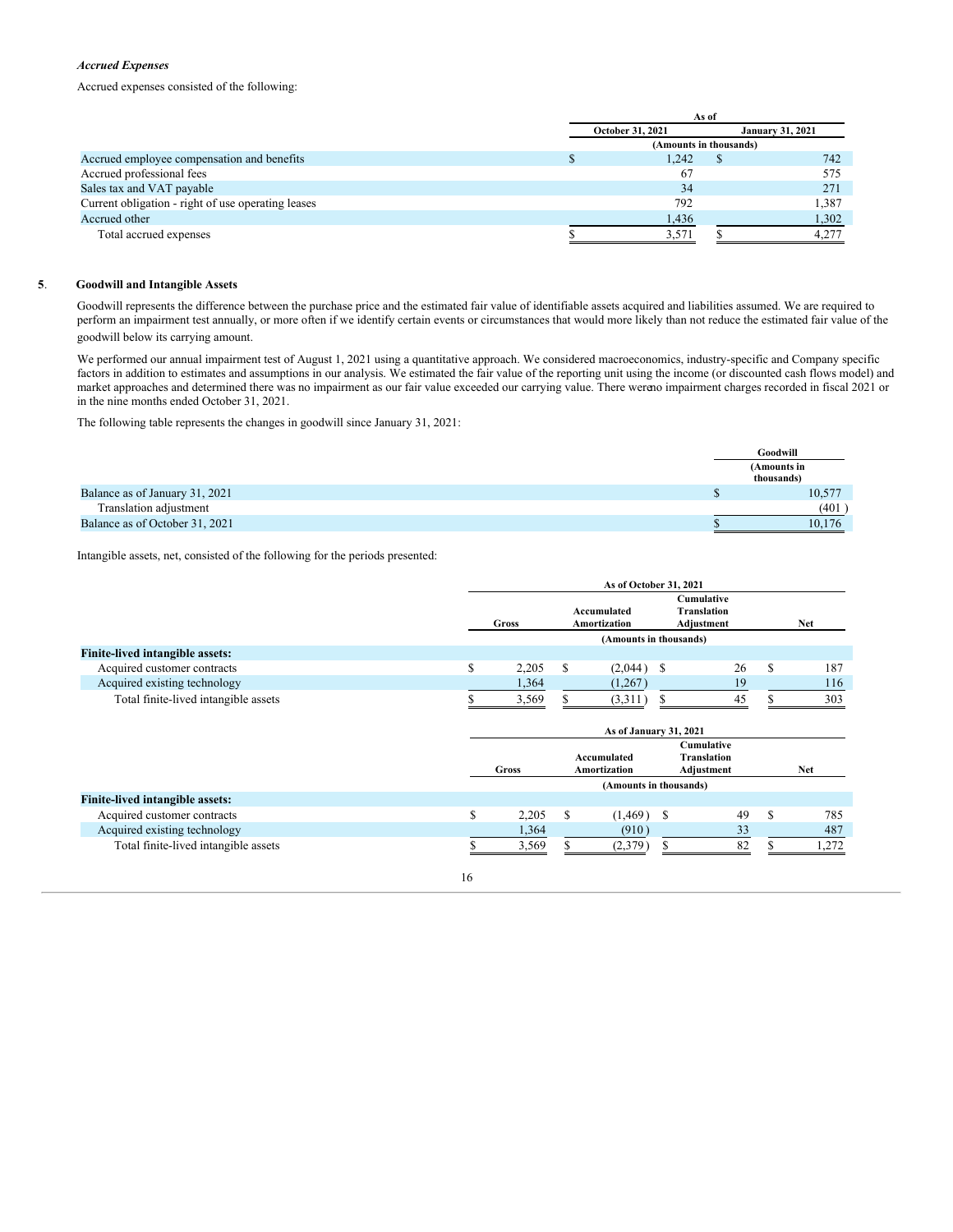We recognized amortization expense of intangible assets in operating expense categories on the consolidated statements of operations and comprehensive loss as follows:

|                          | For the Three Months<br>Ended October 31, |  |      | For the Nine Months<br><b>Ended October 31.</b> |     |      |     |
|--------------------------|-------------------------------------------|--|------|-------------------------------------------------|-----|------|-----|
|                          | 2020<br>2021                              |  |      | 2021                                            |     | 2020 |     |
|                          | (Amounts in thousands)                    |  |      | (Amounts in thousands)                          |     |      |     |
| Selling and marketing    | 184                                       |  | 190  |                                                 | 574 |      | 556 |
| Research and development | 114                                       |  | ı 18 |                                                 | 356 |      | 335 |
|                          | 298                                       |  | 308  |                                                 | 930 |      | 891 |

Future estimated amortization expense of intangibles as of October 31, 2021 was \$0.3 million to be recognized in fiscal 2022.

#### **6. Commitments and Contingencies**

#### *Litigation*

Certain conditions may exist as of the date the unaudited consolidated financial statements are issued which may result in a loss to the Company, but which will only be resolved when one or more future events occur or fail to occur. We assess such contingent liabilities, and such assessment inherently involves an exercise of judgment. In assessing loss contingencies related to legal proceedings that are pending against us, or unasserted claims that may result in such proceedings, we evaluate the perceived merits of any legal proceedings or unasserted claims, as well as the perceived merits of the amount of relief sought or expected to be sought therein.

If the assessment of a contingency indicates that it is probable that a material loss has been incurred and the amount of the liability can be estimated, then the estimated liability would be accrued in our unaudited consolidated financial statements. If our assessment indicates that a potentially material loss contingency is not probable, but is reasonably possible, or is probable but cannot be estimated, then the nature of the contingent liability and an estimate of the range of possible losses, if determinable and material, would be disclosed. Loss contingencies considered remote are generally not disclosed, unless they involve guarantees, in which case the guarantees would be disclosed.

#### *Indemnification and Warranties*

We provide indemnification, to the extent permitted by law, to our officers, directors, employees and agents for liabilities arising from certain events or occurrences while the officer, director, employee or agent is, or was, serving at our request in such capacity. With respect to acquisitions, we provide indemnification to, or assume indemnification obligations for, the current and former directors, officers and employees of the acquired companies in accordance with the acquired companies' governing documents. As a matter of practice, we have maintained directors' and officers' liability insurance including coverage for directors and officers of the acquired companies.

We enter into agreements in the ordinary course of business with customers, resellers, distributors, integrators and suppliers. Most of our historical agreements require us to defend and/or indemnify the other party against intellectual property infringement claims brought by a third party with respect to our products. From time to time, we also indemnify customers and business partners for damages, losses and liabilities they may suffer or incur relating to personal injury, personal property damage, product liability, and environmental claims relating to the use of our products and services or resulting from the acts or omissions of us, our employees, authorized agents or subcontractors. From time to time, we have received requests from customers for indemnification of patent litigation claims. Management cannot reasonably estimate any potential losses, but these claims could result in material liability for us. There are no current pending legal proceedings, in the opinion of management that would have a material adverse effect on our financial position, results from operations and cash flows. There is no assurance that future legal proceedings arising from ordinary course of business or otherwise, will not have a material adverse effect on our financial position, results from operations or cash flows.

We warrant that our products, including software products, will substantially perform in accordance with our standard published specifications in effect at the time of delivery. In addition, we provide maintenance support to our customers and therefore allocate a portion of the product purchase price to the initial warranty period and recognize revenue on a straight-line basis over that warranty period related to both the warranty obligation and the maintenance support agreement. When we receive revenue for extended warranties beyond the standard duration, it is deferred and recognized on a straight-line basis over the contract period. Related costs are expensed as incurred.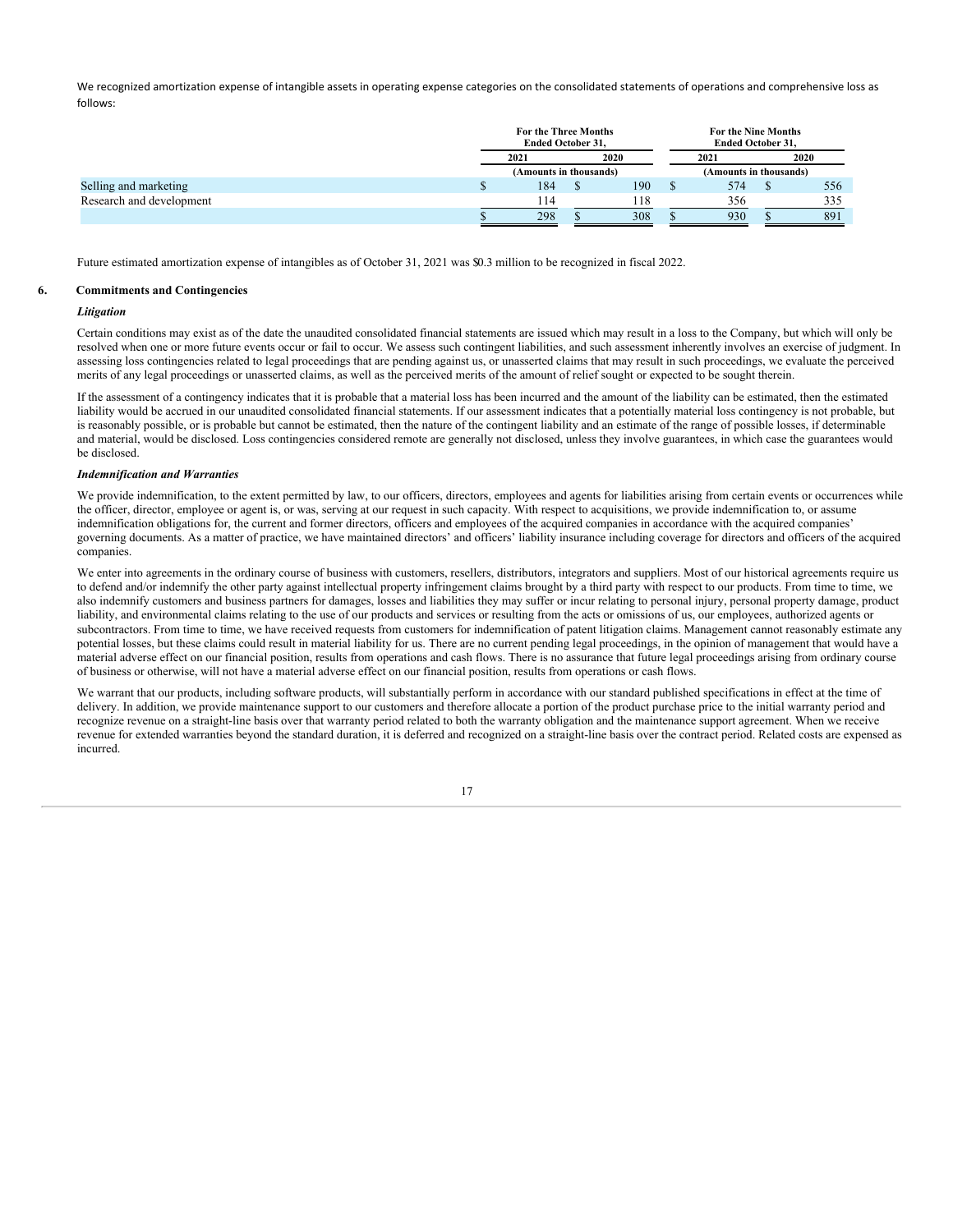### **7. Operating Leases**

The Company has operating leases for facilities and equipment expiring at various dates through 2025.

The components of lease expense are as follows:

|                            | For the Three Months Ended<br><b>October 31, 2021</b> |                        | For the Nine Months Ended<br><b>October 31, 2021</b> |
|----------------------------|-------------------------------------------------------|------------------------|------------------------------------------------------|
|                            |                                                       | (Amounts in thousands) |                                                      |
| Operating lease cost       |                                                       |                        | 612                                                  |
| Short term lease cost, net |                                                       |                        |                                                      |
| Total lease cost           | 156                                                   |                        | 62.                                                  |

Supplemental cash flow information related to the Company's operating leases was as follows:

|                                                                           | For the Three Months Ended October 31. |  |     |  | For the Nine Months Ended October 31. |  |      |  |  |  |
|---------------------------------------------------------------------------|----------------------------------------|--|-----|--|---------------------------------------|--|------|--|--|--|
|                                                                           | 2021<br>2020                           |  |     |  | 2021                                  |  | 2020 |  |  |  |
|                                                                           | (Amounts in thousands)                 |  |     |  | (Amounts in thousands)                |  |      |  |  |  |
| Cash paid for amounts included in the<br>measurement of lease liabilities |                                        |  |     |  |                                       |  |      |  |  |  |
| Operating cash flows from operating leases                                | 218                                    |  | 263 |  | 951                                   |  | 829  |  |  |  |

Supplemental balance sheet information related to the Company's operating leases was as follows:

|                                               | As of October 31, 2021 |                        | As of January 31, 2021 |
|-----------------------------------------------|------------------------|------------------------|------------------------|
|                                               |                        | (Amounts in thousands) |                        |
| Operating lease right-of-use assets           |                        | 2.283                  | 4,968                  |
|                                               |                        |                        |                        |
| Current portion, operating lease liabilities  |                        | 792                    | 1,387                  |
| Operating lease liabilities, long term        |                        | 1,590                  | 4,070                  |
| Total operating lease liabilities             |                        | 2.382                  | 5.457                  |
|                                               |                        |                        |                        |
| Weighted average remaining lease term (years) |                        | 3.2                    | 4.0                    |
| Weighted average incremental borrowing rate   |                        | $5.0\%$                | $5.0\%$                |

The current portion, operating lease liabilities is included in the balance of accrued expenses at October 31, 2021.Future minimum lease payments for operating leases, with initial or remaining terms in excess of one year at October 31, 2021, are as follows:

|                                        | <b>Payments for</b><br><b>Operating Leases</b> |       |
|----------------------------------------|------------------------------------------------|-------|
| For the Fiscal Years Ended January 31, | (Amounts in thousands)                         |       |
| 2022                                   | S                                              | 213   |
| 2023                                   |                                                | 789   |
| 2024                                   |                                                | 778   |
| 2025                                   |                                                | 802   |
| Total lease payments                   |                                                | 2,582 |
| Less interest                          |                                                | 200   |
| Total operating lease liabilities      |                                                | 2,382 |

In the first quarter of fiscal 2022, we entered into the Termination Agreement which terminated the sublease with respect to our former headquarters in Waltham, Massachusetts, effective March 21, 2021. In connection with the early termination of the sublease, the Company paid the sublandlord termination payments of approximately \$0.4 million for the nine months ending October 31, 2021. The Company also wrote off all related operating lease right-of-use assets and liabilities as of the termination date, resulting in a \$0.3 million non-cash gain, which partially offset the loss on the termination payments. The net \$0.1 million loss on lease termination is reported as a component of severance and restructuring expense on the consolidated statements of

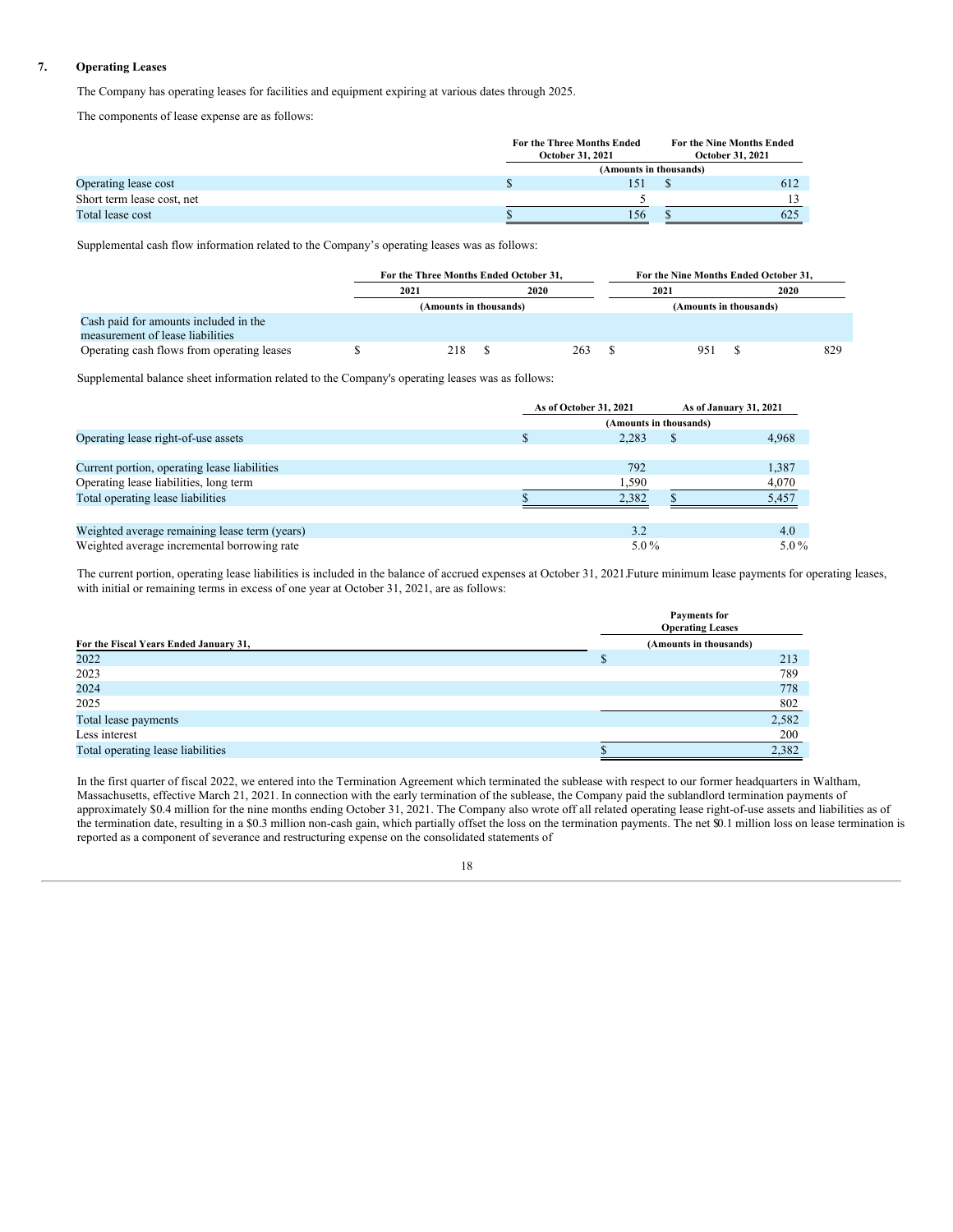operations and comprehensive loss for the nine months ended October 31, 2021. Prior to the execution of the Termination Agreement, the sublease had been scheduled to expire in February 2025.

In the third quarter of fiscal 2022, the Company entered intotwo operating sublease agreements (collectively, the "Subleases") with respect to part of our existing Poland facility lease (the "Head Lease"). The Company has accounted for the Head Lease and the Subleases as separate contracts and there is no effect on the right-of-use asset or lease liability associated with the Head Lease. The Subleases are short term and have effective end dates of less than one year from October 31, 2021. The Head Lease rent expense is presented net of sublease income and reported as a component of operating expenses on the consolidated statements of operations and comprehensive loss. We recorded \$32 thousand of sublease income for the three and nine months ended October 31, 2021.

#### **8. Severance and Restructuring Costs**

During the three and nine months ended October 31, 2021, we incurred severance costs of less than \$0.1 million and \$0.2 million, respectively, and restructuring costs of less than \$0.1 million and \$0.4 million, respectively, primarily for employee-related termination benefits in relation to the restructuring of our finance department and expenses related to the closure of our leased facility in Waltham, Massachusetts.

The following table shows the change in accrued restructuring balances since January 31, 2021 primarily related to our finance department restructuring efforts and closure of our leased headquarters facility, reported as a component of accrued expenses on the consolidated balance sheets:

|                                        | <b>Employee-</b><br>Related<br><b>Benefits</b> |                                           | <b>Closure of</b><br>Leased<br><b>Facilities</b> | Total |
|----------------------------------------|------------------------------------------------|-------------------------------------------|--------------------------------------------------|-------|
|                                        |                                                |                                           | (Amounts in thousands)                           |       |
| Accrued balance as of January 31, 2021 | ъ                                              | $\qquad \qquad \overline{\qquad \qquad }$ | $\qquad \qquad - \qquad$                         |       |
| Restructuring charges incurred         |                                                | 169                                       | 463                                              | 632   |
| Cash payments                          |                                                | (144)                                     | (463)                                            | (607) |
| Accrued balance as of October 31, 2021 |                                                | 25                                        | $\overline{\phantom{a}}$                         | 25    |

#### **9. Stock-Based Compensation Expense**

#### *Equity Plans*

#### *Compensation and Incentive Plans*

Our Second Amended and Restated 2011 Compensation and Incentive Plan (the "2011 Plan") provided for the grant of incentive stock options ("ISOs"), nonqualified stock options ("NQs"), restricted stock, restricted stock units ("RSUs"), deferred stock units ("DSUs"), performance stock units ("PSUs") and other equity based nonstock option awards as determined by the plan administrator to our officers, employees, consultants and directors. The 2011 Plan expired on July 20, 2021.

Our 2021 Compensation and Incentive Plan (the "2021 Plan") was proposed by the Board of Directions (the "Board") and adopted by our stockholders in July 2021 to permit the continued issuance of equity-based compensation, including the granting of ISOs, NQs, restricted stock, RSUs, DSUs, PSUs, and other equity based non-stock option awards as determined by the plan administrator to our eligible officers, employees, consultants and directors. Under the 2021 Plan, we may satisfy awards upon the exercise of stock options or the vesting of stock units with newly issued shares or treasury shares. The Board, or a committee of independent members of the Board (the "Committee"), is responsible for the administration of the 2021 Plan and determining the terms of each award, award exercise price, the number of shares for which each award is granted and the rate at which each award vests. In certain instances, the Board or Committee may elect to modify the terms of an award. The number of shares authorized for issuance under the 2021 Plan is 4,896,878, including 2,396,878 shares awarded under the 2011 Plan that may become available for issuance under the 2021 Plan due to the expiration, termination, surrender, or forfeiture of such outstanding awards. As of October 31, 2021, there were 1,664,877 shares available for future grant.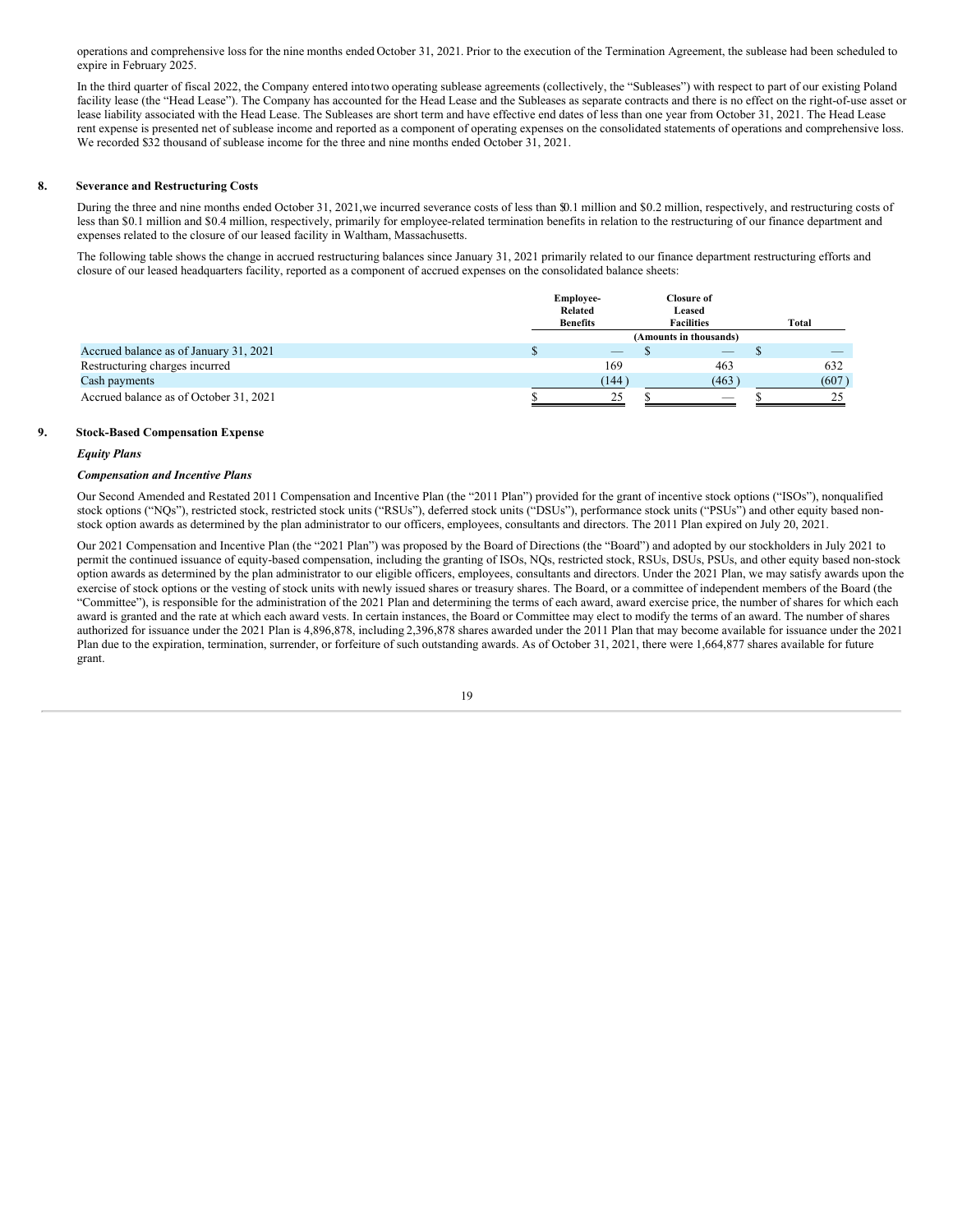Nonemployee members of the Board may elect to receive DSUs or stock options in lieu of RSUs. The number of units subject to the DSUs is determined as of the grant date and shall fully vest one year from the grant date. The shares underlying the DSUs are not vested and issued until the earlier of the director ceasing to be a member of the Board (provided such time is subsequent to the first day of the succeeding fiscal year) or immediately prior to a change in control.

Option awards may be granted at an exercise price per share of not less than100% of the fair market value per common share on the date of the grant and not less than 110% of the fair market value per common share on the date of the grant with respect to ISOs granted to employees owning stock possessing more than10% of the total combined voting power of all classes of stock of the Company. Option awards granted under the 2021 Plan generally vest over a period of one tothree years and expire ten years from the date of the grant.

We have a Long-Term Incentive Program, adopted in fiscal 2016, under which the named executive officers and other of our key employees may receive long-term equity-based incentive awards, which are intended to align the interests of our named executive officers and other key employees with the long-term interests of our stockholders and to emphasize and reinforce our focus on team success. Long-term equity-based incentive compensation awards are made in the form of stock options, RSUs and PSUs subject to vesting based in part on the extent to which employment continues.

#### *2015 Employee Stock Purchase Plan*

Under our 2015 Employee Stock Purchase Plan (the "ESPP"), six-month offering periods begin on October 1 and April 1 of each year during which eligible employees may elect to purchase shares of our common stock according to the terms of the offering. On each purchase date, eligible employees can purchase our stock at a price per share equal to 85% of the closing price of our common stock on the exercise date, but no less than par value. The maximum number of shares of our common stock authorized for sale under the ESPP is 1,150,000 shares, of which 1,075,024 remain available under the ESPP as of October 31, 2021. There were no shares purchased under the ESPP during the nine months ended October 31, 2021 as the Company suspended the ESPP as of April 1, 2020 and is still evaluating when the suspension will be lifted, if at all. Under the ESPP, 5,702 shares were purchased during the nine months ended October 31, 2020.

#### *Award Activity*

In the nine months ended October 31, 2021, we granted1,095,000 option awards and 1,742,546 RSU awards, including DSUs and PSUs, with a total grant date fair value of \$3.3 million. In the nine months ended October 31, 2021, we canceled1,343,670 option awards and 171,308 RSU awards, including PSUs.

#### *Stock-Based Compensation*

We recognized stock-based compensation expense within the accompanying consolidated statements of operations and comprehensive loss as follows:

|                            | <b>For the Three Months</b><br>Ended October 31, |            |     |                        | For the Nine Months<br><b>Ended October 31,</b> |      |       |  |
|----------------------------|--------------------------------------------------|------------|-----|------------------------|-------------------------------------------------|------|-------|--|
|                            | 2020<br>2021                                     |            |     |                        | 2021                                            | 2020 |       |  |
|                            | (Amounts in thousands)                           |            |     | (Amounts in thousands) |                                                 |      |       |  |
| Cost of revenue            | 4                                                | $\sqrt{2}$ | _   |                        | 28                                              |      | (8)   |  |
| Research and development   |                                                  |            | 80  |                        | (72)                                            |      | 215   |  |
| Sales and marketing        |                                                  |            | 25  |                        | 89                                              |      | 120   |  |
| General and administrative | 242                                              |            | 332 |                        | 1,270                                           |      |       |  |
|                            | 274                                              |            | 437 |                        | 1.315                                           |      | 1.054 |  |

As of October 31, 2021, unrecognized stock-based compensation expense related to unvested stock options was approximately \$0.5 million, which is expected to be recognized over a weighted average period of 1.7 years. As of October 31, 2021, unrecognized stock-based compensation expense related to unvested RSUs and DSUs was \$0.9 million and \$0.1 million, respectively, which is expected to be recognized over weighted average amortization periods of1.9 years and 0.5 years, respectively. Additionally, as of October 31, 2021, unrecognized stock-based compensation expense related to unvested PSUs was less than \$0.1 million, which is expected to be recognized over a weighted average amortization period of 1.5 years.

#### **10. Accounts Receivables, Contract Assets, and Contract Liabilities**

*Receivables*

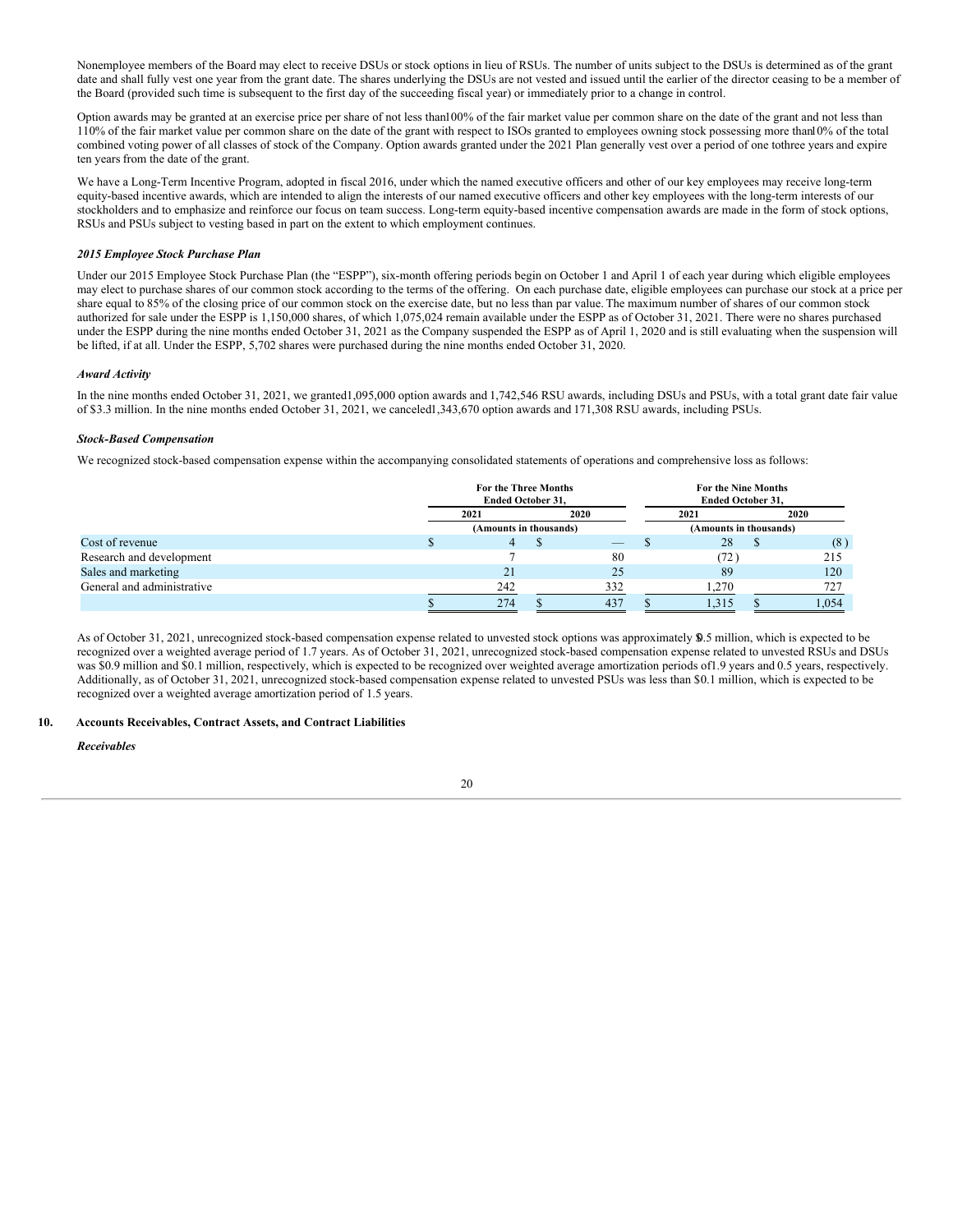The following table summarizes our accounts receivable, net and unbilled receivables:

|                                 | As of October31,       |   | As of January 31, |
|---------------------------------|------------------------|---|-------------------|
|                                 | 2021                   |   | 2021              |
|                                 | (Amounts in thousands) |   |                   |
| Accounts receivable, net        | 5.374                  | Φ | 6,050             |
| Unbilled receivables, current   | 9.708                  |   | 9,359             |
| Unbilled receivables, long-term | 5,438                  |   | 6,340             |
|                                 | 20,520                 |   | 21.749            |

#### *Contract Assets*

Contract assets consist of unbilled receivables and are customer committed amounts for which revenue recognition precedes billing, and billing is solely subject to the passage of time.

Unbilled receivables are expected to be billed in the future as follows (amounts in thousands, except percentage amounts):

|                            | As of October 31, |            |
|----------------------------|-------------------|------------|
|                            | 2021              | Percentage |
| 1 year or less             | 9,708             | 65 %       |
| 1-2 years                  | 3,707             | 24 %       |
| 2-5 years                  | 1,731             | $11\%$     |
| Total unbilled receivables | 15.146            | $100\ \%$  |

#### *Contract Liabilities*

Contract liabilities consist of deferred revenue and customer deposits that arise when amounts are billed to or collected from customers in advance of revenue recognition. Deferred revenue that will be recognized during the succeeding 12-month period is recorded as current deferred revenue and the remaining portion is recorded as deferred revenue, long-term. The change in deferred revenue in the nine months ended October 31, 2021 is due to new billings in advance of revenue recognition offset by revenue recognized during the period.

|                                |         | <b>Deferred Revenue</b> |  |           |       |  |  |  |  |
|--------------------------------|---------|-------------------------|--|-----------|-------|--|--|--|--|
|                                | Current |                         |  | Long-Term |       |  |  |  |  |
|                                |         | (Amounts in thousands)  |  |           |       |  |  |  |  |
| Balance as of January 31, 2021 |         | 4.737                   |  |           | 657   |  |  |  |  |
| Decrease                       |         | (1.793)                 |  |           | (592) |  |  |  |  |
| Balance as of October 31, 2021 |         | 2,944                   |  |           |       |  |  |  |  |

We recognized \$0.8 million of revenue related to deferred billings in the three months ended October 31, 2021 and \$3.8 million of revenue related to deferred billings is the nine months ended October 31, 2021.

#### *Remaining Performance Obligations*

The aggregate amount of transaction price that is allocated to performance obligations that have not yet been satisfied or are partially satisfied as of October 31, 2021 is \$25.5 million. This amount includes amounts billed for undelivered services that are included in deferred revenue reported on the consolidated balance sheets. Revenue recognized in the nine months ended October 31, 2021 related to remaining performance obligations as of the previous fiscal year ended January 31, 2021 was \$10.0 million.

#### **11. Disaggregated Revenue and Geographic Information**

#### *Disaggregated Revenue*

The following table summarizes our revenue disaggregated by revenue stream:

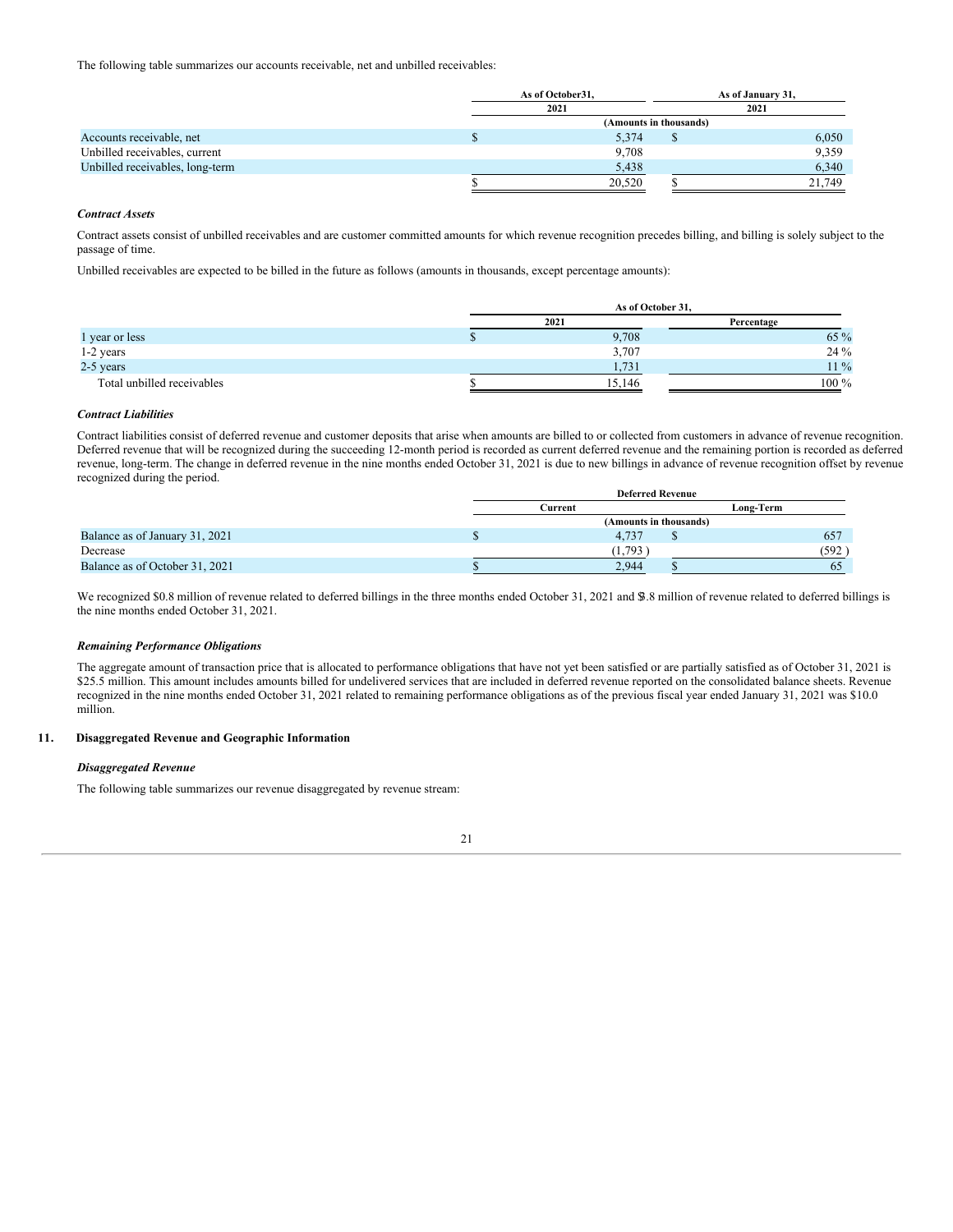|                                 |   | For the Three Months<br><b>Ended October 31.</b> |   |                        | <b>For the Nine Months</b><br><b>Ended October 31.</b> |        |   |        |  |  |
|---------------------------------|---|--------------------------------------------------|---|------------------------|--------------------------------------------------------|--------|---|--------|--|--|
|                                 |   | 2021                                             |   | 2020                   |                                                        | 2021   |   | 2020   |  |  |
|                                 |   | (Amounts in thousands)                           |   | (Amounts in thousands) |                                                        |        |   |        |  |  |
| Product revenue:                |   |                                                  |   |                        |                                                        |        |   |        |  |  |
| License and subscription        | ٢ | 2,172                                            | S | 994                    | S                                                      | 6,306  | S | 3,739  |  |  |
| Hardware                        |   | 1,339                                            |   | 54                     |                                                        | 1,534  |   | 1,473  |  |  |
| Total product revenue           |   | 3,511                                            |   | 1,048                  |                                                        | 7,840  |   | 5,212  |  |  |
| Service revenue:                |   |                                                  |   |                        |                                                        |        |   |        |  |  |
| Maintenance and support         |   | 3,003                                            |   | 3,430                  |                                                        | 9,207  |   | 10,552 |  |  |
| Professional services and other |   | 637                                              |   | 488                    |                                                        | 1,696  |   | 1,112  |  |  |
| Total service revenue           |   | 3,640                                            |   | 3,918                  |                                                        | 10,903 |   | 11,664 |  |  |
| Total revenue                   |   | 7,151                                            |   | 4,966                  |                                                        | 18,743 |   | 16,876 |  |  |

#### *Geographic Information*

The following summarizes revenue by customers' geographic locations:

|                                             |    |       | <b>For the Three Months</b><br><b>Ended October 31.</b> |       |               | <b>For the Nine Months</b><br><b>Ended October 31.</b> |           |                                            |  |        |               |  |  |
|---------------------------------------------|----|-------|---------------------------------------------------------|-------|---------------|--------------------------------------------------------|-----------|--------------------------------------------|--|--------|---------------|--|--|
|                                             |    | 2021  | $\frac{0}{0}$                                           | 2020  | $\frac{0}{0}$ |                                                        | 2021      | $\frac{0}{0}$                              |  | 2020   | $\frac{6}{6}$ |  |  |
|                                             |    |       | (Amounts in thousands, except percentages)              |       |               |                                                        |           | (Amounts in thousands, except percentages) |  |        |               |  |  |
| Revenue by customers' geographic locations: |    |       |                                                         |       |               |                                                        |           |                                            |  |        |               |  |  |
| North America (1)                           | J. | 4.683 | 65%                                                     | 2.038 | 41%           |                                                        | \$ 11.713 | 63%                                        |  | 7.934  | 47%           |  |  |
| Europe and Middle East                      |    | 1.770 | 25%                                                     | 2.007 | 40%           |                                                        | 5.310     | 28%                                        |  | 6.139  | 36%           |  |  |
| Latin America                               |    | 502   | $7\%$                                                   | 726   | 15%           |                                                        | 1.193     | 6%                                         |  | 2.202  | 13%           |  |  |
| Asia Pacific                                |    | 196   | $3\%$                                                   | 195   | $4\%$         |                                                        | 527       | 3%                                         |  | 601    | 4%            |  |  |
| Total revenue                               |    | 7,151 |                                                         | 4,966 |               |                                                        | 18.743    |                                            |  | 16,876 |               |  |  |

(1) Includes total revenue for the United States for the periods shown as follows:

|                    | For the Three Months<br><b>Ended October 31.</b> |      |  |      | For the Nine Months<br><b>Ended October 31.</b> |        |       |
|--------------------|--------------------------------------------------|------|--|------|-------------------------------------------------|--------|-------|
|                    | 2021                                             | 2020 |  | 2021 |                                                 | 2020   |       |
|                    | (Amounts in thousands.<br>except percentages)    |      |  |      | (Amounts in thousands,<br>except percentages)   |        |       |
| U.S. Revenue       | 4.142<br>.408                                    |      |  |      | 10.037                                          | ۰υ     | 5,413 |
| % of total revenue | 58%                                              | 28%  |  | 54%  |                                                 | $32\%$ |       |

The following summarizes long-lived assets by geographic locations:

|                                                   | As of October 31, |                                            | As of January 31, |               |
|---------------------------------------------------|-------------------|--------------------------------------------|-------------------|---------------|
|                                                   | 2021              | $\frac{0}{0}$                              | 2021              | $\frac{0}{0}$ |
|                                                   |                   | (Amounts in thousands, except percentages) |                   |               |
| Long-lived assets by geographic locations $(1)$ : |                   |                                            |                   |               |
| North America                                     | 6.976             | 76%                                        | 10.864            | 79%           |
| Europe and Middle East                            | 2.146             | 23%                                        | 2.819             | 21%           |
| Asia Pacific                                      | 31                | $0\%$                                      |                   | 0%            |
| Total long-lived assets by geographic location    | 9,153             |                                            | 13,714            |               |

#### (1) Excludes goodwill.

### **12. Income Taxes**

Each interim period is considered an integral part of the annual period and, accordingly, we measure our income tax expense using an estimated annual effective tax rate. A company is required, at the end of each interim reporting period, to make its best estimate of the annual effective tax rate for the full fiscal year and use that rate to provide for income taxes on a current year-to-date basis, as adjusted for discrete taxable events that occur during the interim period.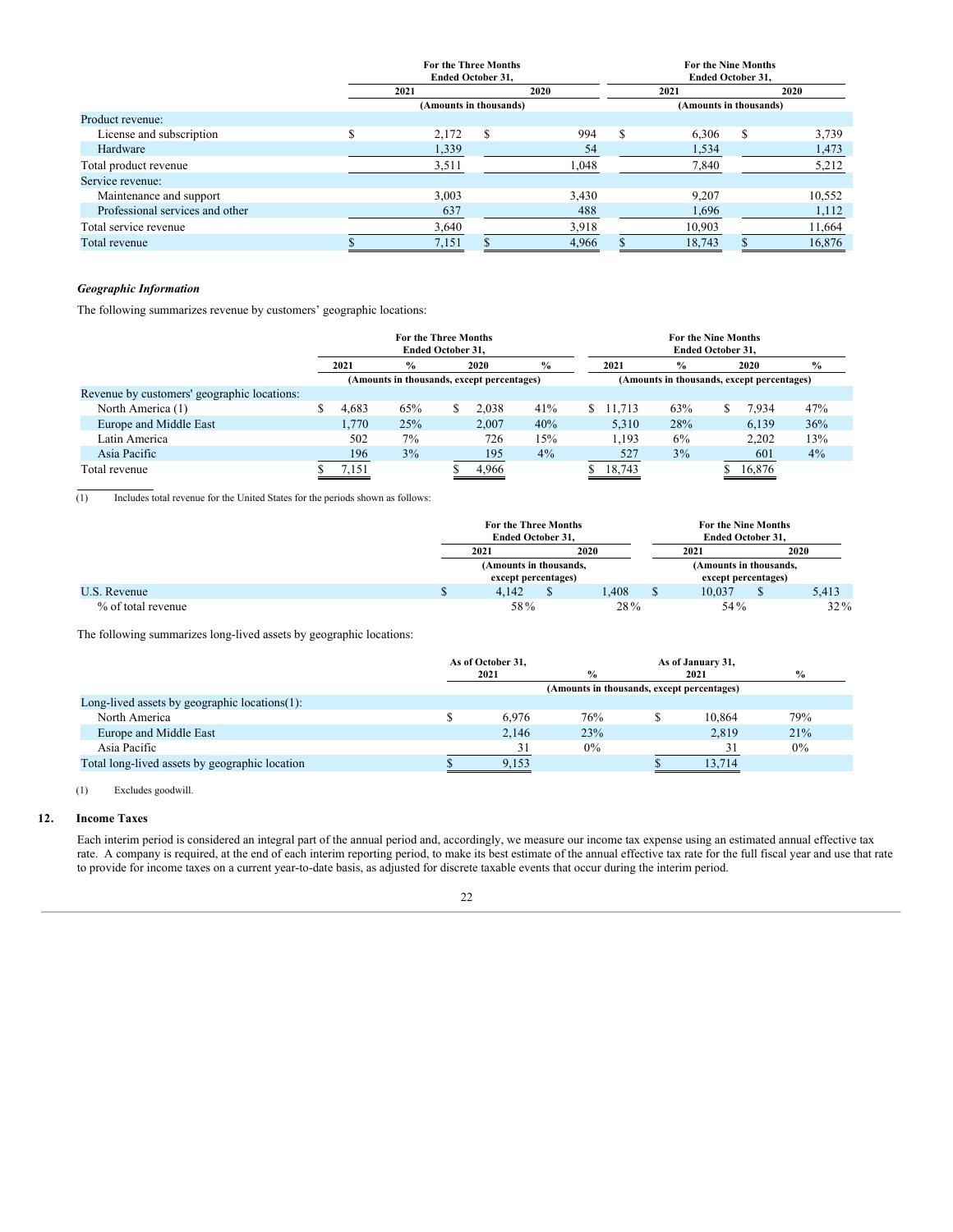We recorded an income tax provision of less than \$0.1 million for the three months ended October 31, 2021 and October 31, 2020. We recorded an income tax benefit of less than \$0.1 million for the nine months ended October 31, 2021 and October 31, 2020.The tax provision for the nine months ended October 31, 2021 includes a \$0.2 million tax benefit related to the reversal of tax reserves for uncertain tax positions due to the expiration of the Polish statute of limitations.Our effective tax rate in fiscal 2022 and in future periods may fluctuate on a quarterly basis as a result of changes in our jurisdictional forecasts where losses cannot be benefitted due to the existence of valuation allowances on our deferred tax assets, changes in actual results versus our estimates, or changes in tax laws, regulations, accounting principles or interpretations thereof.

We review all available evidence to evaluate the recovery of deferred tax assets, including the recent history of losses in all tax jurisdictions, as well as our ability to generate income in future periods. As of October 31, 2021, due to the uncertainty related to the ultimate use of certain deferred income tax assets, we have recorded a valuation allowance on certain deferred assets.

We file income tax returns in the U.S. federal jurisdiction, various state jurisdictions and various foreign jurisdictions. We have closed out an audit with the Internal Revenue Service through fiscal 2013; however, the taxing authorities will still have the ability to review the propriety of certain tax attributes created in closed years if such tax attributes are utilized in an open tax year, such as our federal research and development credit carryovers.

On March 4, 2019, our Board approved and adopted a tax benefits preservation plan (the "Tax Benefits Preservation Plan") to potentially limit our ability to use net operating loss carryforwards and certain other tax attributes to reduce our potential future federal income tax obligations. In connection with the Tax Benefits Preservation Plan, we declared a dividend of one preferred share purchase right for each share of our common stock issued and outstanding as ofMarch 15, 2019 to our stockholders of record on that date. The Tax Benefits Preservation Plan expires no later than March 4, 2022, and was approved by our stockholders at our 2019 annual meeting of stockholders on July 11, 2019.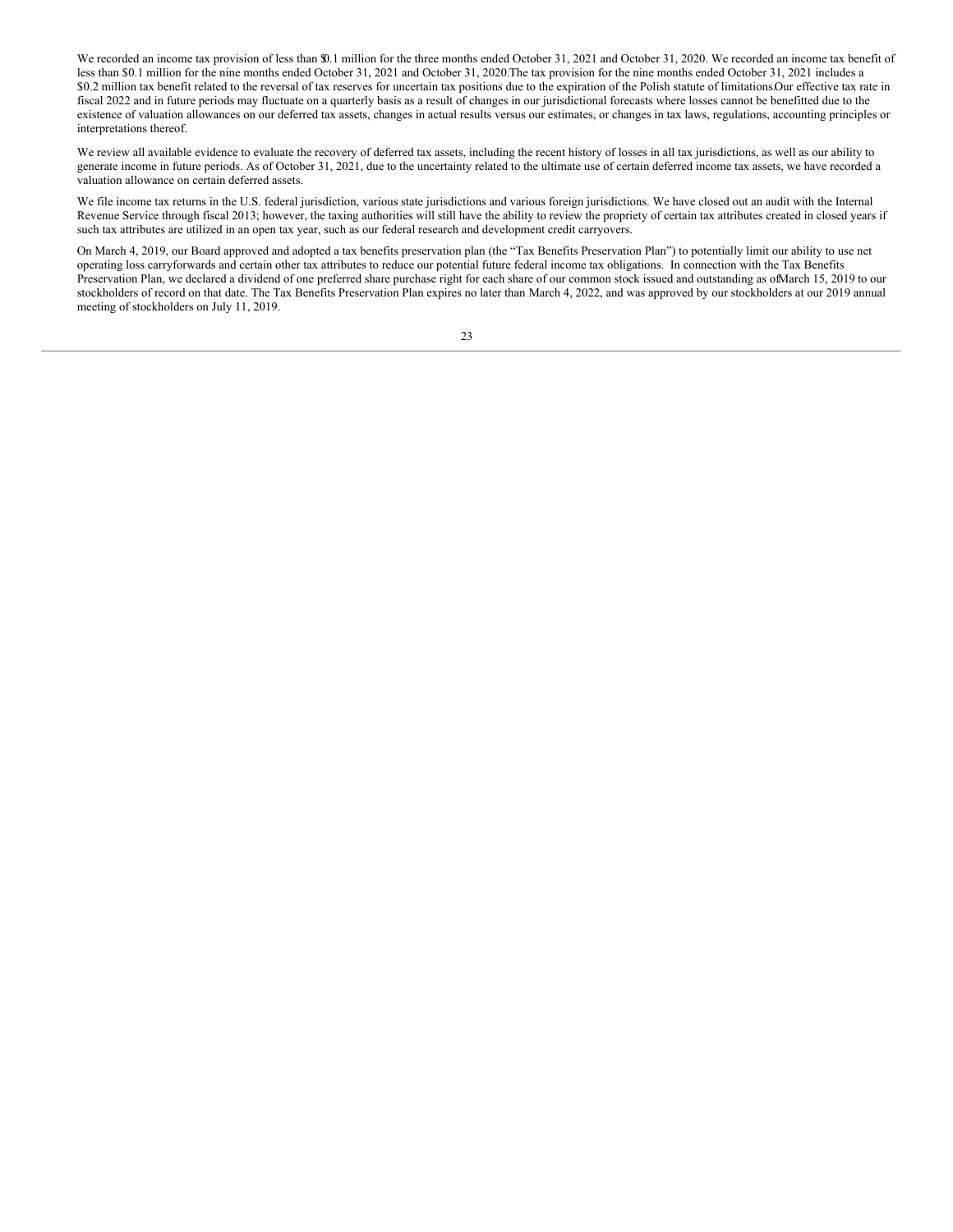#### **ITEM 2. Management's Discussion and Analysis of Financial Condition and Results of Operations**

#### <span id="page-24-0"></span>*Forward-Looking Statements*

This Form 10-Q contains or incorporates forward-looking statements within the meaning of the Private Securities Litigation Reform Act of 1995, and such statements involve risks and uncertainties. The following information should be read in conjunction with the unaudited consolidated financial information and the notes thereto included in this Form 10-Q. You should not place undue reliance on these forward-looking statements. Actual events or results may differ materially due to competitive factors and other factors referred to in Part I, Item 1A. "Risk Factors" in our Annual Report on Form 10-K (the "Form 10-K") for our fiscal year ended January 31, 2021 and elsewhere in this Form 10-Q. These factors may cause our actual results to differ materially from any forward-looking statement. These forward-looking statements are based on current expectations, estimates, forecasts and projections about the industry and markets in which we operate, and management's beliefs and assumptions. We undertake no obligation to publicly update or revise the statements in light of future developments. In addition, other written or oral statements that constitute forwardlooking statements may be made by us or on our behalf. Words such as "expect," "seek," "anticipate," "intend," "plan," "believe," "could," "estimate," "may," "target," "project," or variations of such words and similar expressions are intended to identify such forward-looking statements. These statements are not guarantees of future performance and involve certain risks, uncertainties, and assumptions that are difficult to predict.

#### **Business Overview**

SeaChange International, Inc., ("SeaChange," the "Company," "we" or similar terms) a Delaware corporation founded on July 9, 1993, is an industry leader in the delivery of multiscreen, advertising and premium over-the-top ("OTT") video management solutions. Our software products and services facilitate the aggregation, licensing, management and distribution of video and advertising content for service providers, telecommunications companies, satellite operators, broadcasters, and other content providers. We sell our software products and services worldwide, primarily to service providers including: operators, such as Liberty Global, plc., Altice NV, Cox Communications, Inc. and Rogers Communications, Inc.; telecommunications companies, such as Verizon Communications, Inc., AT&T, Inc. and Frontier Communications Corporation; satellite operators such as Dish Network Corporation; and broadcasters.

Our software products and services are designed to empower video providers to create, manage and monetize the increasingly personalized, highly engaging experiences that viewers demand. Using our products and services, we believe customers can increase revenue by offering services such as video on demand ("VOD") programming on a variety of consumer devices, including televisions, smart phones, PCs, tablets and OTT streaming players. Our solutions enable service providers to offer other interactive television services that allow subscribers to receive personalized services and interact with their video devices, thereby enhancing their viewing experience. Our products also allow our customers to insert advertising into broadcast and VOD content.

SeaChange serves an exciting global marketplace where multiscreen viewing is increasingly required, consumer device options are evolving rapidly, and viewing habits are ever-shifting. The primary driver of our business is enabling the delivery of video content in the changing multiscreen television environment. We have expanded our capabilities, products and services to address the delivery of content to devices other than television set-top boxes, namely PCs, tablets, smart phones and OTT streaming players. We believe that our strategy of expanding into adjacent product lines will also position us to further support and maintain our existing service provider customer base. Providing our customers with more scalable software platforms enables them to further reduce their infrastructure costs, improve reliability and expand service offerings to their customers. Additionally, we believe we are well positioned to capitalize on new customers entering the multiscreen marketplace and increasingly serve adjacent markets. Our core technologies provide a foundation for software products and services that can be deployed in next generation video delivery systems capable of increased levels of subscriber activity across multiple devices.

We continue to initiate restructuring efforts to improve operations and optimize our cost structure. In the first quarter of fiscal 2022, we restructured our finance department and terminated the lease to our Waltham, Massachusetts headquarters. In the nine months ended October 31, 2020, we reduced our headcount across all departments in response to the COVID-19 pandemic, which resulted in approximately \$7.6 million of annualized savings. Additionally, in the second quarter of fiscal 2021 we transferred our technical support services to our Poland location in an effort to further reduce cost.

In February 2019, we entered into a cooperation agreement (the "Cooperation Agreement") with TAR Holdings LLC and Karen Singer (collectively, "TAR Holdings"). As of the date of the Cooperation Agreement, TAR Holdings beneficially owned approximately 20.6% of our outstanding common stock. Pursuant to the Cooperation Agreement, we agreed to set the size of the Company's Board of Directors (the "Board") at up to eight members, appointed Robert Pons to the Board as a Class II Director with an initial term that expired at the 2019 annual meeting of stockholders, and appointed Jeffrey Tuder to the Board as a Class III Director with an initial term that expired at the 2020 annual meeting of stockholders. Messrs. Pons and Tuder were subsequently re-elected in the 2019 and 2020 annual meeting of stockholders, respectively. On January 8, 2021, our Chief Executive Officer resigned, and Mr. Pons was subsequently appointed Executive Chairman and Principal Executive Officer in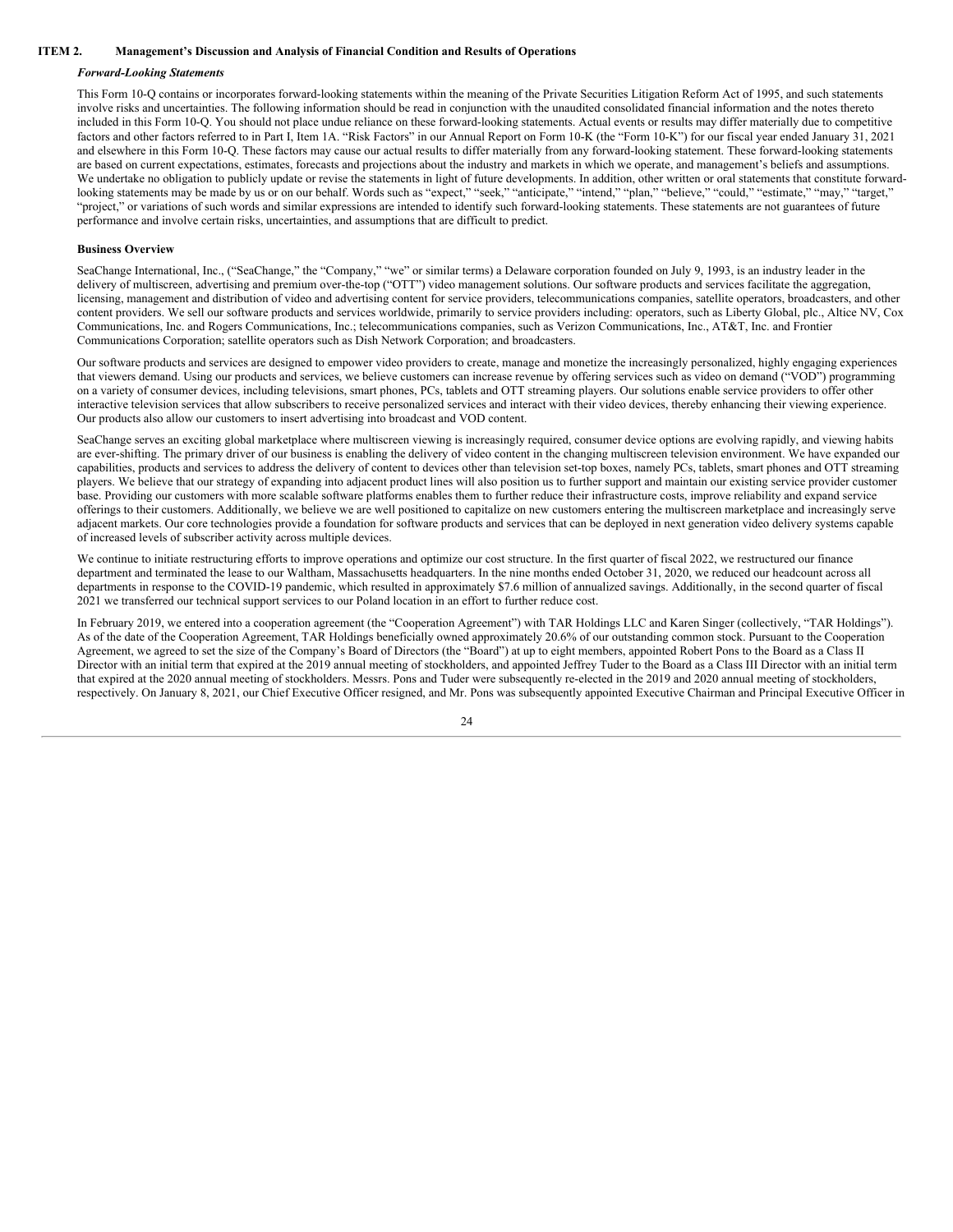the interim. Mr. Tuder resigned from the Board on May 14, 2021and was replaced by David Nicol. On September 27, 2021, Peter Acquino was appointedas the Company's President and Chief Executive Officer. Upon the appointment of Mr. Aquino, Mr. Pons resigned as the Company's Executive Chairman and Principal Executive Officer but remains Chairman of the Board.

In March 2019, our Board approved and adopted a tax benefits preservation plan (the "Tax Benefits Preservation Plan") to deter acquisitions of our common stock that would potentially limit our ability to use net operating loss carryforwards to reduce our potential future federal income tax obligations. In connection with the Tax Benefits Preservation Plan, we declared a dividend of one preferred share purchase right for each share of our common stock issued and outstanding as of March 15, 2019 to our stockholders of record on that date. The Tax Benefits Preservation Plan was approved by our stockholders at our 2019 annual meeting of stockholders.

In February 2021, the Company filed a Registration Statement on Form S-3 with the Securities and Exchange Commission (the "SEC"), which registered an indeterminate number of Securities using a "shelf" registration or continuous offering process. Under this shelf registration, we may, from time to time, sell any combination of the securities in one or more offerings up to a total aggregate offering price of \$200 million. The shelf registration was declared effective on March 16, 2021.

In connection with the shelf registration statement, the Company entered into an underwriting agreement with Aegis Capital Corp. on March 30, 2021, to issue and sell 10,323,484 shares of common stock, \$0.01 par value per share ("common stock"), at a public offering price of \$1.85 per share (the "Offering"). The Offering closed on April 1, 2021 and resulted in approximately \$17.5 million in proceeds, net of underwriting discounts and commissions of 6.5%, or \$0.12025 per share of common stock, and offering expenses of approximately \$0.2 million. In addition to the Offering, the Company also granted the underwriters a 45-day option (the "Underwriter Option") to purchase up to an additional 1,548,522 shares of common stock at a purchase price of \$1.85 per share, less underwriting discounts and commissions. The Underwriter Option was not exercised and has expired.

In March 2021, we entered into a Sublease Termination Agreement (the "Termination Agreement") which terminated the sublease with respect to our former headquarters in Waltham, Massachusetts, effective March 21, 2021. In connection with the early termination of the sublease, the Company paid the sublandlord termination payments of approximately \$0.4 million for the nine months ended October 31, 2021. The Company also wrote off all related operating lease right-of-use assets and liabilities as of the termination date, resulting in a \$0.3 million non-cash gain, which partially offset the loss on the termination payments. The net \$0.1 million loss on lease termination is reported as a component of severance and restructuring expenses on the consolidated statements of operations and comprehensive loss for the nine months ended October 31, 2021. Prior to the execution of the Termination Agreement, the sublease had been scheduled to expire in February 2025. As a result of the Termination Agreement, we expect annualized savings of approximately \$0.6 million in facilities costs for each of the next four years.

#### **Results of Operations**

The following discussion summarizes the key factors our management believes are necessary for an understanding of our unaudited consolidated financial statements.

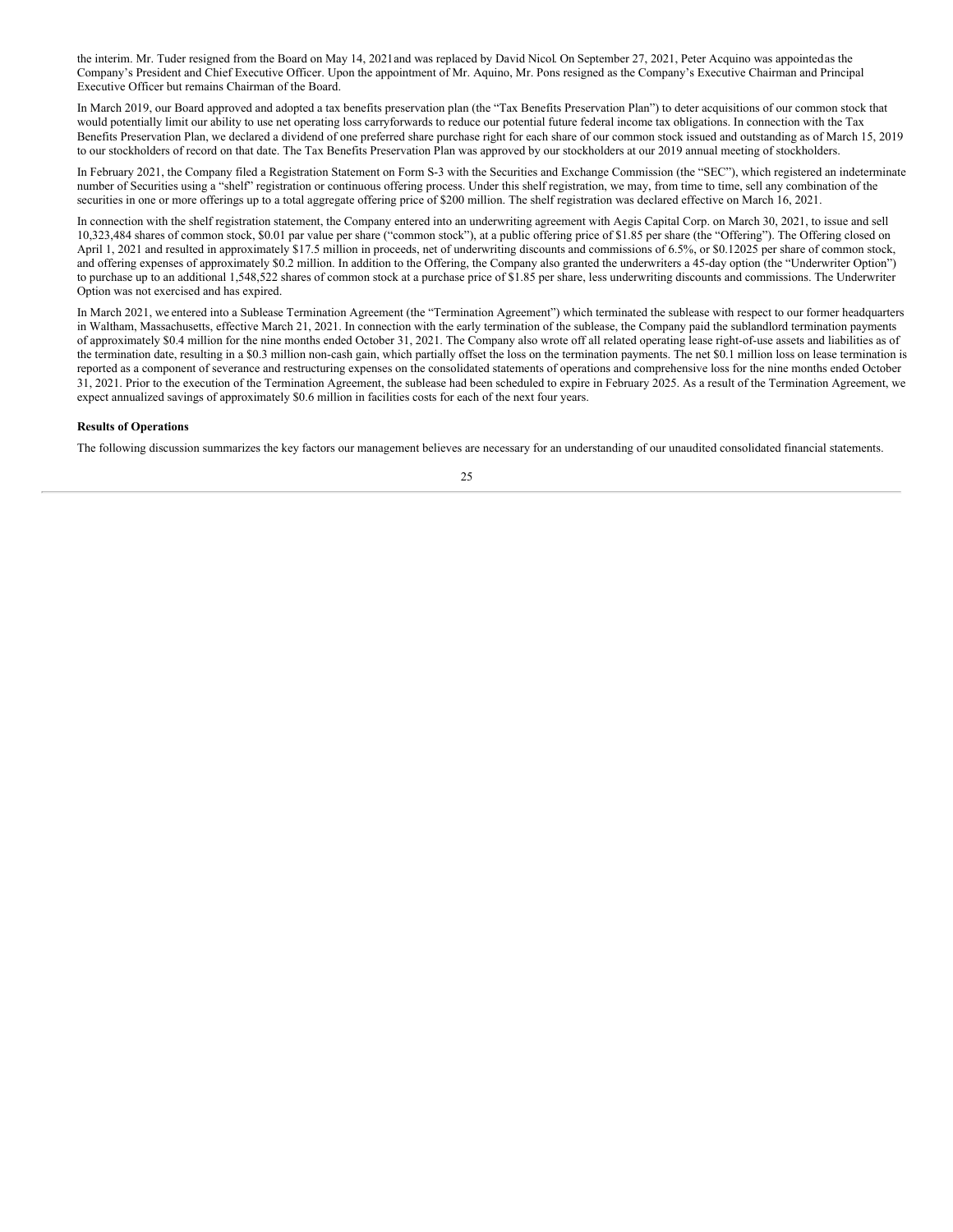#### *Revenue and Gross Profit*

The components of our total revenue and gross profit are described in the following table:

|                                 | <b>For the Three Months</b><br><b>Ended October 31.</b> |                     | Change                                             |               | <b>For the Nine Months</b><br><b>Ended October 31,</b> |              | Change                                             |               |
|---------------------------------|---------------------------------------------------------|---------------------|----------------------------------------------------|---------------|--------------------------------------------------------|--------------|----------------------------------------------------|---------------|
|                                 | 2021                                                    | 2020                | S                                                  | $\frac{0}{0}$ | 2021                                                   | 2020         | S                                                  | $\frac{0}{0}$ |
|                                 |                                                         |                     | (Amounts in thousands, except for percentage data) |               |                                                        |              | (Amounts in thousands, except for percentage data) |               |
| Revenue:                        |                                                         |                     |                                                    |               |                                                        |              |                                                    |               |
| Product revenue:                |                                                         |                     |                                                    |               |                                                        |              |                                                    |               |
| License and subscription        | 2,172<br>S.                                             | $\mathbb{S}$<br>994 | 1,178<br>\$                                        | $118.5\%$ \$  | 6,306                                                  | 3,739<br>\$. | \$<br>2,567                                        | 68.7%         |
| Hardware                        | 1,339                                                   | 54                  | 1,285                                              | 2379.6%       | 1,534                                                  | 1,473        | 61                                                 | $4.1\%$       |
| Total product revenue           | 3,511                                                   | 1,048               | 2,463                                              | 235.0%        | 7,840                                                  | 5,212        | 2,628                                              | 50.4%         |
| Service revenue:                |                                                         |                     |                                                    |               |                                                        |              |                                                    |               |
| Maintenance and support         | 3,003                                                   | 3,430               | (427)                                              | $(12.4\%)$    | 9,207                                                  | 10,552       | (1,345)                                            | $(12.7\%)$    |
| Professional services and other | 637                                                     | 488                 | 149                                                | $30.5\%$      | 1,696                                                  | 1,112        | 584                                                | 52.5%         |
| Total service revenue           | 3,640                                                   | 3,918               | (278)                                              | $(7.1\%)$     | 10,903                                                 | 11,664       | (761)                                              | $(6.5\%)$     |
| Total revenue                   | 7,151                                                   | 4,966               | 2,185                                              | 44.0%         | 18,743                                                 | 16,876       | 1,867                                              | $11.1\%$      |
| Cost of product revenue         | 1,609                                                   | 435                 | 1,174                                              | 269.9%        | 2,708                                                  | 2,803        | (95)                                               | $(3.4\%)$     |
| Cost of service revenue         | 1,830                                                   | 1,755               | 75                                                 | $4.3\%$       | 5,375                                                  | 6,974        | (1, 599)                                           | $(22.9\%)$    |
| Total cost of revenue           | 3,439                                                   | 2,190               | 1,249                                              | 57.0%         | 8,083                                                  | 9,777        | (1,694)                                            | $(17.3\%)$    |
| Gross profit                    | 3,712                                                   | 2,776               | 936                                                | 33.7%         | 10,660                                                 | 7,099        | 3,561                                              | 50.2%         |
| Gross product profit margin     | 54.2%                                                   | 58.5%               |                                                    | $(4.3\%)$     | 65.5%                                                  | 46.2%        |                                                    | $19.2\%$      |
| Gross service profit margin     | 49.7%                                                   | 55.2%               |                                                    | $(5.5\%)$     | 50.7%                                                  | 40.2%        |                                                    | $10.5\%$      |
| Gross profit margin             | 51.9%                                                   | 55.9%               |                                                    | $(4.0\%)$     | 56.9%                                                  | 42.1%        |                                                    | 14.8%         |

One customer accounted for 19% of total revenue for the three months ended October 31, 2021 and one customer accounted for 29% of total revenue for the three months ended October 31, 2020. One customer accounted for 12% of total revenue for the nine months ended October 31, 2021 and one customer accounted for 21% of total revenue for the nine months ended October 31, 2020. See Part I Item I, Note 2, "Significant Accounting Policies," to this Form 10-Q for more information.

International revenue accounted for 42% and 72% of total revenue for the three months ended October 31, 2021 and 2020, respectively, and 46% and 68% of total revenue for the nine months ended October 31, 2021 and 2020, respectively. The decrease in international sales as a percentage of total revenue for the three and nine months ended October 31, 2021 as compared to the three and nine months ended October 31, 2020 is primarily due to an increase of U.S. revenue at a higher rate than international revenue.

#### *Product Revenue*

Product revenue increased by \$2.5 million and \$2.6 million for the three and nine months ended October 31, 2021, respectively, as compared to the three and nine months ended October 31, 2020. The increase for the three months ended October 31, 2021 as compared to the three months ended October 31, 2020 was primarily due to the sale of licenses and subscriptions and the delivery of third-party products and hardware. The increase for the nine months ended October 31, 2021 as compared to the nine months ended October 31, 2020 was primarily due to the sale of licenses and subscriptions.

#### *Service Revenue*

Service revenue decreased by \$0.3 million and \$0.8 million for the three and nine months ended October 31, 2021, respectively as compared to the three and nine months ended October 31, 2020. The decrease for the three and nine months ended October 31, 2021 as compared to the three and nine months ended October 31, 2020 was primarily due to a decrease in our maintenance and support revenue provided on post warranty contracts as customers continue to provide their own solutions partially offset by an increase in professional services related to the sale and implementation of licenses and subscriptions.

#### *Gross Profit and Margin*

Cost of revenue consists primarily of the cost of resold third-party products and services, purchased components and subassemblies, labor and overhead relating to the assembly, testing and implementation and ongoing maintenance of complete systems.

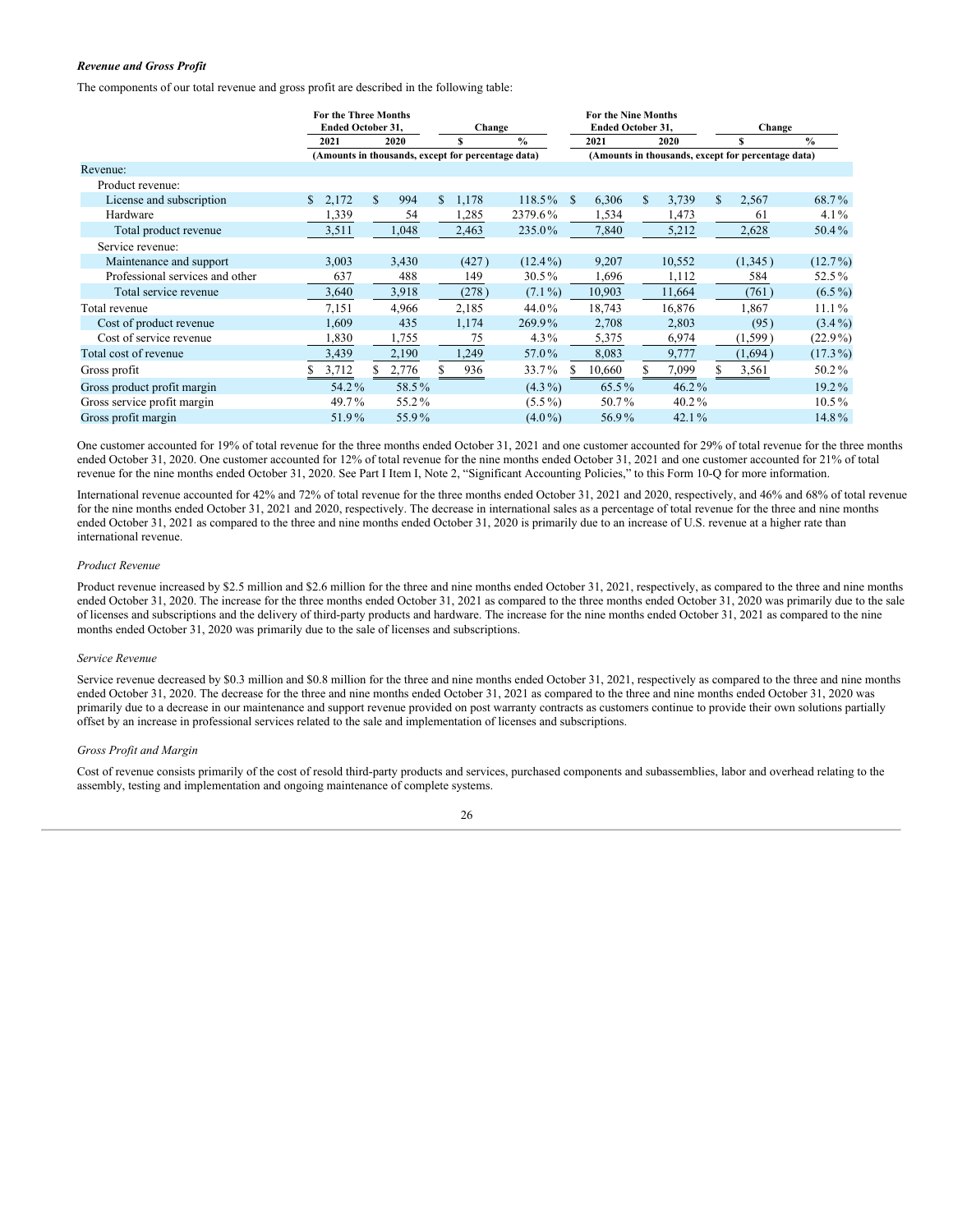Our gross profit margin decreased from 56% to 52% for the three months endedOctober 31, 2021 as compared to the three months endedOctober 31, 2020 primarily due to an increase in lower margin third-party products and hardware and increased from 42% to 57% for the nine months ended October 31, 2021 as compared to thenine months ended October 31, 2020 primarily due toa decrease in certain fixed costs and an increase in product revenue. Gross product profit margin decreased from 59% to 54% for the three months endedOctober 31, 2021 as compared to the three months endedOctober 31, 2020 primarily due to an increase in lower margin third-party products and hardware and increased from 46% to 66% for the nine months ended October 31, 2021 as compared to the nine months ended October 31, 2020 primarily due to an increase in higher margin software revenue. Gross service profit margins decreased from 55% to 50% for the three months ended October 31, 2021 as compared to the three months ended October 31, 2020 primarily due to a decrease in maintenance and support revenue while associated costs remained relatively flatand increased from 40% to 51% for the nine months ended October 31, 2021 as compared to thenine months ended October 31, 2020 primarily due to adecrease in fixed services costs associated with the reduction in headcount in relation to our cost-saving efforts driven by the COVID-19 pandemic.

#### *Operating Expenses*

#### *Research and Development*

Research and development expenses consist of salaries and related costs, including stock-based compensation for personnel in software development and engineering functions, as well as contract labor costs, depreciation of development and test equipment and an allocation of related facility expenses. The following table provides information regarding the change in research and development expenses during the periods presented:

|                                   | For the Three Months<br><b>Ended October 31.</b> |       | Change |                                                    | For the Nine Months<br><b>Ended October 31.</b> |          | <b>Change</b>                                      |               |  |
|-----------------------------------|--------------------------------------------------|-------|--------|----------------------------------------------------|-------------------------------------------------|----------|----------------------------------------------------|---------------|--|
|                                   | 2021                                             | 2020  |        | $\frac{0}{0}$                                      | 2021                                            | 2020     |                                                    | $\frac{6}{9}$ |  |
|                                   |                                                  |       |        | (Amounts in thousands, except for percentage data) |                                                 |          | (Amounts in thousands, except for percentage data) |               |  |
| Research and development expenses | 2.090                                            | 3.024 | (934)  | $(30.9\%)$                                         | 6.971                                           | 10.550   | (3.579)                                            | $(33.9\%)$    |  |
| % of total revenue                | 29.2%                                            | 60.9% |        |                                                    | 37.2%                                           | $62.5\%$ |                                                    |               |  |

Research and development expenses decreased \$0.9 million and \$3.6 million for the three and nine months ended October 31, 2021, respectively, as compared to the three and nine months ended October 31, 2020. The decrease for the three and nine months ended October 31, 2021 was primarily due to a decrease in salaries and compensation costs associated with the reduction in headcount and outside services and a reduction in other research and development expenditures in relation to our costsaving efforts driven by the COVID-19 pandemic.

#### *Selling and Marketing*

Selling and marketing expenses consist of salaries and related costs, including stock-based compensation for personnel engaged in selling and marketing functions, as well as commissions, travel expenses, certain promotional expenses and an allocation of related facility expenses. The following table provides information regarding the change in selling and marketing expenses during the periods presented:

|                                | For the Three Months<br><b>Ended October 31.</b> |       | Change                                             |               | For the Nine Months<br><b>Ended October 31.</b> |          | <b>Change</b>                                      |               |  |
|--------------------------------|--------------------------------------------------|-------|----------------------------------------------------|---------------|-------------------------------------------------|----------|----------------------------------------------------|---------------|--|
|                                | 2021                                             | 2020  |                                                    | $\frac{0}{0}$ | 2021                                            | 2020     |                                                    | $\frac{0}{0}$ |  |
|                                |                                                  |       | (Amounts in thousands, except for percentage data) |               |                                                 |          | (Amounts in thousands, except for percentage data) |               |  |
| Selling and marketing expenses | .449                                             | .636  | 187                                                | $(11.4\%)$ \$ | 4.472                                           | 5.490    | 1.018                                              | $(18.5\%)$    |  |
| % of total revenue             | $20.3\%$                                         | 32.9% |                                                    |               | $23.9\%$                                        | $32.5\%$ |                                                    |               |  |

Selling and marketing expenses decreased \$0.2 million and \$1.0 million for the three and nine months ended October 31, 2021, respectively, as compared to the three and nine months ended October 31, 2020. The decrease for the three months ended October 31, 2021 as compared to the three months ended October 31, 2020 was primarily due to a decrease in salaries and compensation associated with the reduction in headcount and a reduction in allocated overhead costs. The decrease for the nine months ended October 31, 2021 as compared to the nine months ended October 31, 2020 was primarily due to a decrease in salaries and compensation associated with the reduction in headcount and a reduction in allocated overhead costs as well as travel and other sales and marketing expenditures in relation to our cost-saving efforts driven by the COVID-19 pandemic.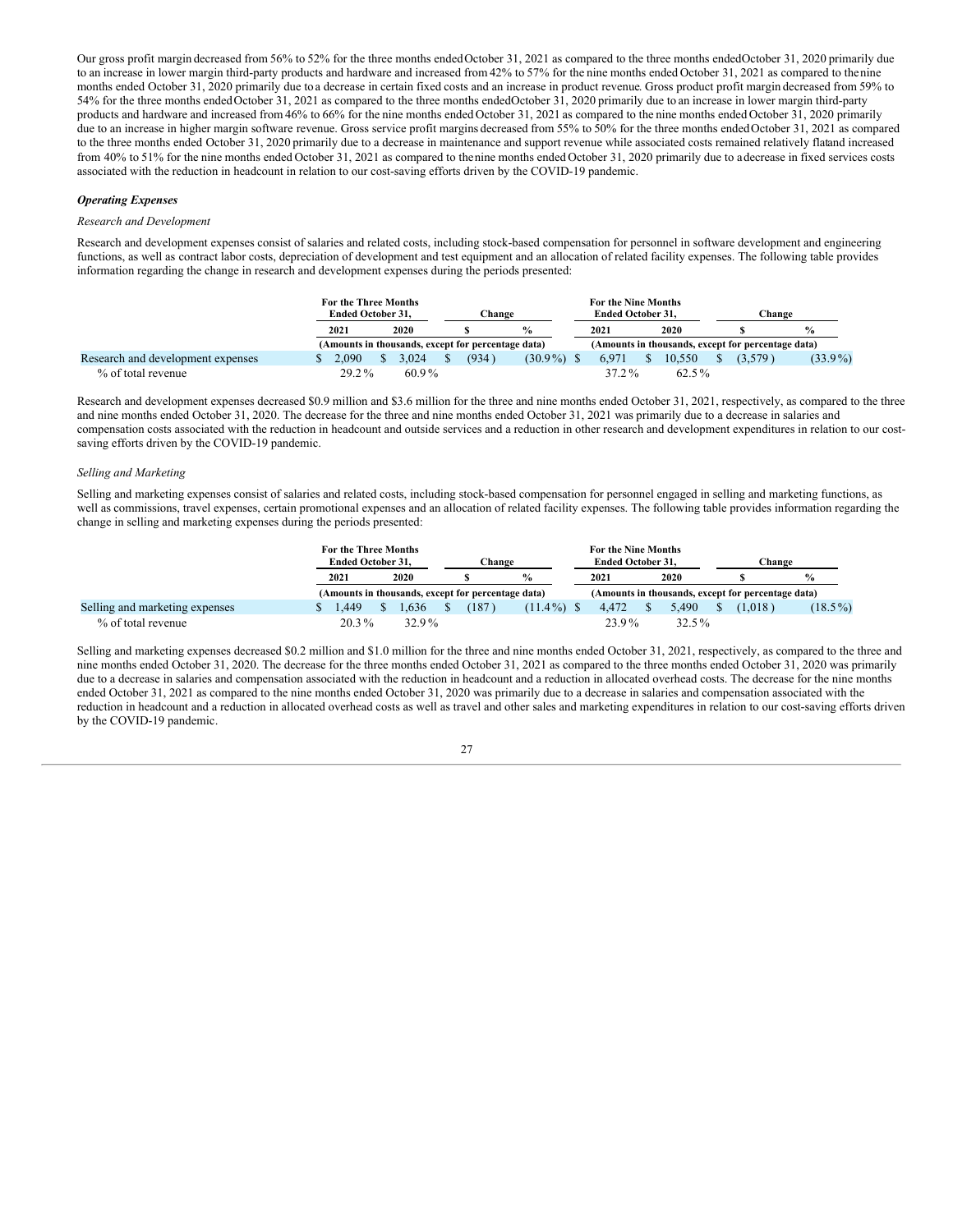#### *General and Administrative*

General and administrative expenses consist of salaries and related costs, including stock-based compensation for personnel in executive, finance, legal, human resources, information technology and administrative functions, as well as legal and accounting services, insurance premiums and an allocation of related facilities expenses. The following table provides information regarding the change in general and administrative expenses during the periods presented:

|                                     |          | For the Three Months<br><b>Ended October 31.</b> |       | <b>Change</b>                                      | For the Nine Months<br><b>Ended October 31.</b> |  | Change |  |                                                    |               |
|-------------------------------------|----------|--------------------------------------------------|-------|----------------------------------------------------|-------------------------------------------------|--|--------|--|----------------------------------------------------|---------------|
|                                     | 2021     | 2020                                             |       | $\frac{0}{0}$                                      | 2021                                            |  | 2020   |  |                                                    | $\frac{0}{0}$ |
|                                     |          |                                                  |       | (Amounts in thousands, except for percentage data) |                                                 |  |        |  | (Amounts in thousands, except for percentage data) |               |
| General and administrative expenses | 2.110    | 2.636                                            | (526) | $(20.0\%)$                                         | 6.897                                           |  | 7.057  |  | 160)                                               | $(2.3\%)$     |
| % of total revenue                  | $29.5\%$ | 53.1%                                            |       |                                                    | 36.8%                                           |  | 41.8%  |  |                                                    |               |

General and administrative expenses decreased by \$0.5 million and \$0.2 million for the three and nine months ended October 31, 2021, respectively, as compared to the three and nine months ended October 31, 2020. The decrease for the three months ended October 31, 2021 as compared to the three months ended October 31, 2020 was primarily due to a decrease in salaries and compensation associated with the reduction in headcount and a reduction in allocated overhead costs. The decrease for the nine months ended October 31, 2021 as compared to the nine months ended October 31, 2020 was primarily due to a \$1.0 million decrease in salaries and compensation costs associated with the reduction in headcount and a \$0.3 million decrease in allocated overhead costs and a reduction in other general expenditures in relation to our costsaving efforts driven by the COVID-19 pandemic and partially offset by a \$0.5 million increase in stock-based compensation, a \$0.4 million increase in outside professional services, and a \$0.2 million increase in insurance premiums.

#### *Severance and Restructuring Costs*

Severance costs consist of employee-related severance charges not related to a restructuring plan. Restructuring costs consist of charges related to restructuring including employee-related severance charges, remaining lease obligations and termination costs, and the disposal of equipment. The following table provides information regarding the change in severance and restructuring costs during the periods presented:

|                                   | For the Three Months<br><b>Ended October 31.</b> |        | Change |                                                    | For the Nine Months<br><b>Ended October 31.</b> |         | Change                                             |               |  |
|-----------------------------------|--------------------------------------------------|--------|--------|----------------------------------------------------|-------------------------------------------------|---------|----------------------------------------------------|---------------|--|
|                                   | 2021                                             | 2020   |        | $\frac{0}{0}$                                      | 2021                                            | 2020    |                                                    | $\frac{0}{0}$ |  |
|                                   |                                                  |        |        | (Amounts in thousands, except for percentage data) |                                                 |         | (Amounts in thousands, except for percentage data) |               |  |
| Severance and restructuring costs |                                                  |        |        | $41.5\%$ \$                                        | 646                                             | .082    | (436)                                              | $(40.3\%)$    |  |
| % of total revenue                | $.0\%$                                           | $.1\%$ |        |                                                    | $3.4\%$                                         | $6.4\%$ |                                                    |               |  |

Severance and restructuring costs increased by less than \$0.1 million and decreased by \$0.4 million for the three and nine months ended October 31, 2021, respectively, as compared to the three and nine months ended October 31, 2020. Severance and restructuring costs for the three months ended October 31, 2021 consisted primarily of employee related termination benefits for the restructuring of our finance department. Severance and restructuring costs for the nine months ended October 31, 2021 consisted primarily of employee related termination benefits for the restructuring of our finance department as well as facility related closure costs. Severance and restructuring costs for the three and nine months ended October 31, 2020 consisted primarily of employee related termination benefits due to a reduction in headcount driven by the COVID-19 pandemic.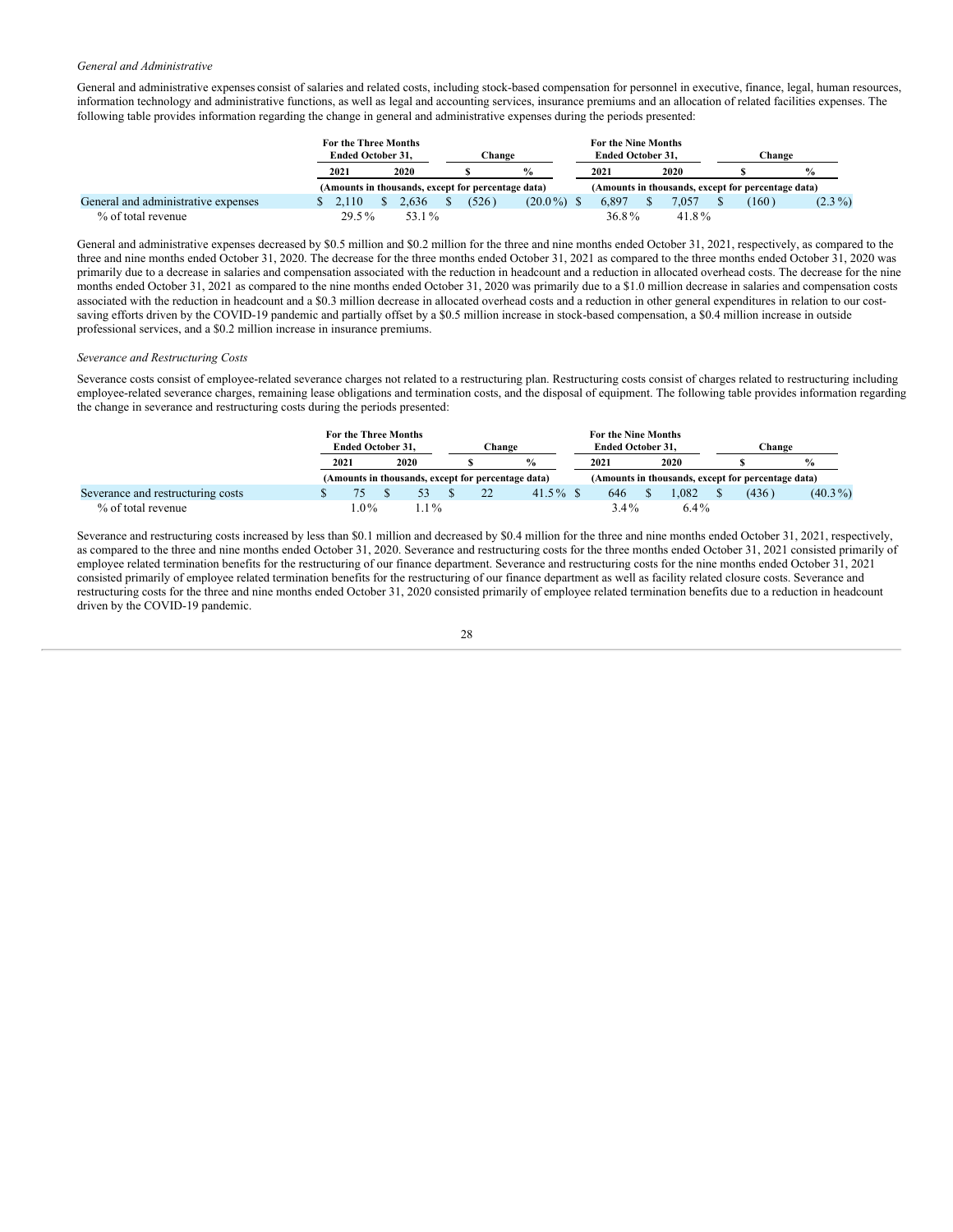#### *Other Expense, Net*

The table below provides detail regarding our other expense, net:

|                            | <b>For the Three Months</b><br><b>Ended October 31.</b> |  |        | Change                                            | <b>For the Nine Months</b><br><b>Ended October 31.</b> |       |  | Change |  |                                                    |               |
|----------------------------|---------------------------------------------------------|--|--------|---------------------------------------------------|--------------------------------------------------------|-------|--|--------|--|----------------------------------------------------|---------------|
|                            | 2021                                                    |  | 2020   |                                                   | $\frac{0}{0}$                                          | 2021  |  | 2020   |  |                                                    | $\frac{0}{0}$ |
|                            |                                                         |  |        | Amounts in thousands, except for percentage data) |                                                        |       |  |        |  | (Amounts in thousands, except for percentage data) |               |
| Interest income, net       | 80                                                      |  | 121    | (41)                                              | $(33.9\%)$ \$                                          | 188   |  | 353    |  | (165)                                              | $(46.7\%)$    |
| Foreign exchange loss, net | (198)                                                   |  | (687)  | 489                                               | $(71.2\%)$                                             | (399) |  | 778)   |  | 379                                                | $(48.7\%)$    |
| Miscellaneous income, net  | 51                                                      |  | 67     | (16)                                              | $(23.9\%)$                                             | 128   |  | 91     |  | 37                                                 | $40.7\%$      |
|                            | (67)                                                    |  | (499 ) | 432                                               |                                                        | (83)  |  | (334)  |  | 251                                                |               |

Our foreign exchange loss, net is primarily due to the revaluation of intercompany notes.

#### *Gain on Extinguishment of Debt*

In May 2020, we entered into a promissory note (the "Note") with Silicon Valley Bank (the "Lender") evidencing an unsecured loan in an aggregate principal amount of \$2.4 million pursuant to the Paycheck Protection Program ("PPP") under the Coronavirus Aid, Relief and Economic Security Act (the "CARES Act") administered by the U.S. Small Business Administration ("SBA"). Interest on the Note accrued at a fixed interest rate of one percent (1%) per annum. The Note and accrued interest were fully forgiven by the SBA in June 2021 and a \$2.4 million gain on extinguishment of debt was recorded on the consolidated statements of operations and comprehensive loss in the second quarter of fiscal 2022.

#### *Income Tax Benefit*

We recorded an income taxprovision of less than \$0.1 million for the three months ended October 31, 2021 and October 31, 2020. We recorded an income benefit of less than \$0.1 million for the nine months ended October 31, 2021 and October 31, 2020. The tax provision for the nine months ended October 31, 2021 includes a \$0.2 million tax benefit related to the reversal of tax reserves for uncertain tax positions due to the expiration of the Polish statute of limitations. Our effective tax rate in fiscal 2022 and in future periods may fluctuate on a quarterly basis as a result of changes in our jurisdictional forecasts where losses cannot be benefitted due to the existence of valuation allowances on our deferred tax assets, changes in actual results versus our estimates, or changes in tax laws, regulations, accounting principles or interpretations thereof.

We review all available evidence to evaluate the recovery of deferred tax assets, including the recent history of losses in all tax jurisdictions, as well as our ability to generate income in future periods. As of October 31, 2021, due to the uncertainty related to the ultimate use of certain deferred income tax assets, we have recorded a valuation allowance on certain deferred assets.

We file income tax returns in the U.S. federal jurisdiction, various state jurisdictions and various foreign jurisdictions. We have closed out an audit with the Internal Revenue Service through fiscal 2013; however, the taxing authorities will still have the ability to review the propriety of certain tax attributes created in closed years if such tax attributes are utilized in an open tax year, such as our federal research and development credit carryovers.

#### **Liquidity and Capital Resources**

The following table includes key line items of our consolidated statements of cash flows:

|                                                                       | For the Nine Months Ended October 31. |  |         |  |
|-----------------------------------------------------------------------|---------------------------------------|--|---------|--|
|                                                                       | 2021                                  |  | 2020    |  |
|                                                                       | (Amounts in thousands)                |  |         |  |
| Net cash used in operating activities                                 | (5,500)                               |  | (9,321) |  |
| Net cash provided by investing activities                             | 174                                   |  | 3,265   |  |
| Net cash provided by financing activities                             | 17.599                                |  | 2.470   |  |
| Effect of exchange rate changes on cash, cash equivalents             |                                       |  |         |  |
| and restricted cash                                                   | (467                                  |  | (587    |  |
| Net increase (decrease) in cash, cash equivalents and restricted cash | 11.806                                |  | (4,173) |  |

Historically, we have financed our operations and capital expenditures primarily with our cash and investments. Our cash, cash equivalents, and restricted cash totaled \$17.9 million at October 31, 2021.

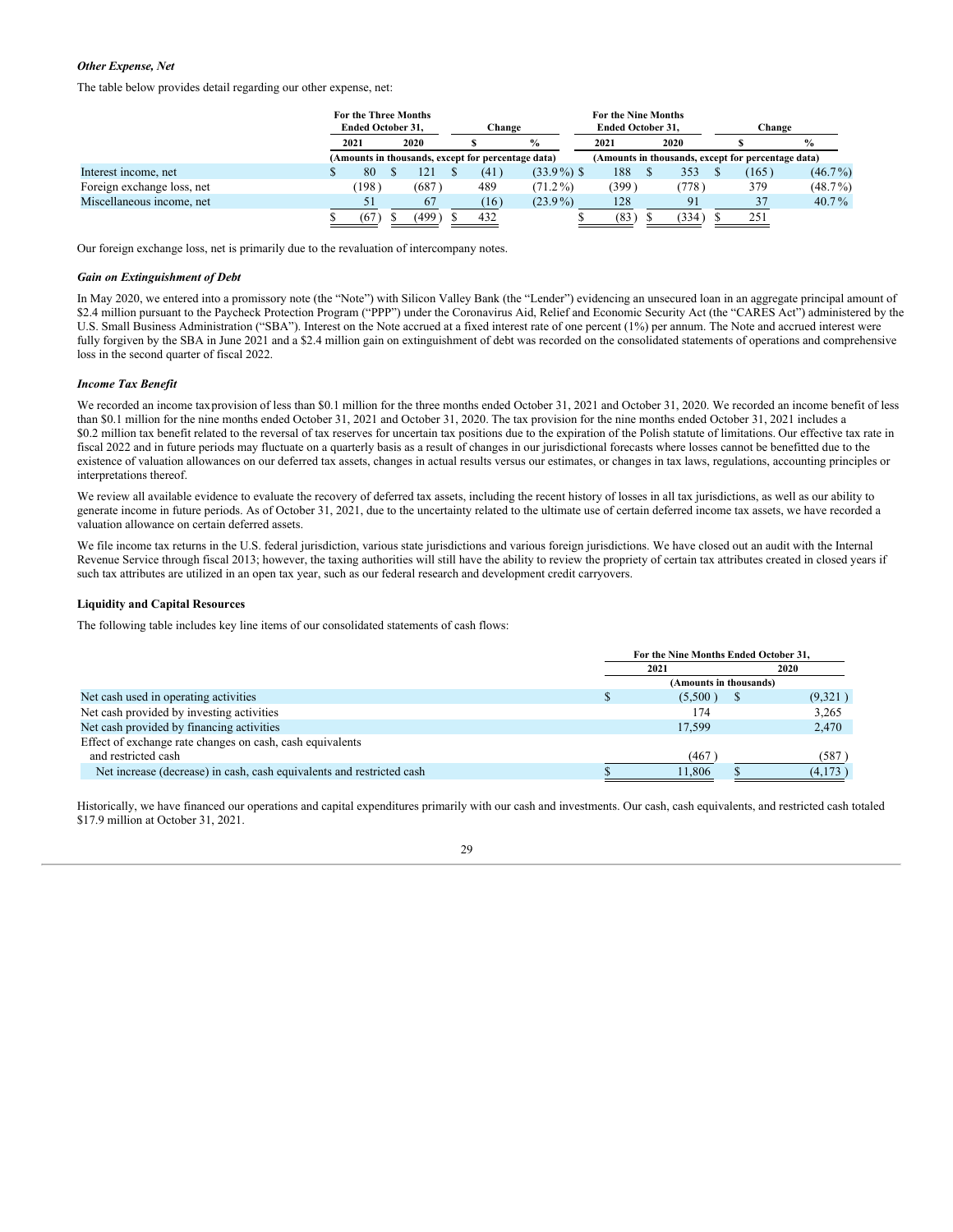In the nine months ended October 31, 2020, we reduced our headcount across all departments in response to the COVID-19 pandemic, which resuletd in approximately \$7.6 million of annualized cost savings, and transferred our technical support services to our Poland locationin an effort to further reduce cost. In the first quarter of fiscal 2022, we entered into the Termination Agreement which terminated the sublease for our formerheadquarters in Waltham, Massachusetts, effective March 21, 2021. In connection with the early termination of the sublease the Company paid the sublandlord a termination payment of approximately \$430 thousand against an obligation of approximately \$2.8 million. Prior to the execution of the Termination Agreement, the sublease had been scheduled to expire in February 2025. As a result of the Termination Agreement, we expect annualized savings of approximately \$0.6 million in facilities costs for each of the next four years.Additionally, in the first quarter of fiscal 2022, we issued and sold 10,323,484 shares of common stock, \$0.01 par value per share, at a public offering price of \$1.85 per share. The Offering resulted in approximately \$17.5 million in proceeds, net of underwriting discounts and commissions of 6.5%, or \$0.12025 per share of common stock, and offering expenses of approximately \$0.2 million.

In the second quarter of fiscal 2022, we were granted full forgiveness of the Note we entered into with the Lender in May 2020 pursuant to the PPP under the CARES Act administered by the SBA. The aggregate principal amount of \$2.4 million and interest accrued at a fixed rate of one percent (1%) per annum were fully forgiven.

We believe that existing cash and cash equivalents and cash expected to be provided by future operating activitieswill be adequate to satisfy our working capital, capital expenditure requirements and other contractual obligations for at least 12 months from the date of this filing.

If our expectations are incorrect, we may need to raise additional funds to fund our operations or take advantage of unanticipated strategic opportunities in order to strengthen our financial position. In the future, we may enter into other arrangements for potential investments in, or acquisitions of, complementary businesses, services or technologies, which could require us to seek additional equity or debt financing. If adequate funds are not available or are not available on acceptable terms, we may not be able to take advantage of market opportunities, to develop new products or to otherwise respond to competitive pressures.

#### *Continued Nasdaq Listing*

On December 6, 2021, the Company received a deficiency letter from the Nasdaq Listing Qualifications Department (the "Staff") of The Nasdaq Stock Market LLC ("Nasdaq") notifying the Company that, for the last 30 consecutive business days, the closing bid price for the Company's common stock has been below the minimum \$1.00 per share required for continued listing on The Nasdaq Global Select Market pursuant to Nasdaq Listing Rule 5450(a)(1) (the "Minimum Bid Price Requirement"). The Nasdaq deficiency letter has no immediate effect on the listing of the Company's common stock, and its common stock will continue to trade on The Nasdaq Global Select Market under the symbol "SEAC" at this time.

In accordance with Nasdaq Listing Rule 5810(c)(3)(A), the Company has been given 180 calendar days, or until June 6, 2022, to regain compliance with the Minimum Bid Price Requirement. If at any time before June 6, 2022, the bid price of the Company's common stock closes at \$1.00 per share or more for a minimum of 10 consecutive business days, the Staff will provide written confirmation that the Company has achieved compliance.

If the Company does not regain compliance with the Minimum Bid Price Requirement by June 6, 2022, the Company may be afforded a second 180 calendar day period to regain compliance. To qualify, the Company would be required to transfer to The Nasdaq Capital Market, to meet the continued listing requirement for market value of publicly held shares and all other initial listing standards for The Nasdaq Capital Market, except for the Minimum Bid Price Requirement. In addition, the Company would be required to notify Nasdaq of its intent to cure the deficiency during the second compliance period. Following a transfer to The Nasdaq Capital Market, the Company will be afforded the second 180 calendar day period to regain compliance, unless it does not appear to Nasdaq that it is possible for the Company to cure the deficiency. If the Company does not regain compliance with the Minimum Bid Price Requirement by the end of the compliance period (or the second compliance period, if applicable), the Company's common stock will become subject to delisting. In the event that the Company receives notice that its common stock is being delisted, the Nasdaq listing rules permit the Company to appeal a delisting determination by the Staff to a hearings panel.

The Company intends to monitor the closing bid price of its common stock and may, if appropriate, consider available options to regain compliance with the Minimum Bid Price Requirement, including initiating a reverse stock split. However, there can be no assurance that the Company will be able to regain compliance with the Minimum Bid Price Requirement or will otherwise be in compliance with other Nasdaq Listing Rules.

#### *Net cash used in operating activities*

Net cash used in operating activities was \$5.5 million for the nine months ended October 31, 2021. Net cash used in operating activities was primarily the result of our net loss of \$5.9 million, a \$1.1 million non-cash expense for depreciation and amortization, a \$1.3 million non-cash expense for stock-based compensation, a \$0.3 million non-cash gain on the write-off of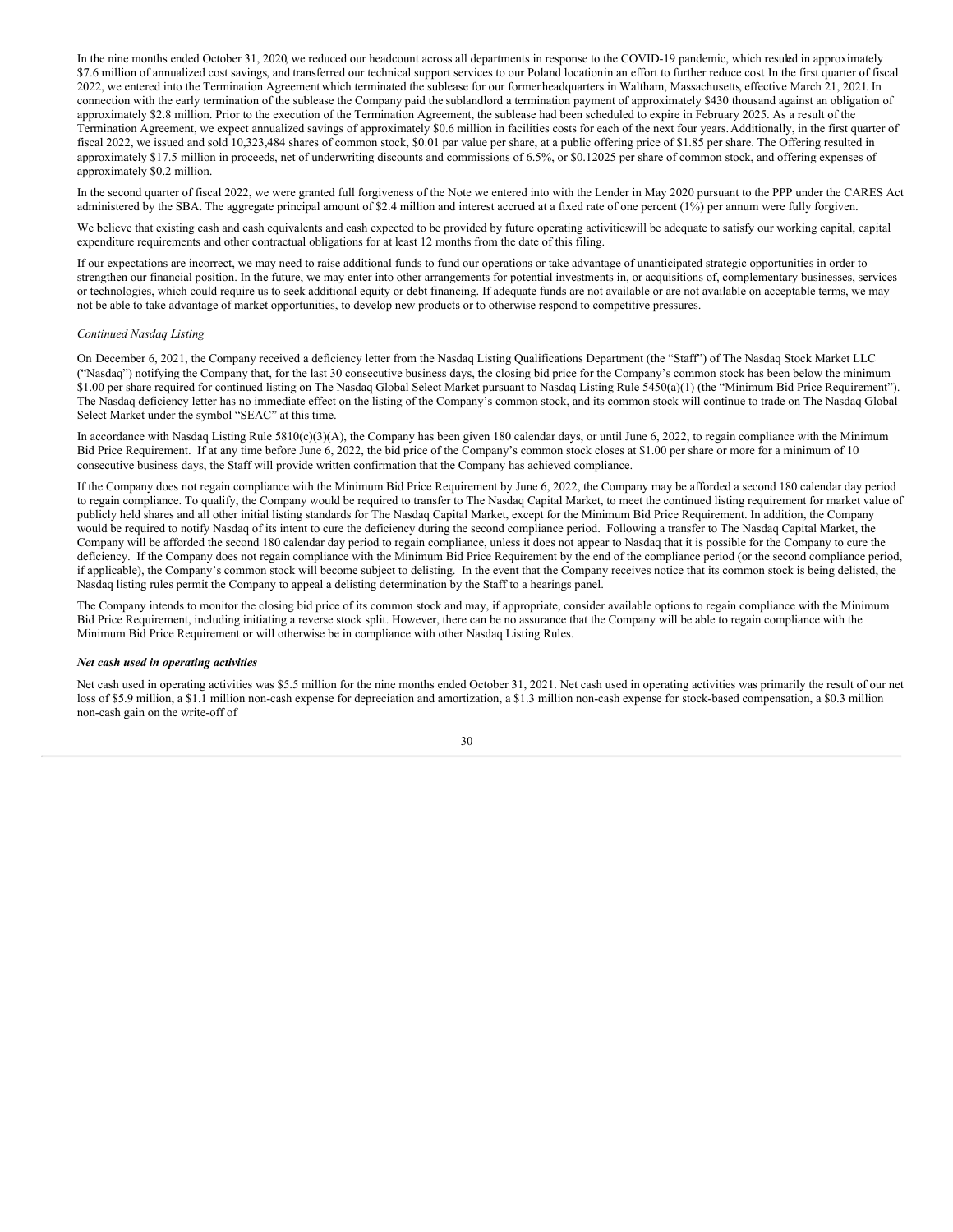our operating lease right-of-use assets and liabilities in relation to the Termination Agreement, a \$2.4 million non-cash gain on extinguishment of debtrelated to the fully forgiven Note, a \$0.4 million non-cash foreign currency transaction loss, and changes in working capital, which include a \$0.7 million decrease in accounts receivable, a \$0.4 million decrease in unbilled receivables, a \$2.0 million decrease in prepaid expenses and other current assets and other assets, a \$0.1 million decrease in accounts payable, a \$0.2 million decrease in accrued expenses and other liabilities, and a \$2.3 million decrease in deferred revenue.

Net cash used in operating activities was \$9.3 million for the nine months endedOctober 31, 2020. Net cash used in operating activities was primarily the result of our net loss of \$17.4 million, a \$1.1 million non-cash expense for depreciation and amortization, a \$1.1 million non-cash expense for stock-based compensation, a \$1.5 million non-cash foreign currency transaction loss, and changes in working capital, which include a \$7.1 million decrease in accounts receivable, a \$4.3 million decrease in unbilled receivables, a \$0.5 million decrease in prepaid expenses and other current assets and other assets, a \$1.2 million decrease in accounts payable, a \$3.9 million decrease in accrued expenses and other liabilities, and a \$2.4 million decrease in deferred revenue.

#### *Net cash provided by investing activities*

Net cash provided by investing activities was \$0.2 million and \$3.3 million for the nine months ended October 31, 2021 and 2020, respectively, due to proceeds from the sales and maturities of our marketable securities partially offset by purchases of property and equipment.

#### *Net cash provided by financing activities*

Net cash provided by financing activities was \$17.6 million for the nine months ended October 31, 2021 due to \$0.1 million in proceeds from stock option exercises and \$17.5 million in net proceeds from the issuance of common stock in relation to the Offering. Net cash provided by financing activities was \$2.5 million for the nine months ended October 31, 2020 due to \$0.1 million in proceeds from stock option exercises and purchases through the Company's Employee Stock Purchase Plan, \$0.1 million in repurchases of common stock, and \$2.4 million in proceeds from the Note.

#### *Impact of COVID-19 Pandemic*

In the first quarter of fiscal 2021, concerns related to the spread of COVID-19 began to create global business disruptions as well as disruptions in our operations and to create potential negative impacts on our revenues and other financial results. COVID-19 was declared a pandemic by the World Health Organization on March 11, 2020. The extent to which COVID-19 will impact our financial condition or results of operations is currently uncertain and depends on factors including the impact on our customers, partners, and vendors and on the operation of the global markets in general. Due to our business model, the effect of COVID-19 on our results of operations may also not be fully reflected for some time.

We are currently conducting business with substantial modifications to employee travel, employee work locations, virtualization or cancellation of customer and employee events, and remote sales, implementation, and support activities, among other modifications. These decisions may delay or reduce sales and harm productivity and collaboration. We have observed other companies and governments making similar alterations to their normal business operations, and in general, the markets are experiencing a significant level of uncertainty at the current time. Virtualization of our team's sales activities could foreclose future business opportunities, particularly as our customers limit spending, which could negatively impact the willingness of our customers to enter into or renew contracts with us. The pandemic has impacted our ability to complete certain implementations, negatively impacting our ability to recognize revenue, and could also negatively impact the payment of accounts receivable and collections. We continue to realize our on-going cost optimization efforts in response to the impact of the pandemic. We may take further actions that alter our business operations as the situation evolves. As a result, the ultimate impact of the COVID-19 pandemic and the effects of the operational alterations we have made in response on our business, financial condition, liquidity, and financial results cannot be predicted at this time.

#### The Paycheck Protection Program

On May 5, 2020, the Company entered into the Note with the Lender evidencing an unsecured loan in an aggregate principal amount of \$2.4 million pursuant to the PPP under the CARES Act administered by the SBA. Interest on the Note accrued at a fixed interest rate of one percent (1%) per annum. The Note and accrued interest of less than \$0.1 million were fully forgiven by the SBA on June 15, 2021 and is included on the unaudited consolidated statements of operations and comprehensive loss as a gain on extinguishment of debt.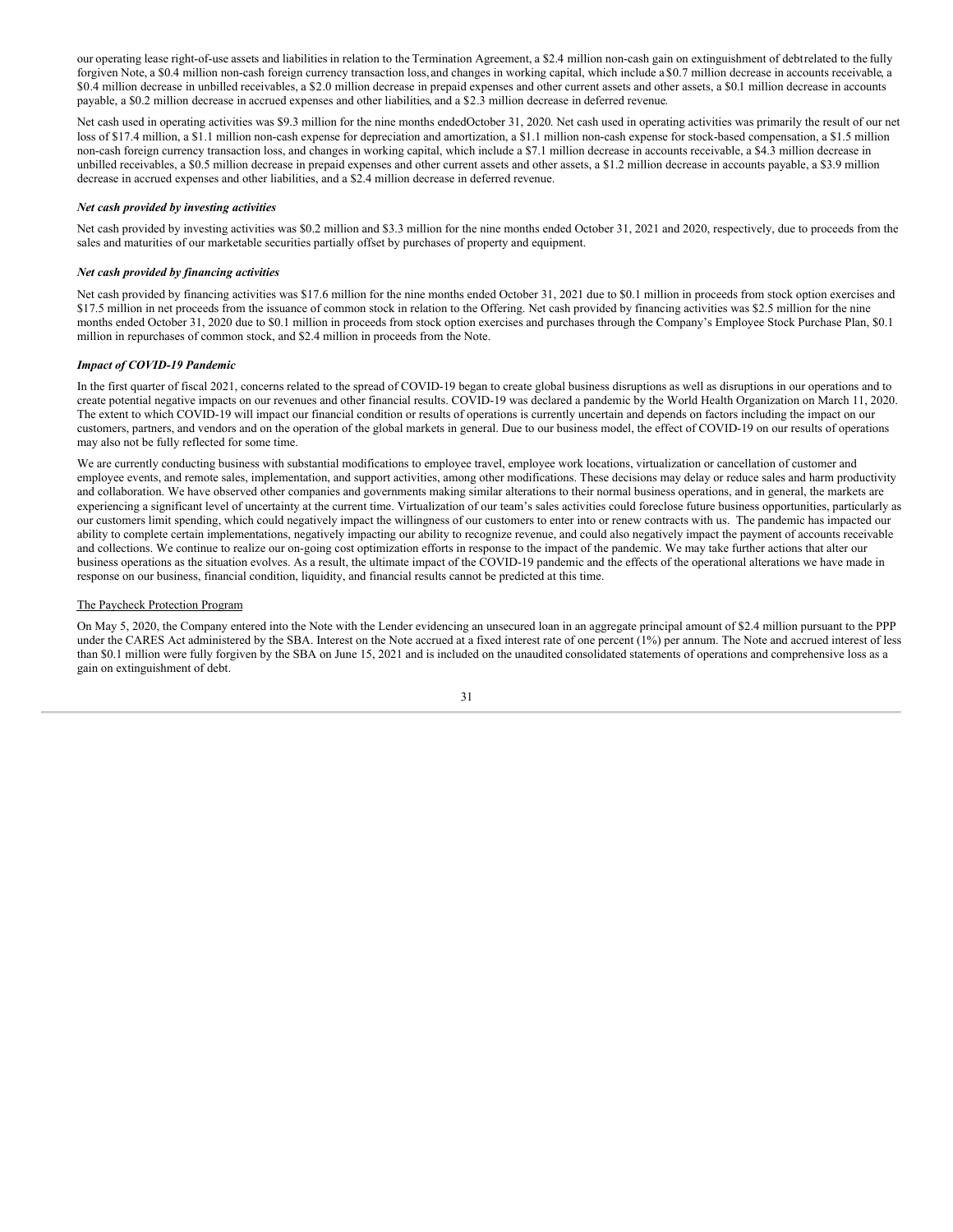#### **Critical Accounting Policies and Significant Judgments and Estimates**

We prepare our consolidated financial statements in accordance with accounting principles generally accepted in the United States of America. The preparation of consolidated financial statements also requires us to make estimates and assumptions that affect the reported amounts of assets, liabilities, revenues, costs and expenses and related disclosures. We base our estimates on historical experience and on various other assumptions that we believe to be reasonable under the circumstances. Actual results could differ significantly from the estimates made by our management.

There have been no material changes to our critical accounting policies and estimates from those disclosed in our financial statements and the related notes and other financial information included in our Form 10-K on file with the SEC.

#### **Off-Balance Sheet Arrangements**

We did not have during the periods presented, and we do not currently have, any off-balance sheet arrangements, as defined in the rules and regulations of the SEC.

#### **Recently Issued Accounting Pronouncements**

A description of recently issued accounting pronouncements that may potentially impact our financial position and results of operations is disclosed in Part I Item I, Note 2, *"Significant Accounting Policies,"* to this Form 10-Q for more information.

#### **ITEM 3. Quantitative and Qualitative Disclosures About Market Risk**

<span id="page-32-0"></span>We are a smaller reporting company, as defined in Rule 12b-2 under the Securities Exchange Act of 1934, as amended, for this reporting period and are not required to provide the information required under this item.

#### **ITEM 4. Controls and Procedures**

<span id="page-32-1"></span>*Evaluation of disclosure controls and procedures.* We maintain "disclosure controls and procedures," as defined in Rules 13a‑15(e) and 15d‑15(e) under the Exchange Act, that are designed to ensure that information required to be disclosed in the reports that we file or submit under the Exchange Act is (1) recorded, processed, summarized and reported, within the time periods specified in the SEC's rules and forms and (2) accumulated and communicated to our management, including our principal executive officer and principal financial officer, to allow timely decisions regarding required disclosure. Management recognizes that any controls and procedures, no matter how well designed and operated, can provide only reasonable assurance of achieving their objectives and management necessarily applies its judgment in evaluating the cost-benefit relationship of possible controls and procedures.

Based on the evaluation of our disclosure controls and procedures as of October 31, 2021, our principal executive officer and principal financial officer concluded that, as of that date, our disclosure controls and procedures were effective.

*Changes in internal control over financial reporting.*There were no changes in our internal controls over financial reporting during the three months ended October 31, 2021 that have materially affected, or are reasonably likely to materially affect, our internal controls over financial reporting. We have not experienced any material impact to our internal controls over financial reporting despite the fact that most of our employees are working remotely due to the COVID-19 pandemic. We are continually monitoring and assessing the COVID-19 situation on our internal controls to minimize the impact on their design and operating effectiveness.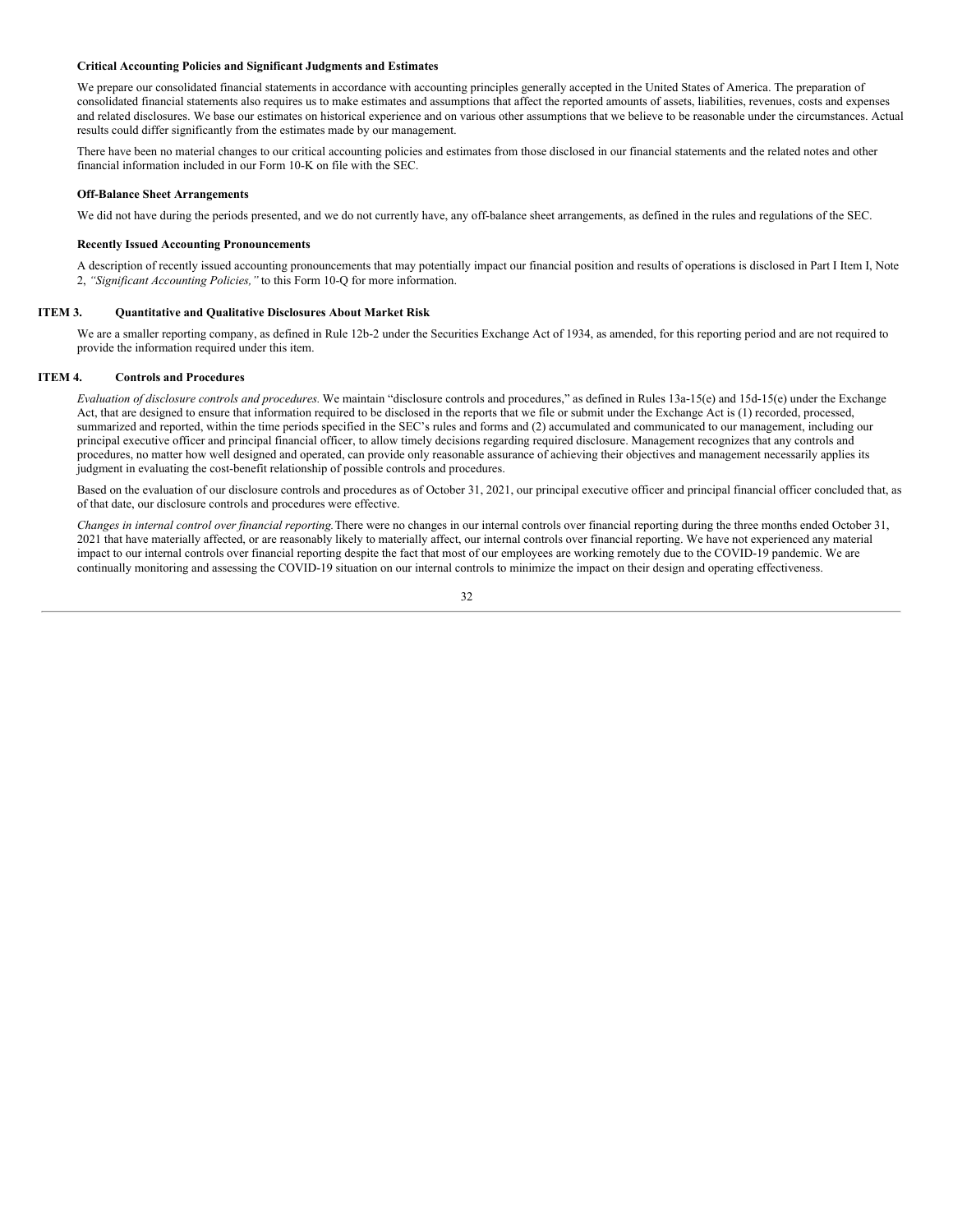### <span id="page-33-0"></span>**PART II. OTHER INFORMATION**

#### **ITEM 1. Legal Proceedings**

<span id="page-33-1"></span>We enter into agreements in the ordinary course of business with customers, resellers, distributors, integrators and suppliers. Most of our historical agreements require us to defend and/or indemnify the other party against intellectual property infringement claims brought by a third party with respect to our products. From time to time, we also indemnify customers and business partners for damages, losses and liabilities they may suffer or incur relating to personal injury, personal property damage, product liability, and environmental claims relating to the use of our products and services or resulting from the acts or omissions of us, our employees, authorized agents or subcontractors. Management cannot reasonably estimate any potential losses, but these claims could result in material liability for us (see Part I Item I, Note 2, *"Commitments and Contingencies,"* to this Form 10-Q for more information).

#### **ITEM 1A. Risk Factors**

<span id="page-33-2"></span>In addition to other information set forth in this Form 10-Q, you should carefully consider the risk factors discussed in Part I, "Item 1A. Risk Factors" in our Form 10-K for the fiscal year ended January 31, 2021, which could materially affect our business, financial conditions, and results of operations. The risks described in our Form 10- K are not the only risks that we face. Additional risks and uncertainties not currently known to us or that we currently deem to be immaterial also may materially adversely affect our business, financial condition or future results.

#### **ITEM 2. Unregistered Sales of Equity Securities and Use of Proceeds**

<span id="page-33-3"></span>None.

#### **ITEM 3. Defaults Upon Senior Securities**

<span id="page-33-4"></span>Not applicable.

#### **ITEM 4. Mine Safety Disclosures**

<span id="page-33-6"></span><span id="page-33-5"></span>Not applicable.

#### **ITEM 5. Other Information**

None.

#### **ITEM 6. Exhibits**

<span id="page-33-7"></span>The following list of exhibits includes exhibits submitted with this Form 10-Q as filed with the SEC and those incorporated by reference to other filings.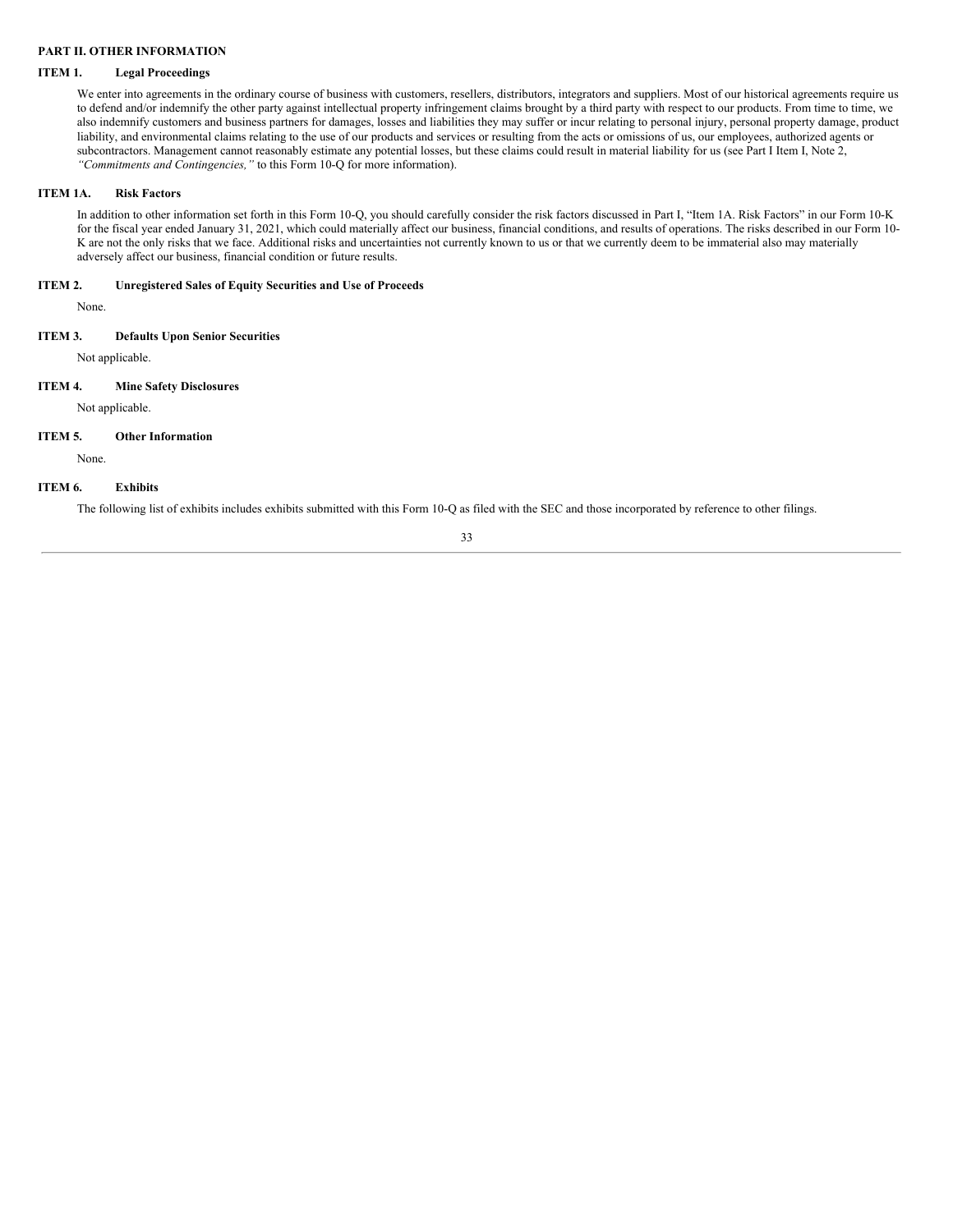### **Index to Exhibits**

| No.                             | <b>Description</b>                                                                                                                                                                                                                                                        |
|---------------------------------|---------------------------------------------------------------------------------------------------------------------------------------------------------------------------------------------------------------------------------------------------------------------------|
| 3.1                             | Amended and Restated Certificate of Incorporation of the Company (filed as Exhibit 3.1 to the Company's Quarterly Report on Form 10-Q previously filed<br>on June 11, 2021 with the SEC and incorporated herein by reference).                                            |
| 3.2                             | Amended and Restated By-laws of the Company (filed as Exhibit 3.1 to the Company's Current Report on Form 8-K previously filed on May 18, 2021 with<br>the SEC and incorporated herein by reference).                                                                     |
| 10.1                            | Offer letter, dated September 22, 2021, by and between SeaChange International, Inc. and Peter D. Aquino (filed as Exhibit 10.1 to the Company's Current<br>Report on Form 8-K previously filed on September 27, 2021 with the SEC and incorporated herein by reference). |
| $10.2*$                         | Change-in-Control Severance Agreement, dated September 27, 2021, by and between SeaChange International, Inc. and Peter D. Aquino.                                                                                                                                        |
| 10.3                            | Form of Indemnification Agreement (filed as Exhibit 10.15 to the Company's Annual Report on Form 10-K previously filed on April 10, 2013 with the SEC<br>and incorporated herein by reference).                                                                           |
| $31.1*$                         | Certification Pursuant to Rule 13a-14(a) of the Exchange Act, as Adopted Pursuant to Section 302 of the Sarbanes-Oxley Act of 2002.                                                                                                                                       |
| $31.2*$                         | Certification Pursuant to Rule 13a-14(a) of the Exchange Act, as Adopted Pursuant to Section 302 of the Sarbanes-Oxley Act of 2002.                                                                                                                                       |
| $32.1**$                        | Certification Pursuant to 18 U.S.C. Section 1350, as Adopted Pursuant to Section 906 of the Sarbanes-Oxley Act of 2002.                                                                                                                                                   |
| $32.2**$                        | Certification Pursuant to 18 U.S.C. Section 1350, as Adopted Pursuant to Section 906 of the Sarbanes-Oxley Act of 2002.                                                                                                                                                   |
| $101$ . INS*                    | Inline XBRL Instance Document. The instance document does not appear in the interactive data file because its XBRL tags are embedded within the inline<br>XBRL document.                                                                                                  |
| 101.SCH*                        | Inline XBRL Taxonomy Extension Schema Document.                                                                                                                                                                                                                           |
| $101.CAL*$                      | Inline XBRL Taxonomy Extension Calculation Linkbase Document.                                                                                                                                                                                                             |
| 101.DEF*                        | Inline XBRL Taxonomy Extension Definition Linkbase Document.                                                                                                                                                                                                              |
| $101.LAB*$                      | Inline XBRL Taxonomy Extension Label Linkbase Document.                                                                                                                                                                                                                   |
| 101.PRE*                        | Inline XBRL Taxonomy Extension Presentation Linkbase Document.                                                                                                                                                                                                            |
| 104                             | Cover Page Interactive Data File (formatted as Inline XBRL and contained in Exhibit 101 filed herewith).                                                                                                                                                                  |
| $\ast$<br>Filed herewith.<br>** | Furnished herewith.                                                                                                                                                                                                                                                       |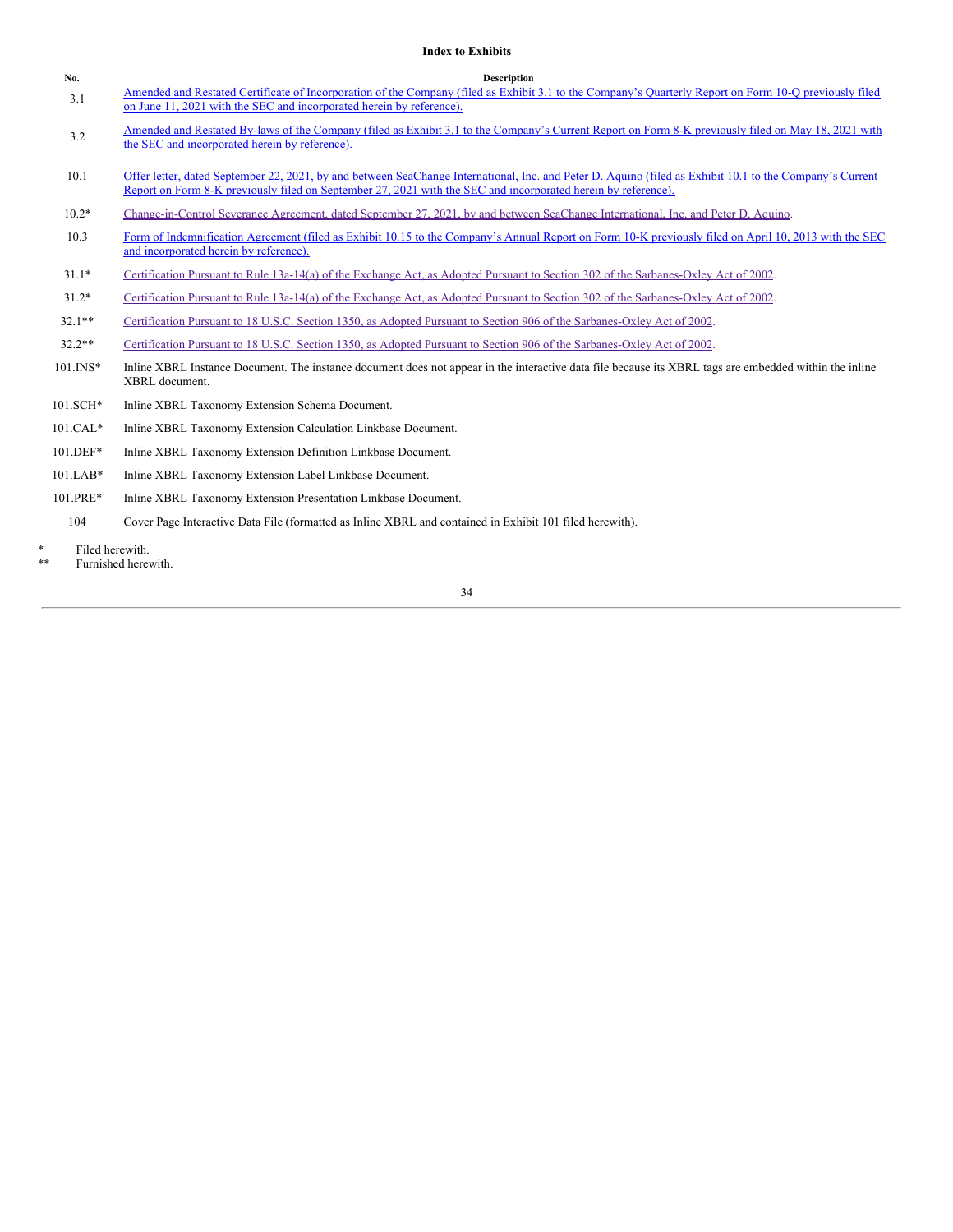#### **SIGNATURES**

<span id="page-35-0"></span>Pursuant to the requirements of the Securities Exchange Act of 1934, SeaChange International, Inc. has duly caused this report to be signed on its behalf by the undersigned, thereunto duly authorized.

Dated: December 14, 2021

### **SEACHANGE INTERNATIONAL, INC.**

by: /s/ PETER AQUINO

Peter Aquino *Chief Executive Of icer and President*

by: /s/ MICHAEL PRINN

Michael Prinn *Chief Financial Of icer, Senior Vice President and Treasurer (Principal Financial and Accounting Of icer)*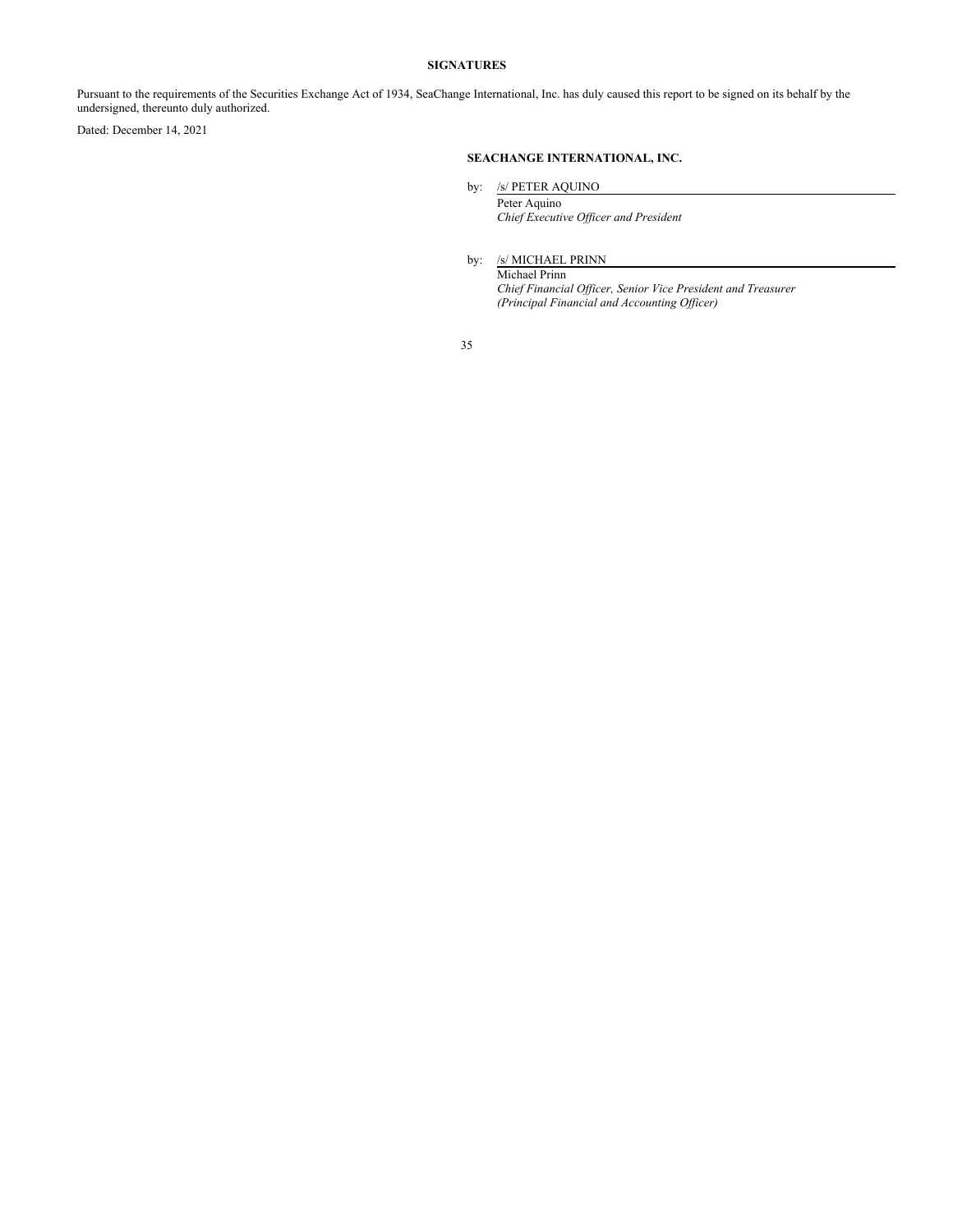### **CHANGE IN CONTROL SEVERANCE AGREEMENT**

THIS CHANGE IN CONTROL SEVERANCE AGREEMENT (this "Agreement") , dated as of September 27, 2021 , by and between SeaChange International, Inc., with its principal place of business at 177 Huntington Avenue, Suite 1703, PMB 73480, Boston Massachusetts 02115-3153 (the "Company"), and Peter D. Aquino (the "Executive").

WHEREAS, the Executive is employed as the Company's President and Chief Executive Officer, and will also serve as a Director on the Company's Board of Directors;

WHEREAS, the Company considers it essential to the best interests of its stockholders to foster the continuous employment of key management personnel, and recognizes that, as is the case with many publicly held corporations, the possibility of a change in control may exist and that such possibility, and the uncertainty and questions which it may raise among management, may result in the distraction or departure of management personnel to the detriment of the Company and its stockholders; and

WHEREAS, the Board of Directors of the Company has determined that appropriate steps should be taken to reinforce and encourage the Executive's continued attention and dedication to the Executive's assigned duties without distraction in the face of potentially disturbing circumstances arising from the possibility of a change in control of the Company, although no such change is presently known to be contemplated.

NOW THEREFORE, in consideration of the mutual covenants and agreements hereinafter contained and other good and valuable consideration, the receipt and sufficiency of which are hereby acknowledged, the parties hereto agree as follows:

### **Section 1**

#### **DEFINITIONS**

Except as may otherwise be specified or as the context may otherwise require, the following terms shall have the respective meanings set forth below whenever used herein:

"Annual Bonus" shall mean the Executive's target annual bonus (excluding any annual target long-term incentive compensation opportunity) for the Company's fiscal year in which the Covered Termination occurs.

"Base Salary" shall mean the annual base rate of regular compensation of the Executive immediately before a Covered Termination, or if greater, the highest annual rate at any time during the 12-month period immediately preceding the Covered Termination.

"Board" shall mean the Board of Directors of the Company.

"Cause" shall mean (i) the Executive's engaging in willful and repeated gross negligence or gross misconduct, (ii) the Executive's breaching of a material fiduciary duty to the Employer , or (iii) the Executive's being convicted of a felony, in either case, to the demonstrable and material injury to the Employer. For purposes hereof, no act, or failure to act, on the Executive's

7939299v3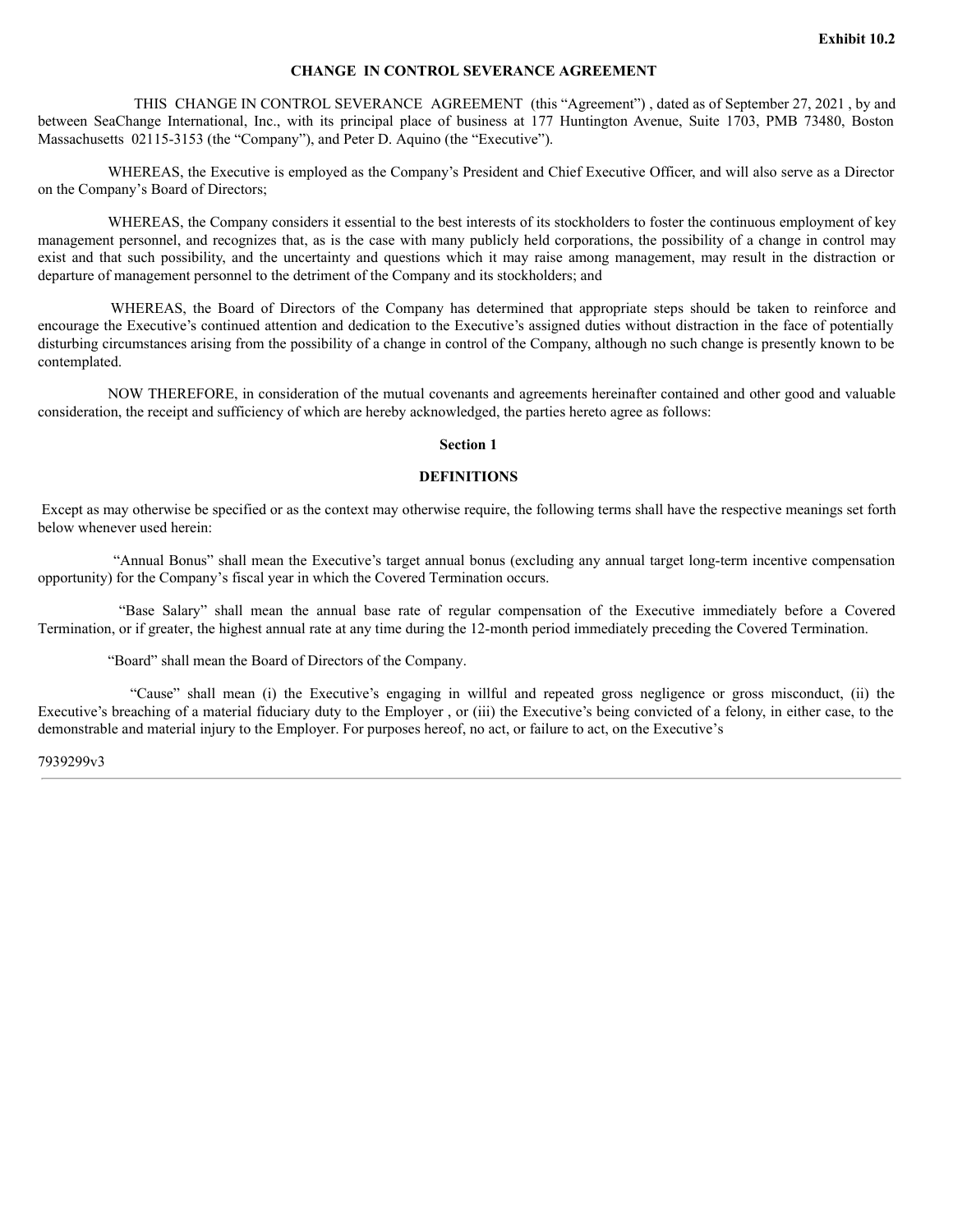part, shall be deemed "willful" unless done, or omitted to be done, by the Executive not in good faith and without reasonable belief that any act or omission was in the best interest of the Employer.

"Change in Control" shall mean the first to occur, after the date hereof, of any of the following:

(i) the members of the Board at the beginning of any consecutive 12-calendar-month period (the "Incumbent Directors") cease for any reason other than due to death to constitute at least a majority of the members of the Board; provided that any director whose election, or nomination for election by the Company's stockholders, was approved by a vote of at least a majority of the members of the Board then still in office who were members of the Board at the beginning of such 12-calendar-month period, shall be deemed to be an Incumbent Director;

(ii) any consolidation or merger of the Company where the stockholders of the Company, immediately prior to the consolidation or merger, would not, immediately after the consolidation or merger, beneficially own (as such term is defined in Rule 13d-3 under the Securities Exchange Act), directly or indirectly, shares of Stock representing in the aggregate 50% or more of the combined voting power of the securities of the corporation issuing cash or securities in the consolidation or merger (or of its ultimate parent corporation, if any);

(iii) there shall occur (A) any sale, lease, exchange or other transfer (in one transaction or a series of transactions contemplated or arranged by any party as a single plan) of all or substantially all of the assets of the Company, other than a sale or disposition by the Company of all or substantially all of the Company's assets to an entity, at least 50% of the combined voting power of the voting securities of which are owned by Persons in substantially the same proportion as their ownership of the Company immediately prior to such sale or (B) the approval by stockholders of the Company of any plan or proposal for the liquidation or dissolution of the Company; or

(iv) any corporation or other legal person, pursuant to a tender offer, exchange offer, purchase of stock (whether in a market transaction or otherwise) or other transaction or event acquires securities representing 40% or more of the combined voting power of the voting securities of the Company, or there is a report filed on Schedule 13D or Schedule 14D-1 (or any successor schedule, form or report), each as promulgated pursuant to the U.S. Securities Exchange Act, disclosing that any "person" (as such term is used in Section 13(d)(3) or Section 14(d)(2) of the Securities Exchange Act) has become the "beneficial owner" (as such term is used in Rule 13d-3 under the Securities Exchange Act) of securities representing 40% or more of the combined voting power of the voting securities of the Company.

Notwithstanding the foregoing, none of the foregoing event(s) shall constitute a Change in Control unless such event(s) constitutes a "change in the ownership or effective control" or a change "in the ownership of a substantial portion of the assets," in each case within the meaning of Section  $409A(a)(2)(A)(v)$  of the Code and any regulations and other guidance in effect from time-to-time thereunder.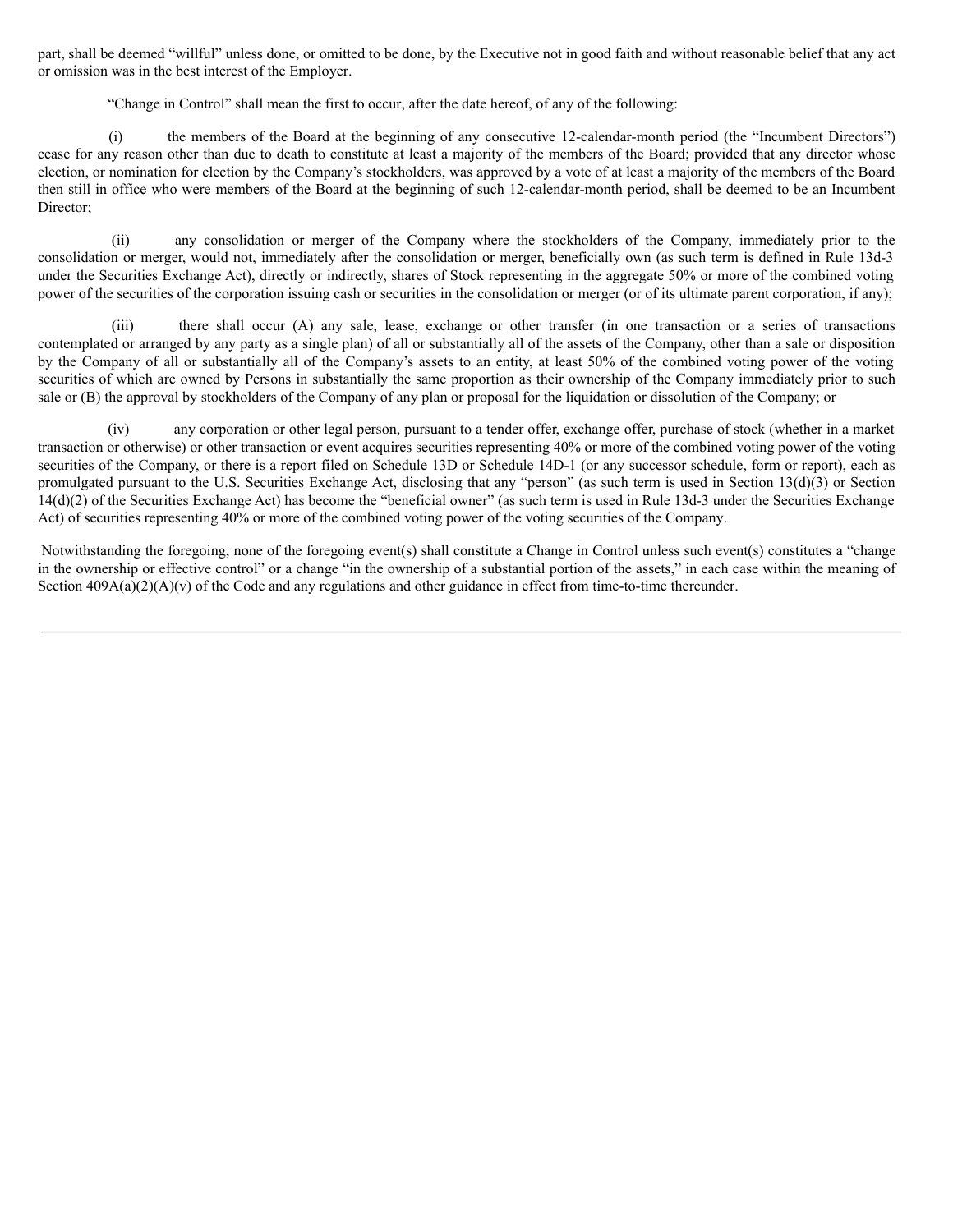Upon the occurrence of a Change in Control as provided above, no subsequent event or condition shall constitute a Change in Control for purposes of this Agreement, with the result that there can be no more than one Change in Control hereunder.

"Code" shall mean the Internal Revenue Code of 1986, as amended.

"Company" shall mean, subject to Section 6.1(a), SeaChange International, Inc., a Delaware corporation.

"Covered Termination" shall mean if, within the two (2) year period immediately following a Change in Control, the Executive (i) is terminated by the Employer without Cause (other than on account of death or Disability), or (ii) terminates the Executive's employment with the Employer for Good Reason. The Executive shall not be deemed to have been terminated for purposes of this Agreement merely because the Executive ceases to be employed by the Employer and becomes employed by a new employer involved in the Change in Control; provided that such new employer shall be bound by this Agreement as if it were the Employer hereunder with respect to the Executive. It is expressly understood that no Covered Termination shall be deemed to have occurred merely because, upon the occurrence of a Change in Control, the Executive ceases to be employed by the Employer and does not become employed by a successor to the Employer after the Change in Control if the successor makes an offer to employ the Executive on terms and conditions which, if imposed by the Employer, would not give the Executive a basis on which to terminate employment for Good Reason.

"Date of Termination" shall mean (i) if the Executive's employment is terminated by the Company for Cause, the date of receipt of the Notice of Termination for Cause or any later date specified therein (which date shall be not more than thirty (30) days after giving such notice), as the case may be; (ii) if the Executive's employment is terminated by the Executive for Good Reason, the 30th day following receipt by the Company of the Notice of Termination for Good Reason; (iii) if the Executive's employment is terminated by the Company other than for Cause or Disability, the date on which the Company notifies the Executive of such termination, (iv) if the Executive's employment is terminated by reason of death or Disability, the date of death of the Executive or the date on which it is determined that the Executive has a Disability, as the case may be, and (v) if the Executive's employment is terminated by the Executive without Good Reason (and not due to Disability), the date of receipt of the Notice of Termination (which date shall be not more than thirty (30) days after giving such notice). Notwithstanding the foregoing, in no event shall the Date of Termination with respect to a Covered Termination occur until the Executive experiences a separation from service within the meaning of Section 409A of the Code, and the date on which such separation from service takes place shall be the Date of Termination.

"Disability" shall mean the occurrence after a Change in Control of the incapacity of the Executive due to physical or mental illness, whereby the Executive shall have been absent from the full-time performance of the Executive's duties with the Employer for six (6) consecutive months or, in any one (1) year period, for an aggregate of six (6) months.

"Employer" shall mean the Company (if and for so long as the Executive is employed thereby) and each Subsidiary which may now or hereafter employ the Executive or, where the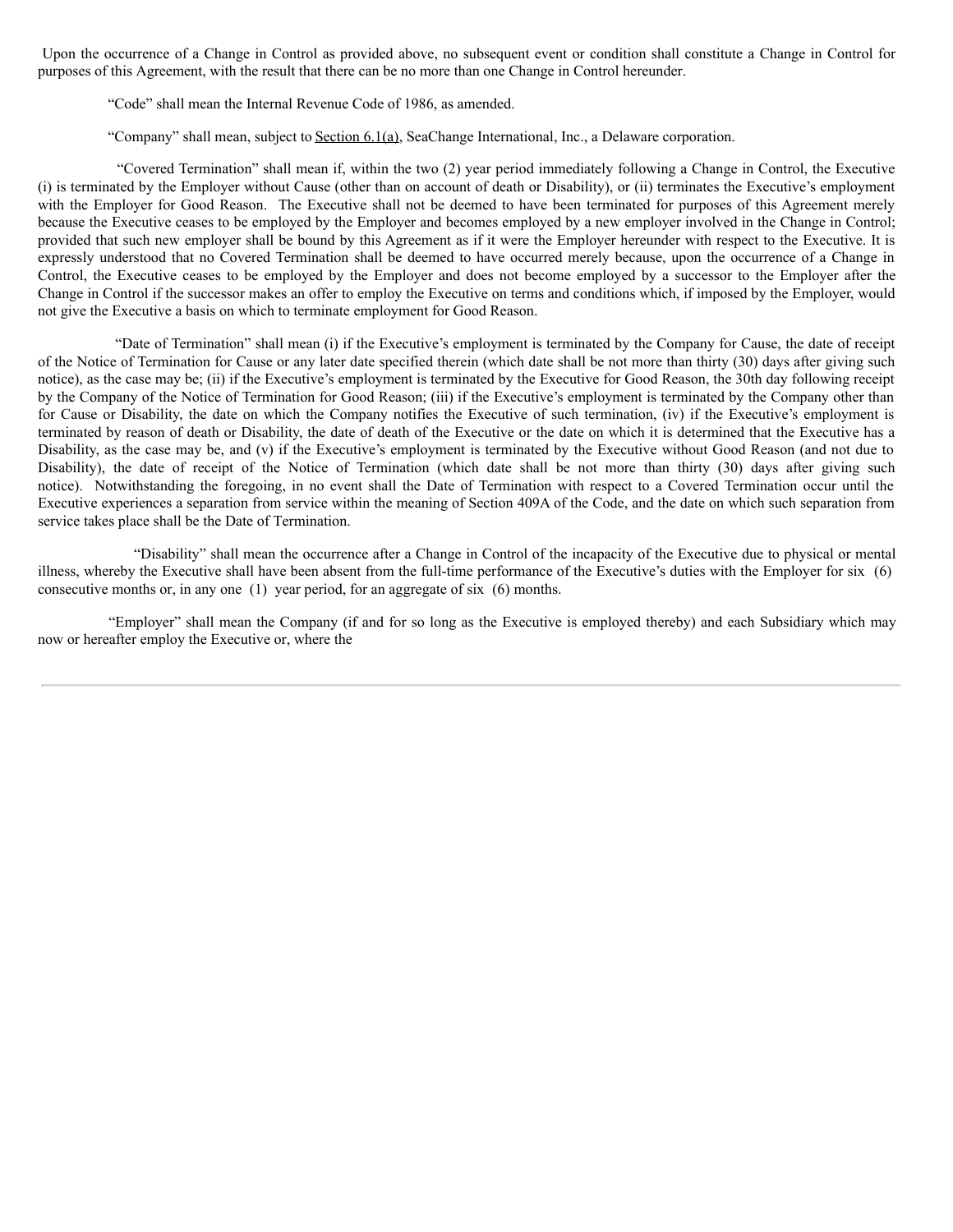context so requires, the Company and such Subsidiaries collectively. A subsidiary which ceases to be, directly or indirectly, through one or more intermediaries, controlling, controlled by or under common control with the Company prior to a Change in Control (other than in connection with and as an integral part of a series of transactions resulting in a Change in Control) shall, automatically and without any further action, cease to be (or be part of) the Employer for purposes hereof.

"Good Reason" shall mean, without the express written consent of the Executive, the occurrence after a Change in Control of any of the following circumstances:

(i) the material reduction of the Executive's title, authority, duties or responsibilities, or the assignment to the Executive of any duties inconsistent with Executive's position, authority, duties or responsibilities from those in effect immediately prior to the Change in Control;

(ii) a requirement that the Executive report to anyone other than the Board and/or the chief executive officer of the acquiring entity and/or the chief business officer of the applicable business unit of the acquiring company;

(iii) a material reduction in the budget over which the Executive retains authority from that which exists as of immediately prior to the Change in Control;

(iv) a reduction in the Executive's Base Salary as in effect immediately before the Change inControl;

(v) a material reduction in the Executive's annual bonus opportunity or annual target long-term incentive compensation opportunity (whether payable in cash, shares of Stock or a combination thereof) as in effect on the Change in Control; provided, that for the avoidance of doubt, a material reduction of such annual target long-term incentive compensation opportunity shall not be deemed to occur if such opportunity becomes payable solely in cash;

( vi) the Company's requiring the Executive to be based at any other geographic location more than 50 miles from that location at which the Executive primarily performed Executive's services immediately prior to the occurrence of a Change in Control, except for required travel on the Company's business to an extent substantially consistent with Executive's business travel obligations immediately prior to such Change in Control;

( vii) the failure of the Company to obtain a reasonable agreement from any successor to assume and agree to perform this Agreement, as contemplated in Section 6.1(a);

(viii) the failure of the Company to pay the Executive any amounts due hereunder; or

(ix) any material breach by the Company of this Agreement, including but not limited to a breach of the obligation under Section 2 of this Agreement.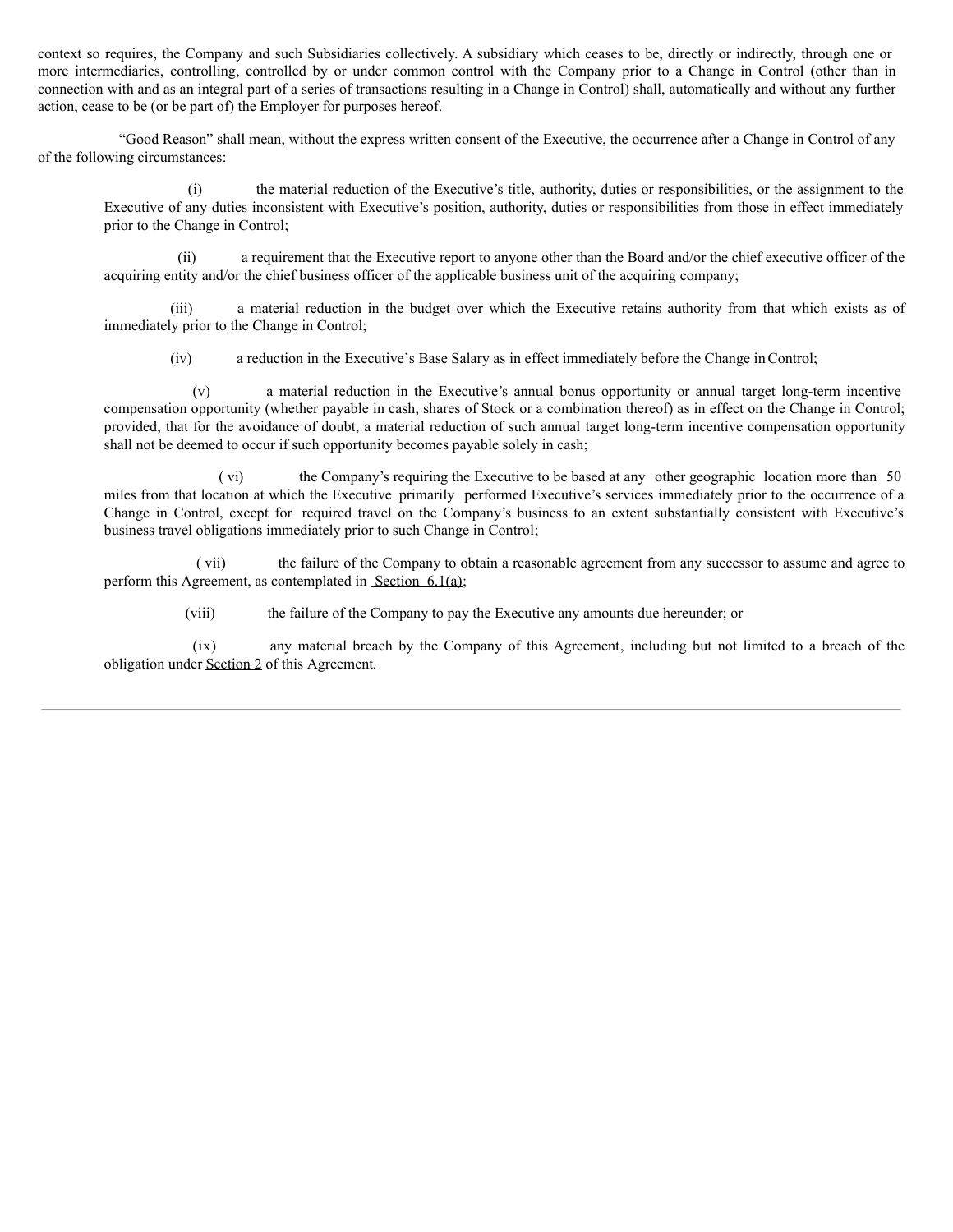For avoidance of doubt, whether there has been a reduction of an annual bonus opportunity or an annual target long-term incentive compensation opportunity under clause (v) above shall take into account, without limitation, any target, minimum and maximum amounts payable and the attainability and otherwise the reasonableness of any performance hurdles, goals and other measures, each considered relative to the corresponding element with respect to the Executive in the period prior to the Change in Control.

Notwithstanding anything to the contrary contained herein, the Executive's termination of employment will not be treated as for Good Reason as the result of the occurrence of any event specified in the foregoing clauses (i) through (ix) unless, within ninety (90) days following the occurrence of such event, the Executive provides written notice to the Company of the occurrence of such event, which notice sets forth the nature of the event and the Executive terminates employment on the 30th day following receipt by the Company of such notice.

"Notice of Termination" shall mean a notice given by the Employer or Executive, as applicable, which shall indicate the date of termination and the specific termination provision in this Agreement relied upon and shall set forth in reasonable detail the facts and circumstances claimed to provide a basis for termination of the Executive's employment under the provisions so indicated.

"Person" shall have the meaning ascribed thereto by Section  $3(a)(9)$  of the Securities Exchange Act, as modified and used in Sections 13(d) and 14(d) thereof (except that such term shall not include (i) the Company or any of its Subsidiaries, (ii) a trustee or other fiduciary holding securities under an employee benefit plan of the Company or any of its Subsidiaries, (iii) an underwriter temporarily holding securities pursuant to an offering of such securities, (iv) a corporation owned, directly or indirectly, by the stockholders of the Company in substantially the same proportion as their ownership of stock of the Company, or (v) such Executive or any "group" (as such term is used in Sections 13(d) and 14(d) of the Securities Exchange Act) which includes the Executive).

"Securities Exchange Act" shall mean the Securities Exchange Act of 1934, as amended.

"Stock" shall mean the common stock, \$.01 par value, of the Company.

"Subsidiary" shall mean any entity, directly or indirectly, through one or more intermediaries, controlled by the Company.

### **Section 2**

### **CHANGE IN CONTROL SEVERANCE BENEFITS**

2.1 Cash Severance. If a Covered Termination occurs, then, subject to the provisions of Section 2.3(b) and Section 4 below, the Company shall pay to the Executive an amount equal to: two (2) times the sum of the Executive's Base Salary plus Annual Bonus. This amount will be no less than the Executive's starting compensation of \$350,000 base salary ("Starting Base Salary") plus Annual Bonus of sixty (60%) of the Starting Base Salary (\$210,000) (which is \$560,000 times 2 for \$1,120,000). To the extent possible, most if not all of the Cash Severance, will be paid in a lump sum payment within five (5) business days of the Covered Termination.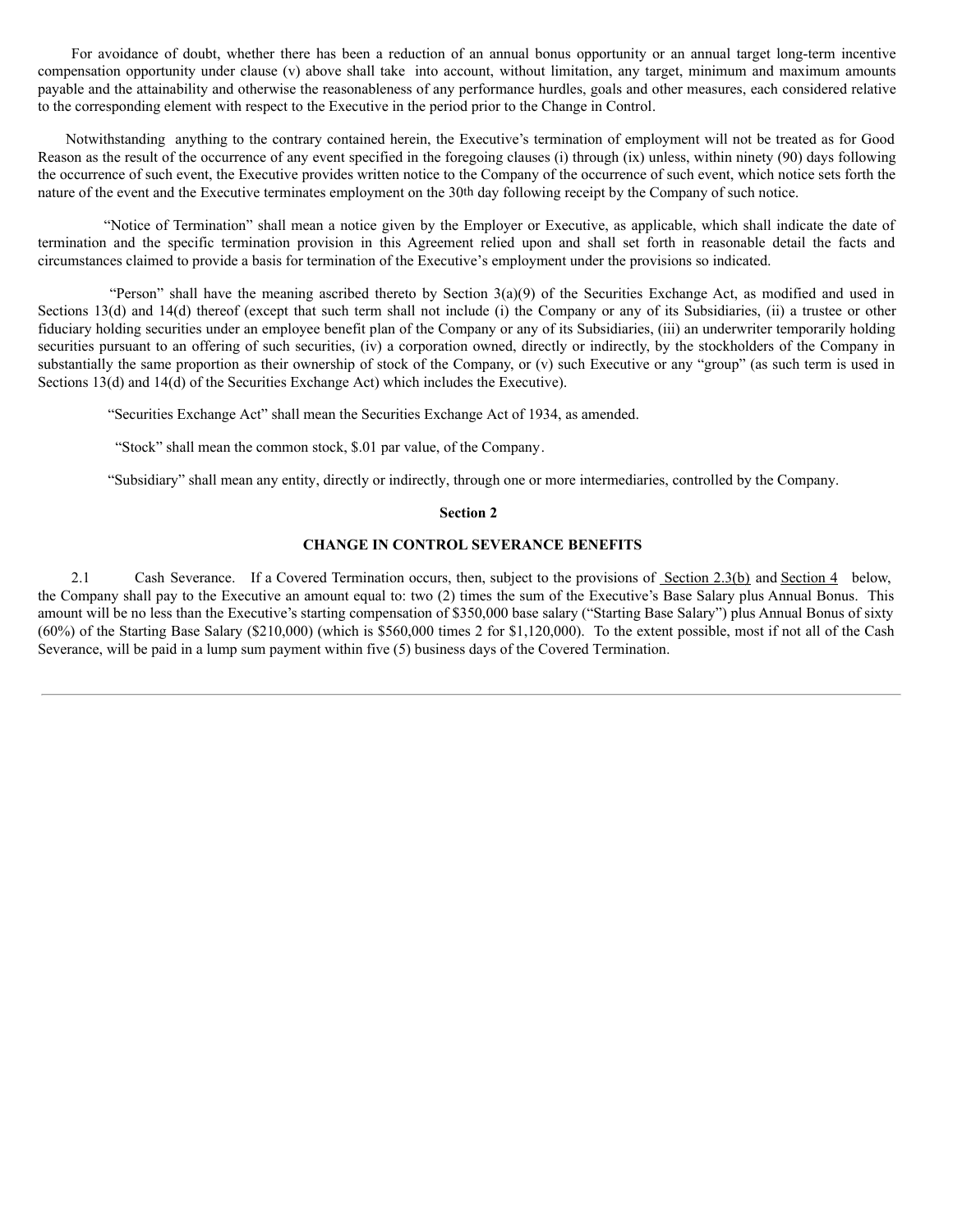The balance of any Cash Severance that is deferred to comply with Sections 409A or 280G, will be determined by the Company's tax advisor, and such payments will be paid out to Executive in a remaining lump sum, as soon as permitted by the Code. See Sections 2.4 and 3 below.

2.2 Accelerated Vesting for Equity Awards. The vesting of the Executive's Equity Awards shall be governed by this Section 2.2. The term "Equity Award" shall mean stock options, stock appreciation rights, restricted stock, restricted stock units, performance shares or any other form of award that is measured with reference to the Stock.

(a) If an Executive's Equity Award ( including any Performance-Vested Equity Award, as defined below) is continued, assumed or substituted and at any time on and after the Change in Control and the Executive suffers a Covered Termination, then the vesting and exercisability of all such unvested Equity Awards held by the Executive shall be accelerated in full and any reacquisition rights held by the Company with respect to any such Equity Award shall lapse in full, in each case, upon such termination. A "Performance-Vested Equity Award" means any Equity Award that provides for vesting upon achieving a goal based on business criteria (including but not limited to stock price) that applies to the Executive, a business unit, division, Subsidiary, affiliate, the Company or any combination of the foregoing. For avoidance of doubt, the Performance-Vested Equity will be accelerated whether the performance target is achieved or not.

(b) For avoidance of doubt, no change shall be made to any Equity Award (including, without limitation, any substitution or assumption of an Equity Award) that adversely affects the Executive unless it is consented to in writing by the Executive or is permitted under the terms of the plan under which the Equity Award was granted by the Company to the Executive.

2.3 (a) The payments and benefits provided for in Section 2.1 and Section 2.2 shall (except as otherwise expressly provided therein or as provided in Section 2.3(b) or Section 2.4(b), or as otherwise expressly provided hereunder) be made on the business day coinciding with or next following the 1 0th day following the Date of Termination with respect to a Covered Termination (the "Payment Date").

Notwithstanding any other provision of this Agreement, if the Executive is a "specified employee" as defined in Section 409A of the Code, any payment under this Agreement that would constitute deferred compensation for purposes of Section 409A of the Code that is payable on account of the Executive's separation from service shall be made in accordance with Section 2.4(b) hereof.

(b) Notwithstanding any other provision of this Agreement to the contrary, no payment or benefit otherwise provided for under or by virtue of the foregoing provisions of this Agreement shall be paid or otherwise made available unless, on or before the Payment Date, the Executive has executed and not revoked a valid, binding and irrevocable general release of claims in favor of the Employer, in form and substance reasonably acceptable to the Employer. Failure by the Executive to timely deliver (and not revoke) a valid and binding release shall result in the forfeiture of all payments and benefits under this Agreement.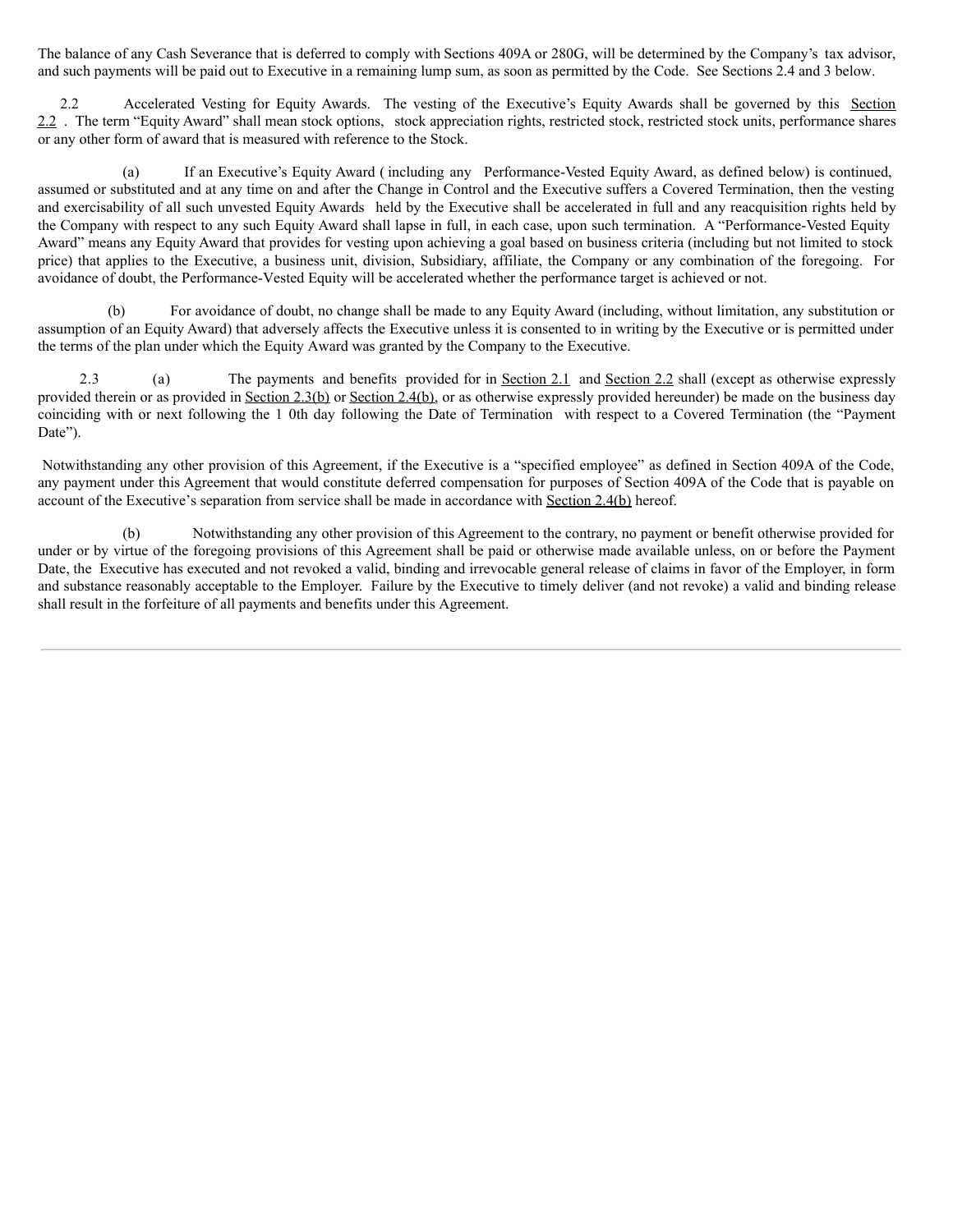<span id="page-42-0"></span>2.4 The Company and the Executive acknowledge and agree that the payments and benefits described in Section 2.1, Section 2.2 and Section 3.1 of this Agreement (the "Deferred Compensation") may constitute a "nonqualified deferred compensation plan" that is subject to Section 409A of the Code. The Company and the Executive intend to administer the Deferred Compensation in a manner that at all times is either exempt from or complies in form and operation with the applicable limitations and standards of Section 409A of the Code. Therefore, notwithstanding anything else contained herein, the following limitations are expressly imposed with respect to the Deferred Compensation.

(a) The Executive's entitlement to receive or begin receiving payment of the Deferred Compensation is conditioned upon the Executive's separation from service. For this purpose, the Executive shall have separated from service if and only if his level of services to the Company and its affiliates decreases and is expected to remain at a level equal to twenty percent (20%) or less of the average level of services performed by the Executive during the immediately preceding 36-month period.

(b) If the Executive is a "specified employee" as defined in Section 409A of the Code with respect to the Company upon his separation from service, then any payment required hereunder, to the extent such payment would constitute deferred compensation for purposes of Section 409A of the Code that is payable on account of the Executive's separation from service, shall be deferred and shall not be paid to the Executive until the date that is the later of (1) the date such payment is due under the terms of this Agreement, or (2) 6 months and 1 day following the date of the Executive's separation from service.

(c) It is intended that each installment, if any of the payments and benefits constituting Deferred Compensation shall be treated as a separate "payment" for purposes of Section 409A of the Code . Neither the Company nor the Executive shall have the right to accelerate or defer the delivery of any such payments or benefits except to the extent specifically permitted or required by Section 409A of the Code.

### **Section 3**

### **PARACHUTE TAX PROVISIONS**

3.1 If all, or any portion, of the payments and benefits provided under this Agreement, if any, either alone or together with other payments and benefits which the Executive otherwise receives or is entitled to receive from the Company or its affiliates (collectively , the "Total Payments") would constitute an excess "parachute payment" within the meaning of Section 280G of the Code (whether or not under an existing plan, arrangement or other agreement) and would result in the imposition on the Executive of an excise tax under Section 4999 of the Code (the "Excise Tax"), then the Executive shall be paid or provided, as the case may be, the Total Payments unless the after-tax amount that would be retained by the Executive (after taking into account any and all applicable federal, state and local excise, income or other taxes payable by the Executive, including the Excise Tax) is less than the after-tax amount that would be retained by the Executive (after taking into account any and all applicable federal, state and local excise, income or other taxes payable by the Executive, other than the Excise Tax) if the Executive were instead to be paid or provided, as the case may be, the maximum amount of the Total Payments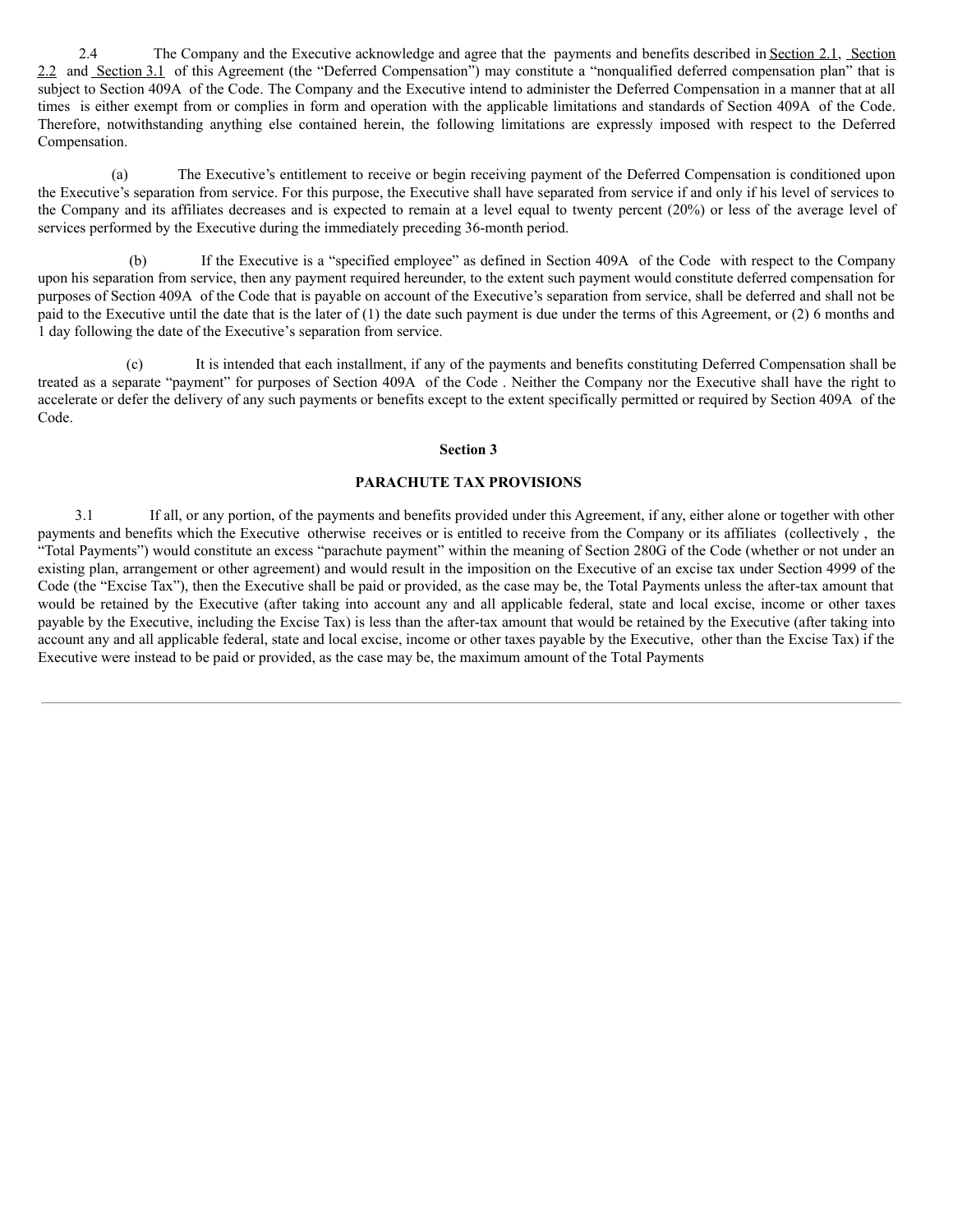that the Executive could receive without being subject to the Excise Tax (the "Reduced Payments"), in which case the Executive shall be entitled only to the Reduced Payments. After-tax amounts under this Section 3.1 shall be calculated at the highest marginal individual income tax rate as set forth in the Code as in effect at the time of employment termination, subject to any adjustment that the 280G Firm (as defined in Section 3.2 below) deems appropriate to reflect the phase out of any deductions, exclusions or exemptions with respect to compensation payable to the Executive by the Company.

3.2 The amount or amounts (if any) payable under this Section 3 shall be determined, at the sole cost of the Company, by the 280G Firm, whose determination or determinations shall be final and binding on all parties. The "280G Firm" for purposes of this Section 3 shall be an accounting firm or law firm of national reputation that is selected for this purpose by the Company's Chief Executive Officer prior to a Change in Control. In order to assess whether payments under this Agreement or otherwise qualify as reasonable compensation that is exempt from being a parachute payment under Section 280G of the Code, the 280G Firm may retain the services of an independent valuation expert. The Company will direct the 280G Firm to submit any determination it makes under Section 3 and provide detailed supporting calculations and any valuation report, if applicable, to both the Executive and the Company as soon as reasonably practicable.

3.3 If the 280G Firm determines that one or more reductions are required under Section 3, the 280G Firm shall also determine which of the Total Payments shall be reduced to the extent necessary so that no portion thereof shall be subject to the excise tax imposed by Section 4999 of the Code, and the Company shall pay only the Reduced Payments to the Executive. The 280G Firm shall make reductions required under Section 3 of this Agreement in a manner that maximizes the net after-tax amount payable to the Executive as follows: first, by reducing or eliminating the portion of the Total Payments that are payable in cash; second, by reducing or eliminating the portion of the Total Payments that are not payable in cash (other than Total Payments as to which Treasury Regulations Section 1.280G-1 Q/A 24(c) (or any successor provision thereto) applies ("Q&A-24(c) Payments")); and, third, by reducing or eliminating  $Q/A-24(c)$  Payments. In the event that any Q&A-24(c) Payment or acceleration is to be reduced, such Q/A-24(c) Payment shall be reduced or cancelled in the reverse order of the date of grant of the awards.

3.4 As a result of the uncertainty in the application of Section 280G at the time that the 280G Firm makes its determinations under this Section 3, it is possible that amounts will have been paid or distributed to the Executive that should not have been paid or distributed (collectively, the "Overpayments"), or that additional amounts should be paid or distributed to the Executive (collectively, the "Underpayments"). If the 280G Firm determines, based on either the assertion of a deficiency by the Internal Revenue Service against the Company or the Executive which assertion the 280G Firm believes has a high probability of success or controlling precedent or substantial authority, that an Overpayment has been made, the Executive must repay the Overpayment to the Company, without interest. If the 280G Firm determines, based upon controlling precedent or substantial authority, that an Underpayment has occurred, the 280G Firm will notify the Executive and the Company of that determination and the amount of that Underpayment will be paid promptly by the Company to the Executive.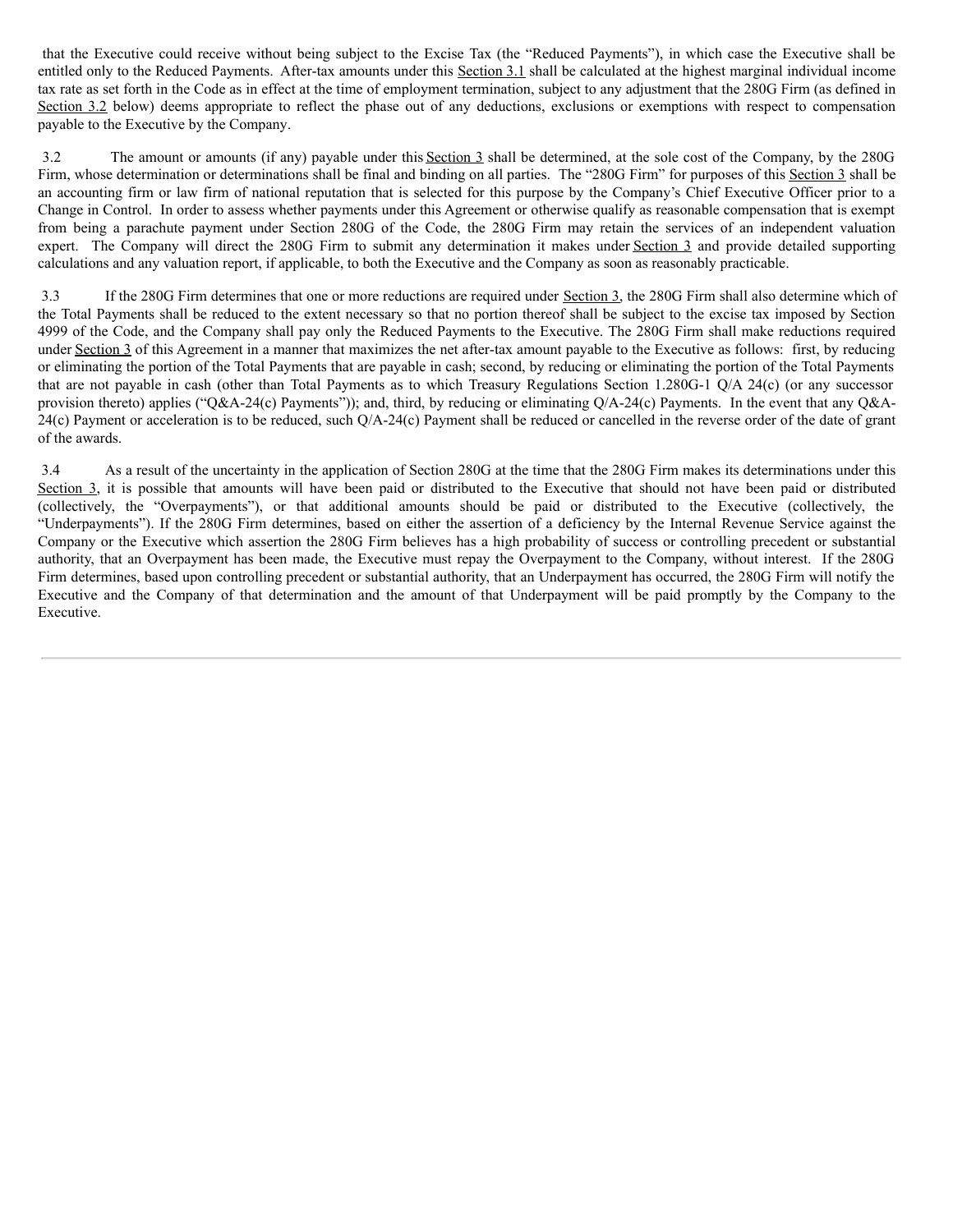3.5 The Executive will provide the 280G Firm access to, and copies of, any books, records, and documents in the Executive's possession as reasonably requested by the 280G Firm, and otherwise cooperate with the 280G Firm in connection with the preparation and issuance of the determinations and calculations contemplated by Section 3. Cooperation may include, among other things, being interviewed in order for the 280G Firm to assess whether any payments may be exempt from being parachute payments by virtue of qualifying as reasonable compensation for purposes of Section 280G of the Code.

### **Section 4**

### **RESTRICTIVE COVENANTS**

4.1 The Executive shall remain subject to the restrictive covenants set forth in the Employee Noncompetition, Nondisclosure and Developments Agreement ("Noncompete Agreement") following a Change in Control or any termination of employment thereafter. The Executive acknowledges that the covenants contained in the Noncompete Agreement are reasonable and necessary to protect the legitimate interests of the Company and its affiliates, that the Company would not have entered into this Agreement in the absence of such restrictions under the Noncompete Agreement, and that any violation of any provision of the Noncompete Agreement will result in irreparable injury to the Company. The Executive further represents and acknowledges that: (i) the Executive has been advised by the Company to consult Executive's own legal counsel in respect of this Agreement and the Noncompete Agreement, and (ii) the Executive has had full opportunity, prior to execution of this Agreement, to review thoroughly this Agreement and the Noncompete Agreement with Executive's counsel.

### **Section 5**

### **TERM OF AGREEMENT**

5.1 The Agreement shall terminate on the earlier of (i) Executive's employment termination date for any termination of employment except for a Covered Termination or (ii) two years after a Change in Control occurs. Notwithstanding the above, if a Covered Termination occurs, then this Agreement shall expire one year after Executive's employment Covered Termination date.

5.2 The obligations of the Company and the Executive under this Agreement which by their nature may require either partial or total performance after its expiration shall survive any such expiration.

5.3 This Agreement shall not affect any rights of the Company or the Executive prior to a Change in Control or any rights of the Executive granted in any other agreement, plan or arrangements. The rights, duties and benefits provided hereunder shall only become effective upon a Change in Control. If the employment of the Executive by the Company is terminated for any reason prior to a Change in Control, this Agreement shall thereafter be of no further force and effect.

### **Section 6**

### **MISCELLANEOUS**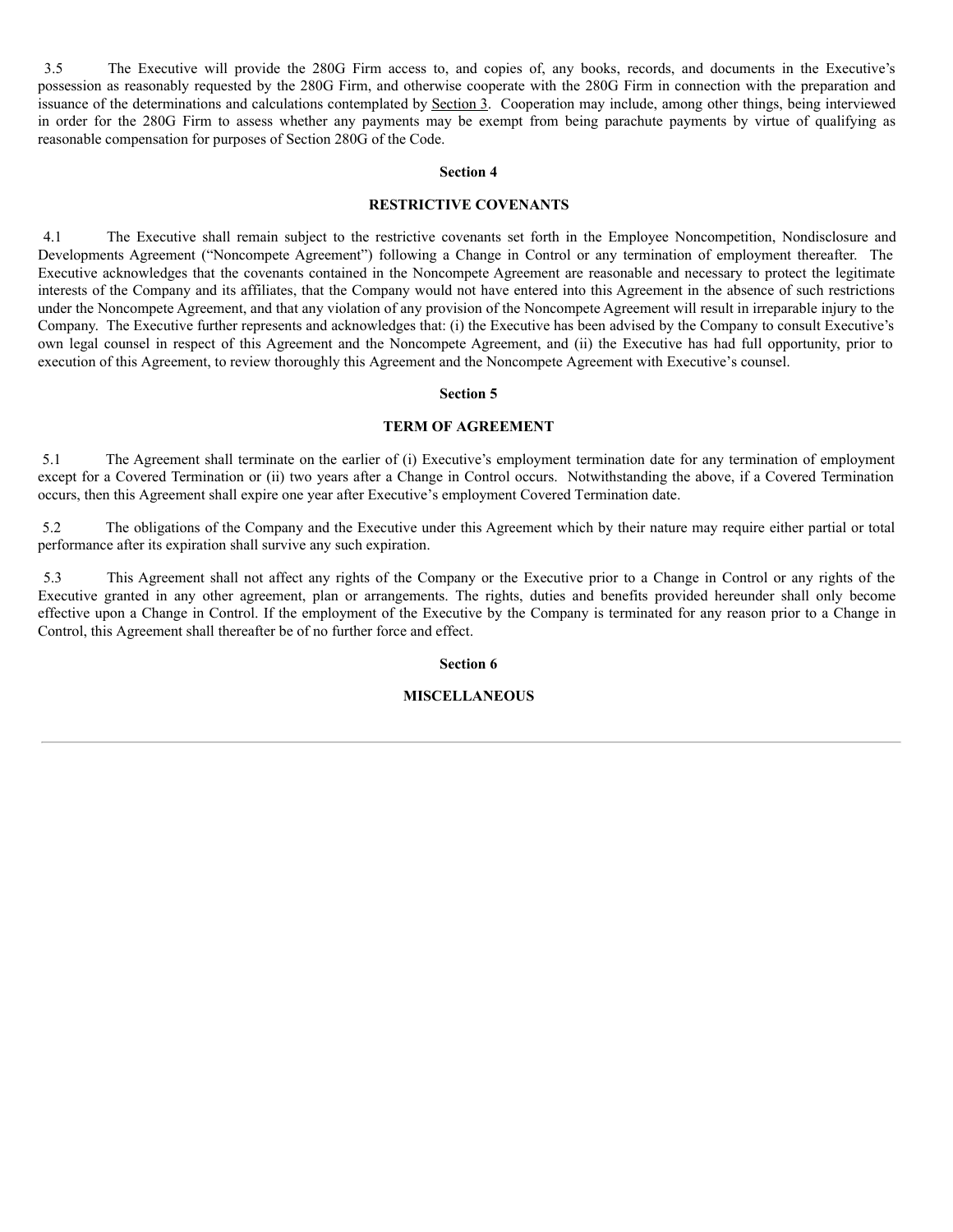6.1 (a) The Company shall require any successor (whether direct or indirect, by purchase, merger, consolidation or otherwise) to all or substantially all of the business or assets of the Company expressly to assume and agree to perform under the terms of this Agreement in the same manner and to the same extent that the Company and its affiliates would be required to perform it if no such succession had taken place (provided that such a requirement to perform which arises by operation of law shall be deemed to satisfy the requirements for such an express assumption and agreement), and in such event the Company (as constituted prior to such succession) shall have no further obligation under or with respect to this Agreement. Failure of the Company to obtain such assumption and agreement with respect to the Executive prior to the effectiveness of any such succession shall be a breach of the terms of this Agreement with respect to the Executive and shall entitle the Executive to compensation from the Employer (as constituted prior to such succession) in the same amount and on the same terms as the Executive would be entitled to hereunder were the Executive's employment terminated for Good Reason following a Change in Control, except that for purposes of implementing the foregoing, the date on which any such succession becomes effective shall be deemed the Date of Termination. As used in this Agreement, "Company" shall mean the Company as hereinbefore defined and any successor to its business or assets as aforesaid which assumes and agrees (or is otherwise required) to perform this Agreement. Nothing in this Section 6.1(a) shall be deemed to cause any event or condition which would otherwise constitute a Change in Control not to constitute a Change in Control.

(b) Notwithstanding Section 6.1(a), the Company shall remain liable to the Executive upon a Covered Termination after a Change in Control if the Executive is not offered continuing employment by a successor to the Employer on a basis which would not constitute a termination for Good Reason.

(c) This Agreement, and the Executive's and the Company's rights and obligations hereunder, may not be assigned by the Executive or, except as provided in Section 6.1(a), the Company, respectively; any purported assignment by the Executive or the Company in violation hereof shall be null and void.

(d) The terms of this Agreement shall inure to the benefit of and be enforceable by the personal or legal representatives, executors, administrators, permitted successors, heirs, distributees, devisees and legatees of the Executive. If the Executive shall die while an amount would still be payable to the Executive hereunder if they had continued to live, all such amounts, unless otherwise provided herein, shall be paid in accordance with the terms of this Agreement to the Executive's devisee, legatee or other designee or, if there is no such designee, the Executive's estate.

6.2 The Executive shall not be required to mitigate damages or the amount of any payment or benefit provided for under this Agreement by seeking other employment or otherwise, nor will any payments or benefits hereunder be subject to offset in the event the Executive does mitigate.

6.3 The Employer shall pay all reasonable legal fees and expenses incurred in a legal proceeding, including any arbitration pursuant to Section 6.10 or otherwise, by the Executive in seeking to obtain or enforce any right or benefit provided by this Agreement. Such payments are to be made within twenty (20) days after the Executive's request for payment accompanied with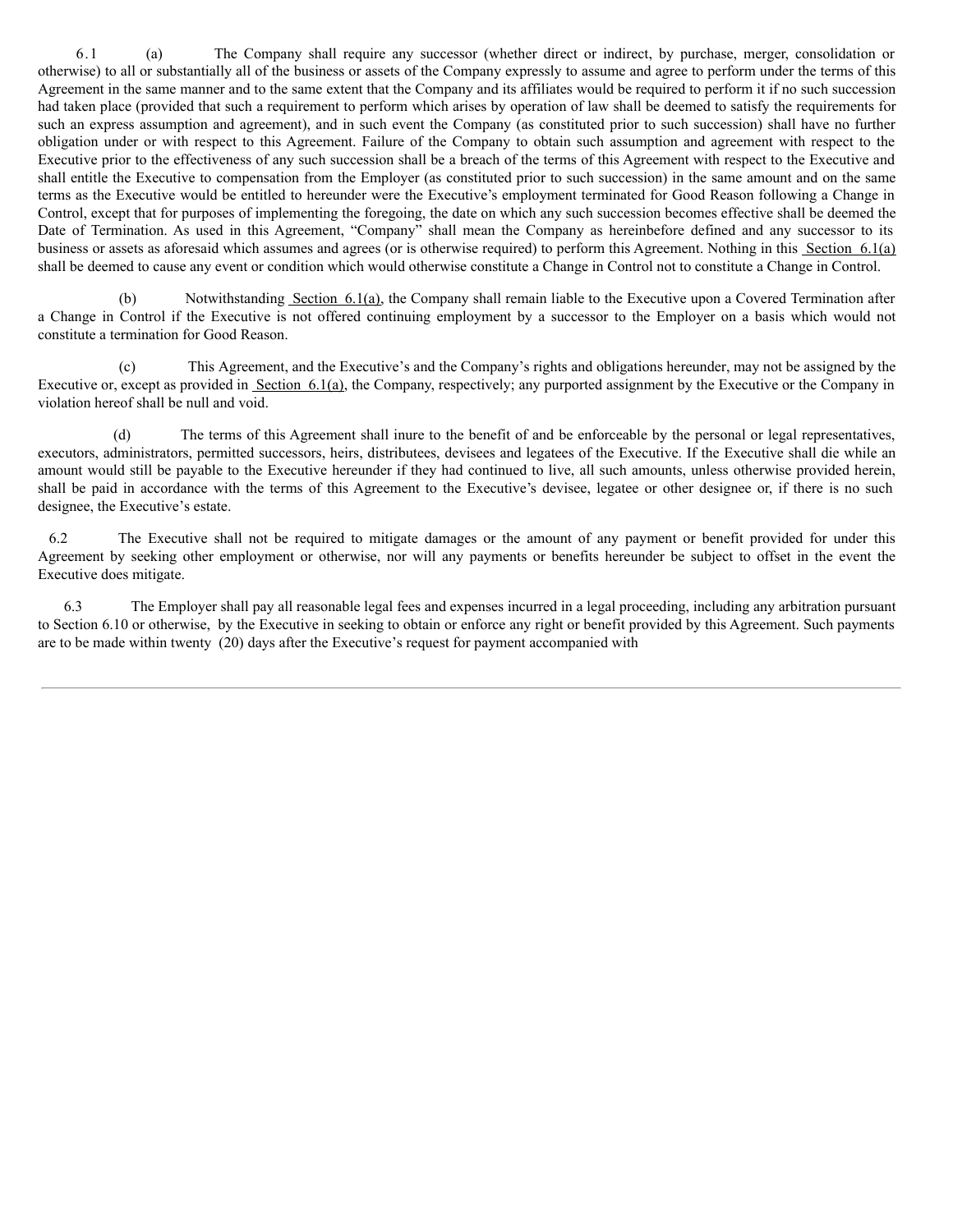such evidence of fees and expenses incurred as the Employer reasonably may require; provided that if the Executive institutes a proceeding and the judge or other decision-maker presiding over the proceeding affirmatively finds that the Executive has failed to prevail substantially, the Executive shall pay Executive's own costs and expenses (and, if applicable, return any amounts theretofore paid on the Executive's behalf under this Section 6.3).

6.4 For the purposes of this Agreement, notice and all other communications provided for in this Agreement shall be in writing and shall be deemed to have been duly given when hand delivered or mailed by United States certified or registered express mail, return receipt requested, postage prepaid, if to the Executive, addressed to the Executive at his or her respective address on file with the Company; if to the Company, addressed to SeaChange International, Inc., 177 Huntington Avenue, Suite 1703, PMB 73480, Boston, Massachusetts 02115-3153, and directed to the attention of its General Counsel and Secretary of the Board; if to the Board, addressed to the Board of Directors, c/o 177 Huntington Avenue, Suite 1703, PMB 73480, Boston, Massachusetts 02115-3153, and directed to the Company's General Counsel and Secretary of the Board; or to such other address as any party may have furnished to the others in writing in accordance herewith, except that notice of change of address shall be effective only upon receipt.

6.5 Unless otherwise determined by the Employer in an applicable plan or arrangement, no amounts payable hereunder upon a Covered Termination shall be deemed salary or compensation for the purpose of computing benefits under any employee benefit plan or other arrangement of the Employer for the benefit of its employees.

6.6 Other than as set forth in a Performance-Vested Equity Award(s) to which the Executive is party with the Company, this Agreement is the exclusive arrangement with the Executive applicable to payments and benefits in connection with a change in control of the Company (whether or not a Change in Control), and supersedes any prior arrangements involving the Company or its predecessors or affiliates relating to any change in control (whether or not a Change in Control). This Agreement shall not limit any right of the Executive to receive any payments or benefits under an employee benefit or executive compensation plan of the Employer, initially adopted as of or after the date hereof, which are expressly contingent thereunder upon the occurrence of a change in control (including, but not limited to, the acceleration of any rights or benefits thereunder); provided that in no event shall the Executive be entitled to any payment or benefit under this Agreement which duplicates a payment or benefit received or receivable by the Executive under any severance or similar plan or policy of the Employer, and in any such case the Executive shall only be entitled to receive the greater of the two payments.

6.7 Any payments hereunder shall be made out of the general assets of the Employer. The Executive shall have the status of general unsecured creditor of the Employer.

6.8 Nothing in this Agreement shall confer on the Executive any right to continue in the employ of the Employer or interfere in any way (other than by virtue of requiring payments or benefits as may expressly be provided herein) with the right of the Employer to terminate the Executive's employment at any time.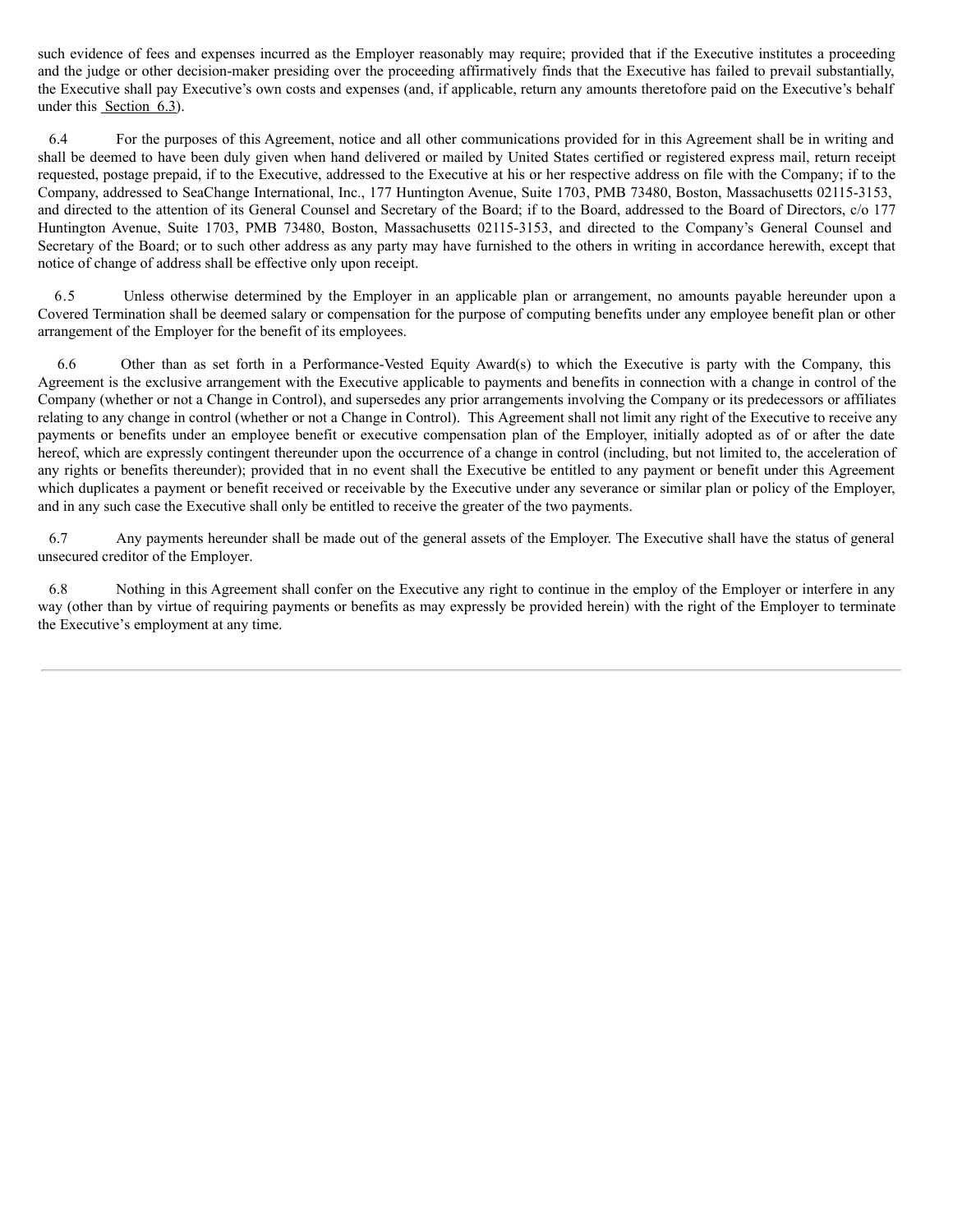6.9 The Employer shall be entitled to withhold from any payments or deemed payments any amount of tax withholding required by law.

6.10 The Executive may elect to have any controversy or claim arising out of or relating to this Agreement or the breach of this Agreement (other than with respect to an alleged breach of a restrictive covenant under Section 4 above) that is not resolved by the Employer submitted to binding arbitration under the Federal Arbitration Act in Boston, Massachusetts, administered by the American Arbitration Association under its Employment Dispute Resolution Rules, subject to any additional terms and conditions as may be agreed to by the Executive and the Employer. The determination of the arbitrator(s) shall be conclusive and binding on the Employer and Executive and judgment may be entered on the arbitrator(s)' award in any court having jurisdiction. The arbitration provisions hereof shall, with respect to such controversy or dispute, survive the termination of this Agreement. This Section 6.10 shall be administered in accordance with the disputed payment provisions of Treasury Regulation Section 1.409A-3(g).

6.11 This Agreement may be amended, superseded, canceled, renewed or extended, and the terms hereof may be waived, only by a written instrument signed by the parties or, in the case of a waiver, by the party waiving compliance. No delay on the part of any party in exercising any right, power or privilege hereunder shall operate as a waiver thereof, nor shall any waiver on the part of any party of any such right, power or privilege nor any single or partial exercise of any such right, power or privilege, preclude any other or further exercise thereof or the exercise of any other such right, power or privilege.

6.12 The Executive agrees that he will be subject to any compensation clawback or recoupment policies that may be applicable to him as an executive officer of the Company, as in effect from time to time and as approved by the Board or a duly authorized committee thereof, whether or not approved before or after the effective date of this Agreement.

6.13 The invalidity or unenforceability of any provision of this Agreement shall not affect the validity or enforceability of any other provision of this Agreement which shall remain in full force and effect.

6.14 The use of captions in this Agreement is for convenience. The captions are not intended to and do not provide substantive rights.

6.15 THIS AGREEMENT SHALL BE CONSTRUED, ADMINISTERED AND ENFORCED ACCORDING TO THE LAWS OF THE COMMONWEALTH OF MASSACHUSETTS WITHOUT REGARD TO PRINCIPLES OF CONFLICTS OF LAW, EXCEPT TO THE EXTENT PREEMPTED BY FEDERAL LAW.

**[The remainder of this page is left intentionally blank.]**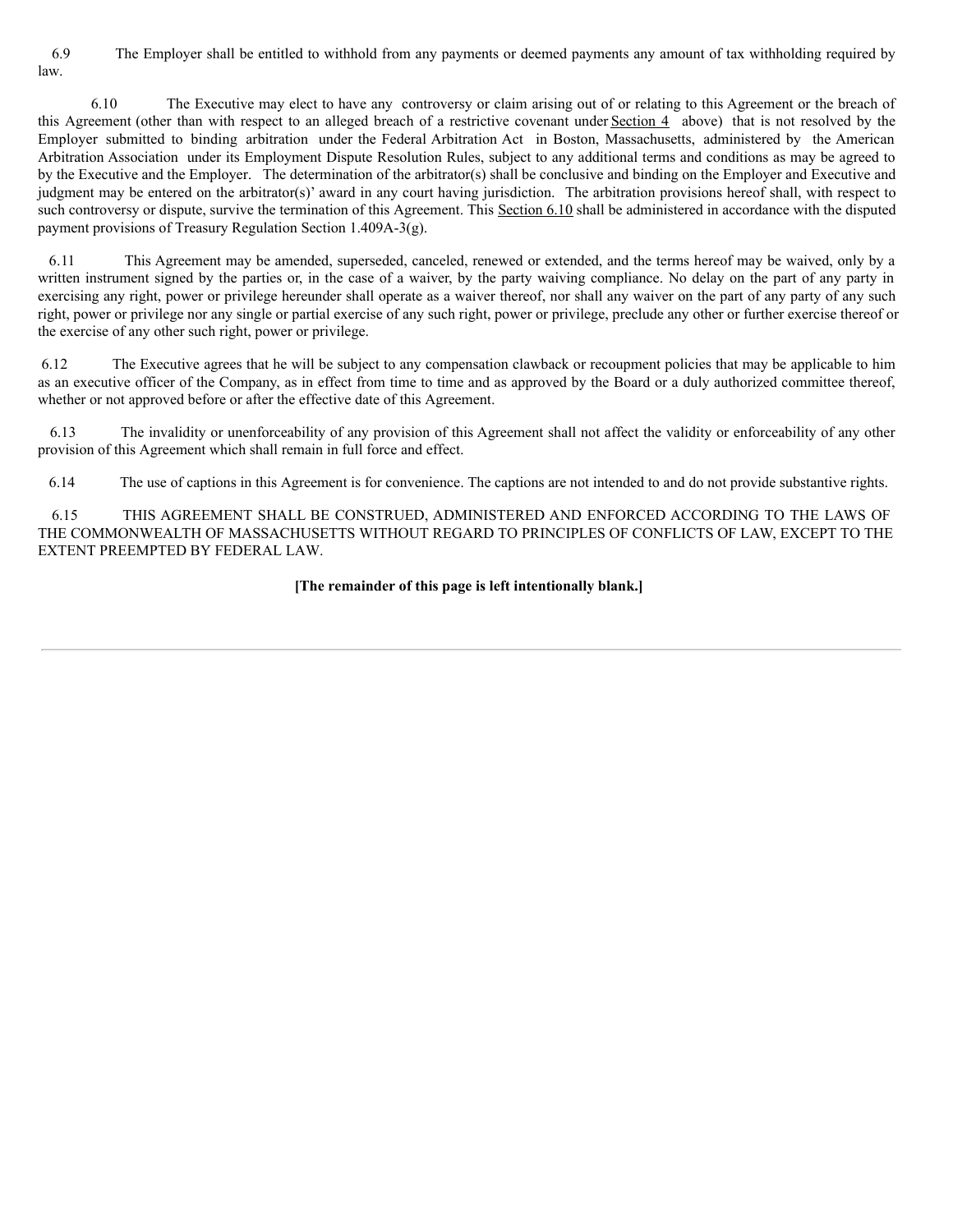IN WITNESS WHEREOF, the parties hereto have signed their names, effective as of the date first above written.

## SEACHANGE INTERNATIONAL, INC.

| By:    | /s/ JULIAN SINGER |
|--------|-------------------|
| Name:  | Julian Singer     |
| Title: | Director          |

# EXECUTIVE:

| By:   | /s/ PETER D. AQUINO |
|-------|---------------------|
| Name: | Peter D. Aquino     |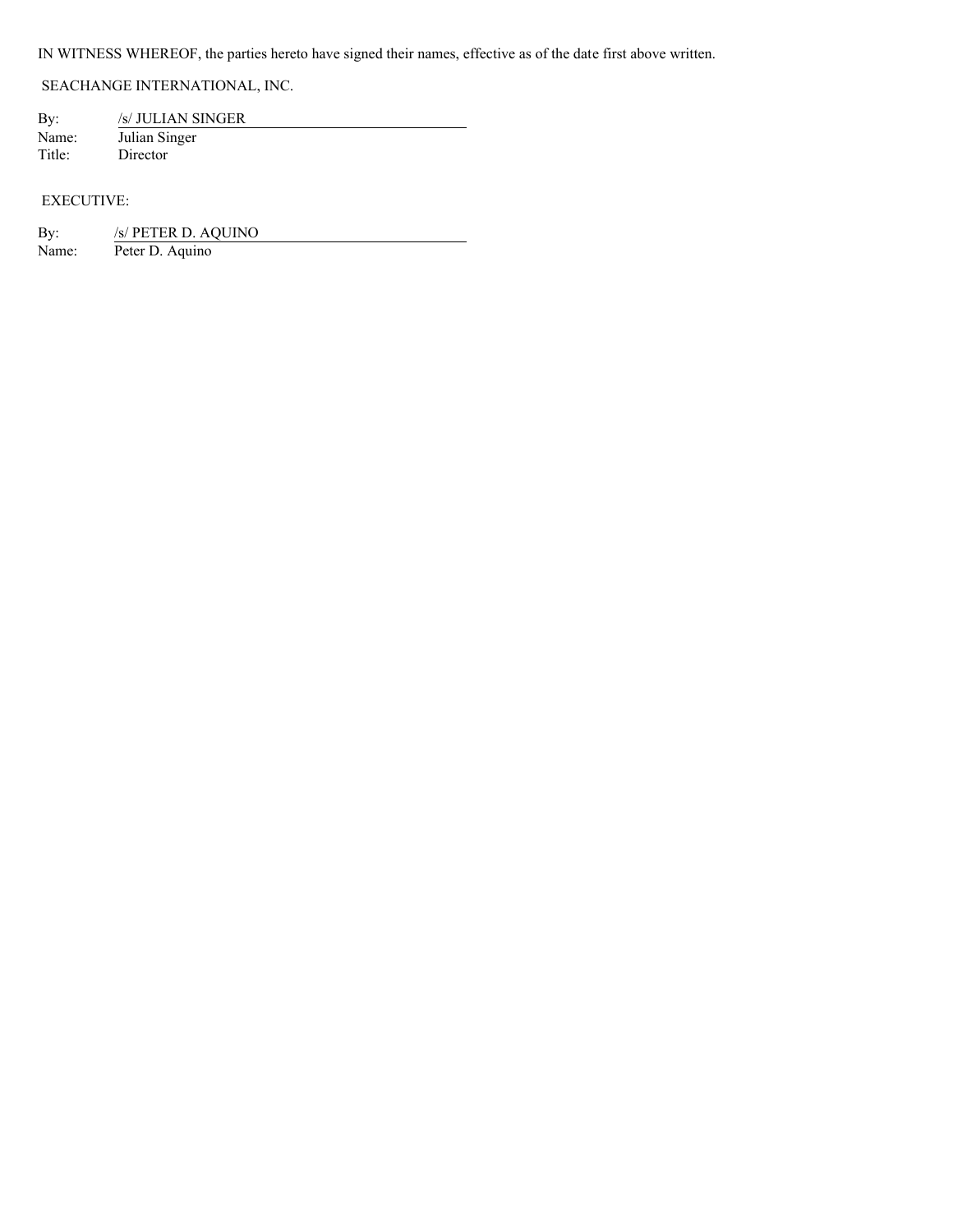#### **CERTIFICATION**

<span id="page-49-0"></span>I, Peter Aquino, certify that:

- 1. I have reviewed this quarterly report on Form 10-Q of SeaChange International, Inc.;
- 2. Based on my knowledge, this report does not contain any untrue statement of a material fact or omit to state a material fact necessary to make the statements made, in light of the circumstances under which such statements were made, not misleading with respect to the period covered by this report;
- 3. Based on my knowledge, the financial statements, and other financial information included in this report, fairly present in all material respects the financial condition, results of operations and cash flows of the registrant as of, and for, the periods presented in this report;
- 4. The registrant's other certifying officer and I are responsible for establishing and maintaining disclosure controls and procedures (as defined in Exchange Act Rules 13a-15(e) and 15d-15(e)) and internal control over financial reporting (as defined in Exchange Act Rules 13a – 15(f) and 15d – 15(f)) for the registrant and have:
	- (a) Designed such disclosure controls and procedures, or caused such disclosure controls and procedures to be designed under our supervision, to ensure that material information relating to the registrant, including its consolidated subsidiaries, is made known to us by others within those entities, particularly during the period in which this report is being prepared;
	- (b) Designed such internal control over financial reporting, or caused such internal control over financial reporting to be designed under our supervision, to provide reasonable assurance regarding the reliability of financial reporting and the preparation of financial statements for external purposes in accordance with generally accepted accounting principles;
	- (c) Evaluated the effectiveness of the registrant's disclosure controls and procedures and presented in this report our conclusions about the effectiveness of the disclosure controls and procedures, as of the end of the period covered by this report based on such evaluation; and
	- (d) Disclosed in this report any change in the registrant's internal control over financial reporting that occurred during the registrant's most recent fiscal quarter (the registrant's fourth fiscal quarter in the case of an annual report) that has materially affected, or is reasonably likely to materially affect, the registrant's internal control over financial reporting; and
- 5. The registrant's other certifying officer and I have disclosed, based on our most recent evaluation of internal control over financial reporting, to the registrant's auditors and the audit committee of the registrant's board of directors (or persons performing the equivalent functions):
	- (a) All significant deficiencies and material weaknesses in the design or operation of internal control over financial reporting which are reasonably likely to adversely affect the registrant's ability to record, process, summarize and report financial information; and
	- (b) Any fraud, whether or not material, that involves management or other employees who have a significant role in the registrant's internal control over financial reporting.

Date: December 14, 2021

By: /s/ PETER AQUINO

Peter Aquino *Chief Executive Of icer and President (Principal Executive Of icer)*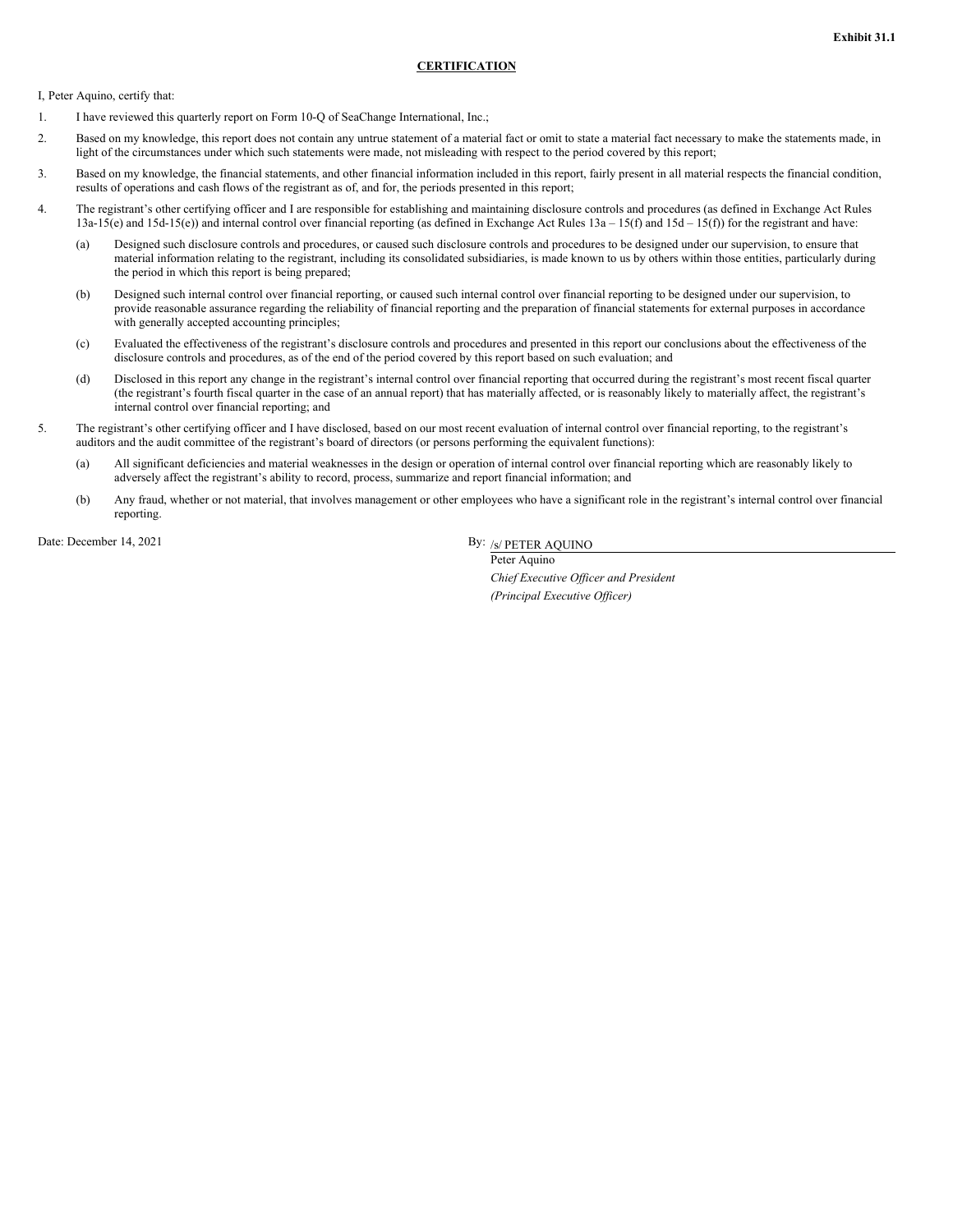#### **CERTIFICATION**

<span id="page-50-0"></span>I, Michael D. Prinn, certify that:

- 1. I have reviewed this quarterly report on Form 10-Q of SeaChange International, Inc.;
- 2. Based on my knowledge, this report does not contain any untrue statement of a material fact or omit to state a material fact necessary to make the statements made, in light of the circumstances under which such statements were made, not misleading with respect to the period covered by this report;
- 3. Based on my knowledge, the financial statements, and other financial information included in this report, fairly present in all material respects the financial condition, results of operations and cash flows of the registrant as of, and for, the periods presented in this report;
- 4. The registrant's other certifying officer and I are responsible for establishing and maintaining disclosure controls and procedures (as defined in Exchange Act Rules 13a-15(e) and 15d-15(e)) and internal control over financial reporting (as defined in Exchange Act Rules 13a – 15(f) and 15d – 15(f)) for the registrant and have:
	- (a) Designed such disclosure controls and procedures, or caused such disclosure controls and procedures to be designed under our supervision, to ensure that material information relating to the registrant, including its consolidated subsidiaries, is made known to us by others within those entities, particularly during the period in which this report is being prepared;
	- (b) Designed such internal control over financial reporting, or caused such internal control over financial reporting to be designed under our supervision, to provide reasonable assurance regarding the reliability of financial reporting and the preparation of financial statements for external purposes in accordance with generally accepted accounting principles;
	- (c) Evaluated the effectiveness of the registrant's disclosure controls and procedures and presented in this report our conclusions about the effectiveness of the disclosure controls and procedures, as of the end of the period covered by this report based on such evaluation; and
	- (d) Disclosed in this report any change in the registrant's internal control over financial reporting that occurred during the registrant's most recent fiscal quarter (the registrant's fourth fiscal quarter in the case of an annual report) that has materially affected, or is reasonably likely to materially affect, the registrant's internal control over financial reporting; and
- 5. The registrant's other certifying officer and I have disclosed, based on our most recent evaluation of internal control over financial reporting, to the registrant's auditors and the audit committee of the registrant's board of directors (or persons performing the equivalent functions):
	- (a) All significant deficiencies and material weaknesses in the design or operation of internal control over financial reporting which are reasonably likely to adversely affect the registrant's ability to record, process, summarize and report financial information; and
	- (b) Any fraud, whether or not material, that involves management or other employees who have a significant role in the registrant's internal control over financial reporting.

Date: December 14, 2021

By: /s/ MICHAEL D. PRINN Michael D. Prinn

> *Chief Financial Of icer, Senior Vice President and Treasurer (Principal Financial and Accounting Of icer)*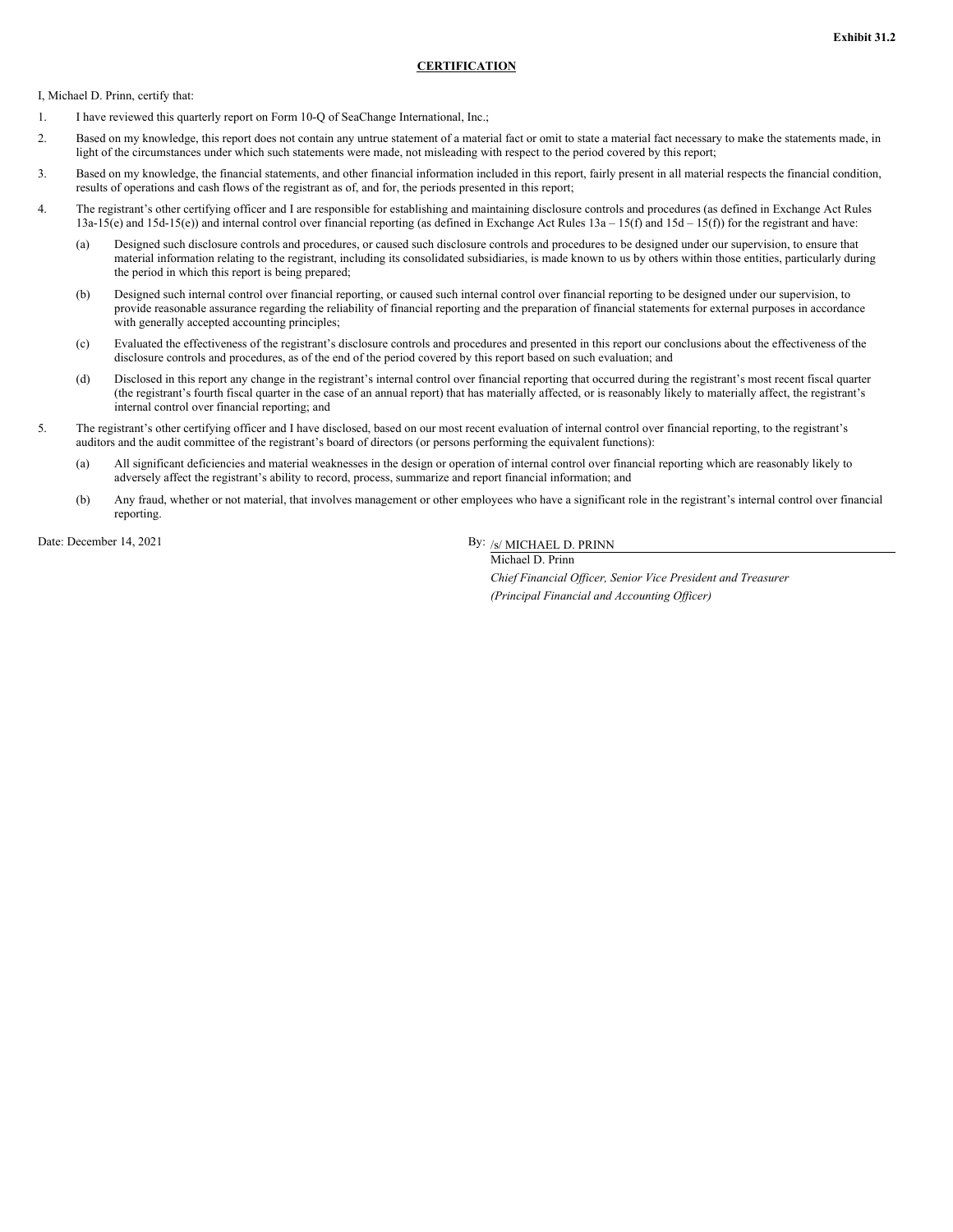#### **CERTIFICATION PURSUANT TO 18 U.S.C. SECTION 1350, AS ADOPTED PURSUANT TO SECTION 906 OF THE SARBANES-OXLEY ACT OF 2002**

<span id="page-51-0"></span>In connection with the Quarterly Report of SeaChange International, Inc. (the "*Company*") on Form 10-Q for the period ending October 31, 2021 as filed with the Securities and Exchange Commission on the date hereof (the "*Report*"), I, Peter Aquino, Chief Executive Officer of the Company, certify, pursuant to 18 U.S.C. § 1350, as adopted pursuant to § 906 of the Sarbanes-Oxley Act of 2002, that to my knowledge:

(1) The Report fully complies with the requirements of Section 13(a) or 15(d) of the Securities Exchange Act of 1934, as amended; and

(2) The information contained in the Report fairly presents, in all material respects, the financial condition and results of operations of the Company.

Date: December 14, 2021 /s/ PETER AQUINO

Peter Aquino *Chief Executive Of icer and President (Principal Executive Of icer)*